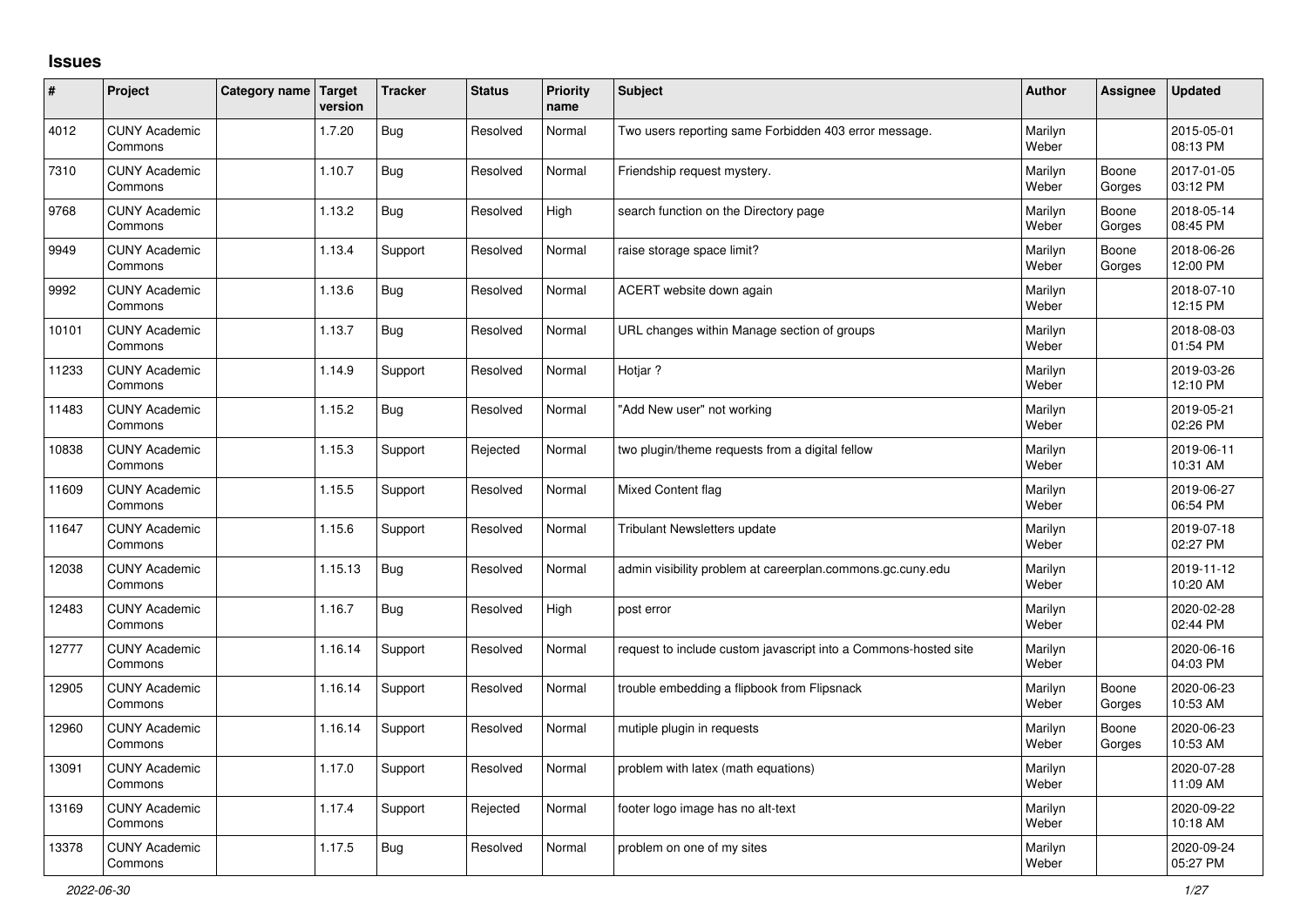| $\sharp$ | Project                         | Category name   Target | version | <b>Tracker</b> | <b>Status</b>        | <b>Priority</b><br>name | <b>Subject</b>                                                 | <b>Author</b>    | <b>Assignee</b>     | <b>Updated</b>         |
|----------|---------------------------------|------------------------|---------|----------------|----------------------|-------------------------|----------------------------------------------------------------|------------------|---------------------|------------------------|
| 13441    | <b>CUNY Academic</b><br>Commons |                        | 1.17.5  | Support        | Resolved             | Normal                  | ongoing user problems with daily digests                       | Marilyn<br>Weber |                     | 2020-10-13<br>10:02 AM |
| 12999    | <b>CUNY Academic</b><br>Commons |                        | 1.18.1  | Support        | Resolved             | Normal                  | request for Dentist theme                                      | Marilyn<br>Weber | Boone<br>Gorges     | 2020-12-22<br>03:31 PM |
| 13738    | <b>CUNY Academic</b><br>Commons |                        | 1.18.1  | Support        | Resolved             | Normal                  | theme requests from a non-CUY person                           | Marilyn<br>Weber |                     | 2020-12-23<br>11:34 AM |
| 13641    | <b>CUNY Academic</b><br>Commons |                        | 1.18.2  | Support        | Resolved             | Normal                  | follow up to migration request                                 | Marilyn<br>Weber | Boone<br>Gorges     | 2021-01-12<br>10:59 AM |
| 13783    | <b>CUNY Academic</b><br>Commons |                        | 1.18.2  | Support        | Resolved             | Normal                  | new CUNY OneSearch url                                         | Marilyn<br>Weber |                     | 2021-01-14<br>04:53 PM |
| 13929    | <b>CUNY Academic</b><br>Commons |                        | 1.18.4  | Support        | Resolved             | Normal                  | update error message                                           | Marilyn<br>Weber | Boone<br>Gorges     | 2021-02-09<br>11:05 AM |
| 13958    | <b>CUNY Academic</b><br>Commons |                        | 1.18.4  | Support        | Resolved             | Normal                  | calendar widget problem                                        | Marilyn<br>Weber |                     | 2021-02-09<br>11:05 AM |
| 14246    | <b>CUNY Academic</b><br>Commons |                        | 1.18.8  | Support        | Resolved             | Normal                  | 'Weekly jQuery Migrate Status Update"                          | Marilyn<br>Weber |                     | 2021-04-13<br>11:08 AM |
| 14410    | <b>CUNY Academic</b><br>Commons |                        | 1.18.10 | Bug            | Resolved             | Normal                  | events calendar problem?                                       | Marilyn<br>Weber |                     | 2021-05-10<br>04:45 PM |
| 14799    | <b>CUNY Academic</b><br>Commons |                        | 1.18.19 | Support        | Resolved             | High                    | install the official Classic Widgets?                          | Marilyn<br>Weber |                     | 2021-09-22<br>02:17 PM |
| 16198    | <b>CUNY Academic</b><br>Commons |                        | 2.0.1   | Bug            | Resolved             | Normal                  | Change role to                                                 | Marilyn<br>Weber | Boone<br>Gorges     | 2022-06-14<br>11:35 AM |
| 15169    | <b>CUNY Academic</b><br>Commons |                        | 2.0.3   | Support        | Reporter<br>Feedback | Normal                  | new Prelude website zipfiles for custom theme and other files. | Marilyn<br>Weber |                     | 2022-06-29<br>11:32 AM |
| 15655    | <b>CUNY Academic</b><br>Commons |                        | 2.0.3   | Support        | Reporter<br>Feedback | Normal                  | Event Aggregator plugin?                                       | Marilyn<br>Weber |                     | 2022-06-29<br>11:32 AM |
| 3673     | <b>CUNY Academic</b><br>Commons |                        |         | Bug            | Rejected             | Normal                  | CBox pagination issue with the Wiki                            | Marilyn<br>Weber |                     | 2014-11-20<br>04:08 PM |
| 3674     | <b>CUNY Academic</b><br>Commons |                        |         | Bug            | Rejected             | Normal                  | CBox pagination issue with the Wiki                            | Marilyn<br>Weber |                     | 2014-11-20<br>05:03 PM |
| 4013     | <b>CUNY Academic</b><br>Commons |                        |         | Bug            | Duplicate            | Normal                  | Math question?                                                 | Marilyn<br>Weber |                     | 2015-04-22<br>04:05 PM |
| 5072     | <b>CUNY Academic</b><br>Commons |                        |         | Feature        | Duplicate            | Normal                  | redirect shortcode handler                                     | Marilyn<br>Weber | Boone<br>Gorges     | 2016-01-07<br>12:34 PM |
| 5396     | <b>CUNY Academic</b><br>Commons |                        |         | Outreach       | Resolved             | Urgent                  | Add CUNY Central to the survey choices?                        | Marilyn<br>Weber | Samantha<br>Raddatz | 2016-03-31<br>01:38 PM |
| 5834     | <b>CUNY Academic</b><br>Commons |                        |         | <b>Bug</b>     | Resolved             | Normal                  | My access to cdev                                              | Marilyn<br>Weber | Boone<br>Gorges     | 2016-07-25<br>03:12 PM |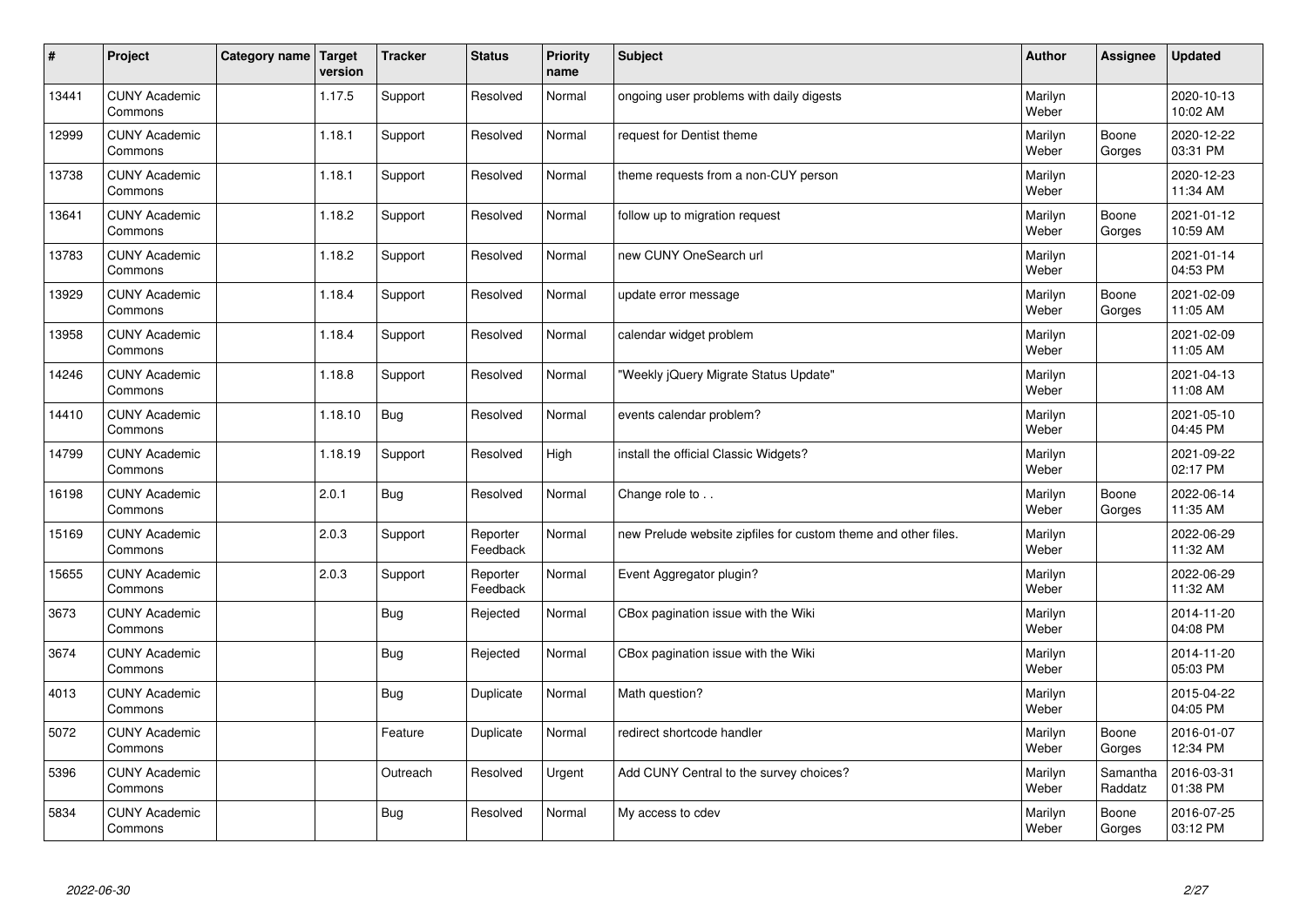| $\vert$ # | Project                         | Category name   Target | version | <b>Tracker</b> | <b>Status</b> | <b>Priority</b><br>name | <b>Subject</b>                                       | <b>Author</b>    | Assignee        | <b>Updated</b>         |
|-----------|---------------------------------|------------------------|---------|----------------|---------------|-------------------------|------------------------------------------------------|------------------|-----------------|------------------------|
| 6107      | <b>CUNY Academic</b><br>Commons |                        |         | Bug            | Resolved      | High                    | site redirect?                                       | Marilyn<br>Weber | Boone<br>Gorges | 2016-09-29<br>03:45 PM |
| 6338      | <b>CUNY Academic</b><br>Commons |                        |         | Bug            | Rejected      | Normal                  | Multiple email notifications for each blog post      | Marilyn<br>Weber | Boone<br>Gorges | 2016-10-18<br>08:45 PM |
| 6410      | <b>CUNY Academic</b><br>Commons |                        |         | Bug            | Duplicate     | Immediate               | Cannot log in - gives privacy error                  | Marilyn<br>Weber | Boone<br>Gorges | 2016-10-24<br>10:01 AM |
| 6800      | <b>CUNY Academic</b><br>Commons |                        |         | Bug            | Rejected      | Immediate               | Is something going on?                               | Marilyn<br>Weber |                 | 2016-11-18<br>04:40 PM |
| 7803      | <b>CUNY Academic</b><br>Commons |                        |         | Bug            | Resolved      | Normal                  | user email change                                    | Marilyn<br>Weber |                 | 2017-03-16<br>11:58 AM |
| 8195      | <b>CUNY Academic</b><br>Commons |                        |         | Support        | Rejected      | Normal                  | possible to make the Profile pic semi-hidden?        | Marilyn<br>Weber |                 | 2017-05-24<br>11:00 PM |
| 8726      | <b>CUNY Academic</b><br>Commons |                        |         | Support        | Resolved      | Normal                  | Redirect problem                                     | Marilyn<br>Weber |                 | 2017-09-21<br>12:14 PM |
| 9033      | <b>CUNY Academic</b><br>Commons |                        |         | Support        | Rejected      | Normal                  | Site search terms                                    | Marilyn<br>Weber |                 | 2017-12-22<br>01:10 PM |
| 9131      | <b>CUNY Academic</b><br>Commons |                        |         | Support        | Resolved      | Normal                  | webrecorder.io via Firefox                           | Marilyn<br>Weber |                 | 2018-01-29<br>11:11 AM |
| 9133      | <b>CUNY Academic</b><br>Commons |                        |         | Support        | Duplicate     | Normal                  | webrecorder.io                                       | Marilyn<br>Weber |                 | 2018-01-29<br>10:34 AM |
| 9275      | <b>CUNY Academic</b><br>Commons |                        |         | Support        | Rejected      | Normal                  | soft chalk page?                                     | Marilyn<br>Weber | Boone<br>Gorges | 2018-04-09<br>10:37 AM |
| 9276      | <b>CUNY Academic</b><br>Commons |                        |         | <b>Bug</b>     | Resolved      | High                    | problem adding a member to a group - wrong username? | Marilyn<br>Weber |                 | 2018-02-25<br>12:47 PM |
| 9470      | <b>CUNY Academic</b><br>Commons |                        |         | Bug            | Resolved      | Normal                  | Users not appearing via "Add New"                    | Marilyn<br>Weber |                 | 2018-03-22<br>07:44 PM |
| 9587      | <b>CUNY Academic</b><br>Commons |                        |         | Support        | Rejected      | Normal                  | possible request for the "PDF Poster" plugin         | Marilyn<br>Weber |                 | 2018-04-24<br>10:52 AM |
| 9684      | <b>CUNY Academic</b><br>Commons |                        |         | Support        | Rejected      | Normal                  | SEO cleanup for newlaborforum.cuny.edu               | Marilyn<br>Weber |                 | 2018-04-30<br>10:29 AM |
| 9834      | <b>CUNY Academic</b><br>Commons |                        |         | Support        | Duplicate     | Normal                  | add a "like" function                                | Marilyn<br>Weber |                 | 2018-05-25<br>10:38 AM |
| 9885      | <b>CUNY Academic</b><br>Commons |                        |         | Support        | Rejected      | Normal                  | Publications field problem                           | Marilyn<br>Weber |                 | 2018-06-06<br>01:18 PM |
| 10227     | <b>CUNY Academic</b><br>Commons |                        |         | Support        | Resolved      | Normal                  | user incorrectly entered her email address           | Marilyn<br>Weber | Matt Gold       | 2018-08-26<br>08:55 PM |
| 10256     | <b>CUNY Academic</b><br>Commons |                        |         | Support        | Resolved      | Normal                  | email change requested                               | Marilyn<br>Weber | Matt Gold       | 2018-08-29<br>02:52 PM |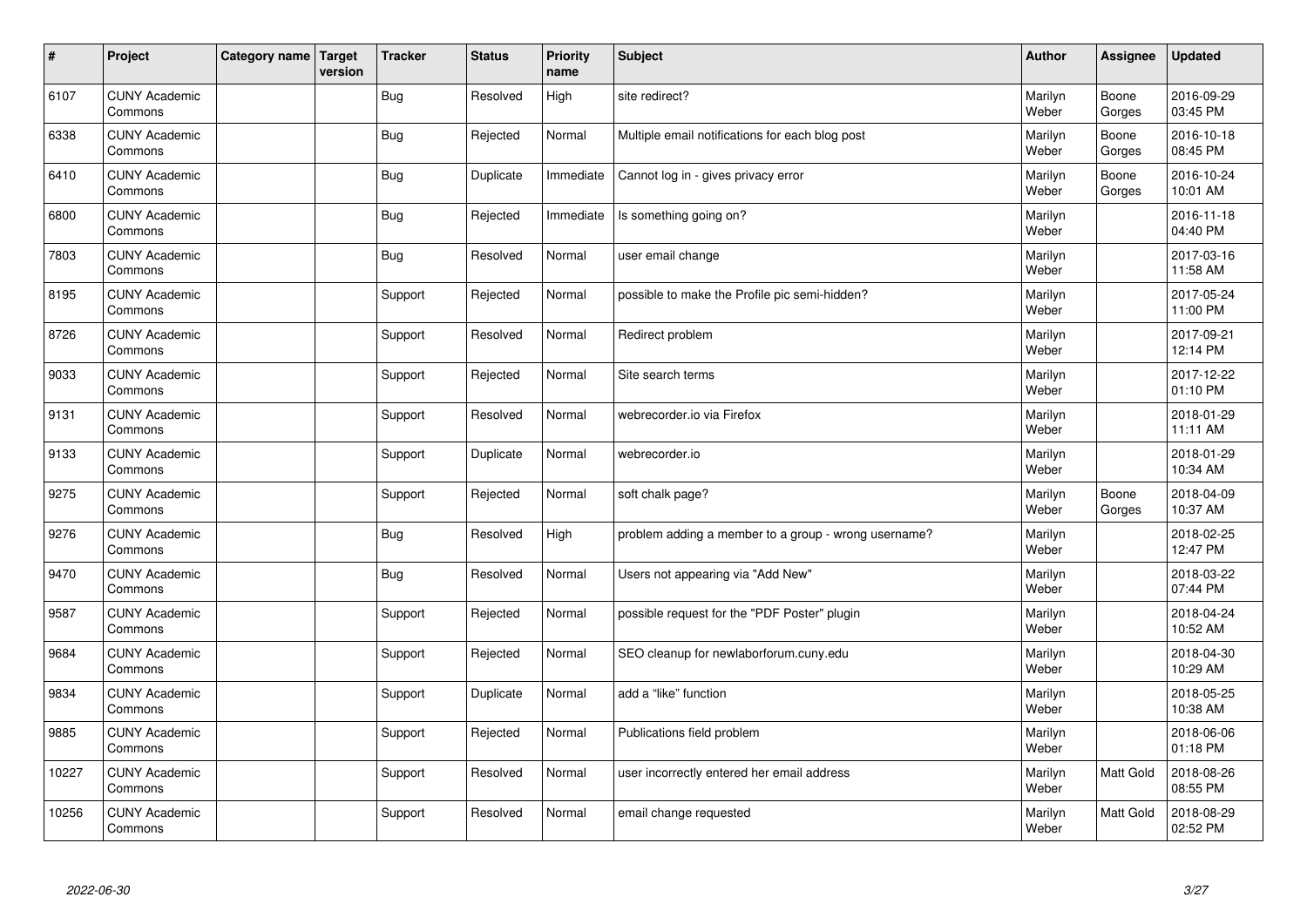| #     | Project                         | Category name   Target | version | <b>Tracker</b> | <b>Status</b> | <b>Priority</b><br>name | <b>Subject</b>                                                       | <b>Author</b>    | <b>Assignee</b>  | <b>Updated</b>         |
|-------|---------------------------------|------------------------|---------|----------------|---------------|-------------------------|----------------------------------------------------------------------|------------------|------------------|------------------------|
| 10260 | <b>CUNY Academic</b><br>Commons |                        |         | <b>Bug</b>     | Rejected      | Normal                  | bad activation email                                                 | Marilyn<br>Weber |                  | 2018-08-30<br>01:25 PM |
| 10266 | <b>CUNY Academic</b><br>Commons |                        |         | Support        | Resolved      | Normal                  | GC email change requested                                            | Marilyn<br>Weber | Matt Gold        | 2018-08-30<br>03:07 PM |
| 10562 | <b>CUNY Academic</b><br>Commons |                        |         | Bug            | Rejected      | Normal                  | Commons is down                                                      | Marilyn<br>Weber |                  | 2018-10-23<br>10:49 AM |
| 10850 | <b>CUNY Academic</b><br>Commons |                        |         | Support        | Rejected      | Normal                  | Gravity form being resent                                            | Marilyn<br>Weber |                  | 2018-12-20<br>10:18 PM |
| 10932 | <b>CUNY Academic</b><br>Commons |                        |         | Support        | Resolved      | Normal                  | add me as admin to meenaalexander.com                                | Marilyn<br>Weber | Matt Gold        | 2019-01-09<br>02:12 PM |
| 11267 | <b>CUNY Academic</b><br>Commons |                        |         | Support        | Rejected      | Normal                  | signing up with a nonCUNY signup code from the Register page         | Marilyn<br>Weber |                  | 2019-03-26<br>03:00 PM |
| 11665 | <b>CUNY Academic</b><br>Commons |                        |         | Support        | Resolved      | Immediate               | "My Groups" conflating two groups                                    | Marilyn<br>Weber |                  | 2019-07-24<br>10:43 PM |
| 11912 | <b>CUNY Academic</b><br>Commons |                        |         | Support        | Resolved      | Normal                  | influence search results?                                            | Marilyn<br>Weber |                  | 2020-02-11<br>10:51 AM |
| 12205 | <b>CUNY Academic</b><br>Commons |                        |         | Support        | Rejected      | Normal                  | possible update to the 2019 theme?                                   | Marilyn<br>Weber |                  | 2020-01-14<br>12:08 PM |
| 12334 | <b>CUNY Academic</b><br>Commons |                        |         | Support        | Resolved      | Normal                  | request for a Redmine account                                        | Marilyn<br>Weber | <b>Matt Gold</b> | 2020-01-30<br>12:01 PM |
| 12861 | <b>CUNY Academic</b><br>Commons |                        |         | Support        | Resolved      | Normal                  | trouble with YouTube                                                 | Marilyn<br>Weber | Raymond<br>Hoh   | 2020-06-09<br>11:16 AM |
| 12986 | <b>CUNY Academic</b><br>Commons |                        |         | Support        | Rejected      | Normal                  | Someone is trying to create accounts using random CUNY entity emails | Marilyn<br>Weber |                  | 2020-07-02<br>09:47 PM |
| 13121 | <b>CUNY Academic</b><br>Commons |                        |         | Support        | Rejected      | Normal                  | embed a DropBox Paper file                                           | Marilyn<br>Weber |                  | 2020-08-25<br>10:56 AM |
| 13160 | <b>CUNY Academic</b><br>Commons |                        |         | Support        | Rejected      | Normal                  | site not working on iphone                                           | Marilyn<br>Weber |                  | 2020-08-25<br>10:58 AM |
| 13201 | <b>CUNY Academic</b><br>Commons |                        |         | Support        | Rejected      | Low                     | PDF embedder                                                         | Marilyn<br>Weber |                  | 2020-09-29<br>11:37 AM |
| 13217 | <b>CUNY Academic</b><br>Commons |                        |         | Support        | Rejected      | Normal                  | upload recordings of our past webinars?                              | Marilyn<br>Weber |                  | 2020-08-25<br>07:56 AM |
| 13288 | <b>CUNY Academic</b><br>Commons |                        |         | Support        | Abandoned     | Normal                  | log in problems on iPhone 6                                          | Marilyn<br>Weber |                  | 2020-10-27<br>10:26 AM |
| 13584 | <b>CUNY Academic</b><br>Commons |                        |         | Support        | Abandoned     | Normal                  | Graphy theme question                                                | Marilyn<br>Weber |                  | 2021-09-14<br>10:41 AM |
| 13596 | <b>CUNY Academic</b><br>Commons |                        |         | Support        | Abandoned     | Normal                  | invited as Author but show as Contributor                            | Marilyn<br>Weber |                  | 2021-09-14<br>10:41 AM |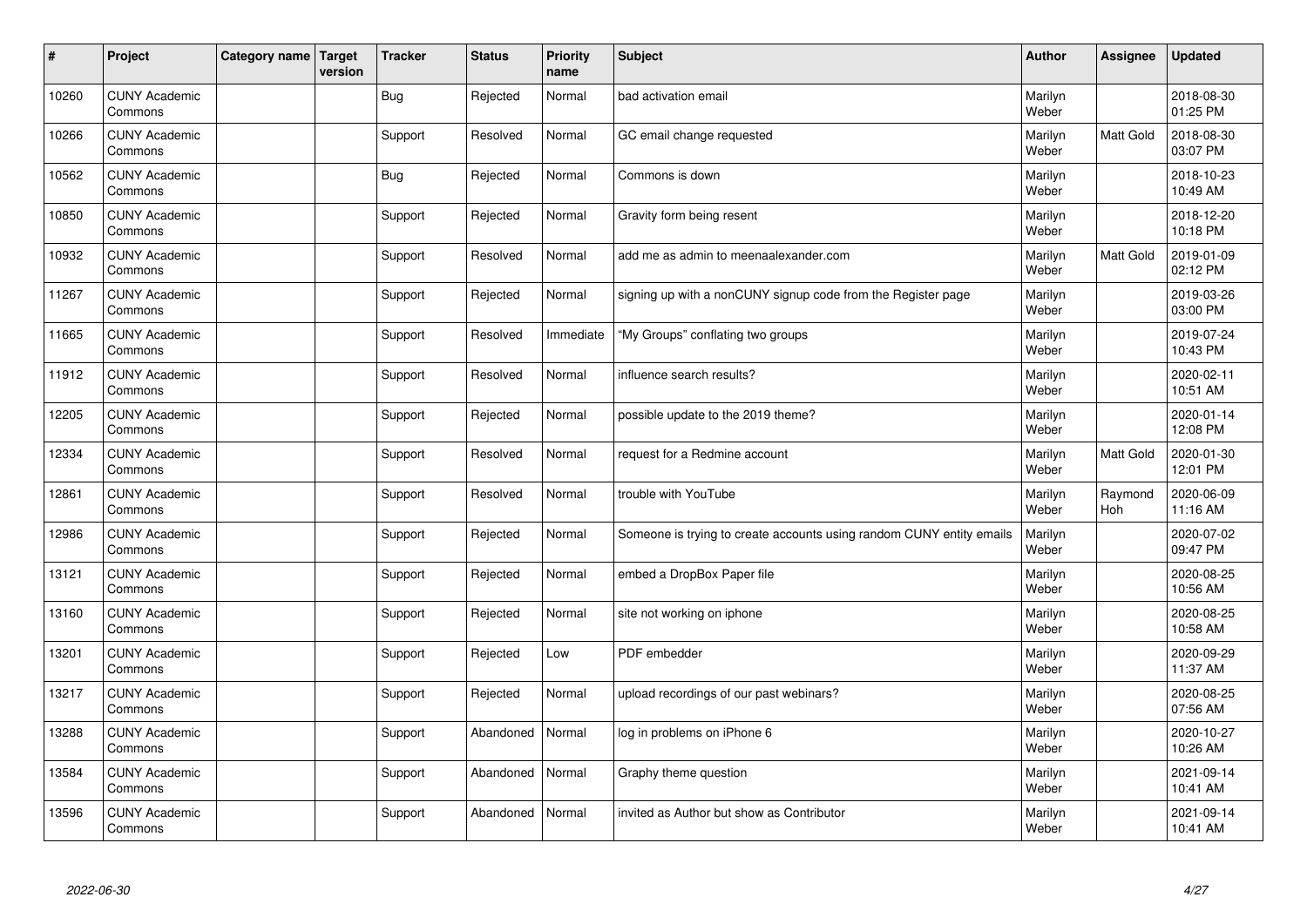| $\vert$ # | Project                         | Category name   Target | version | <b>Tracker</b> | <b>Status</b>        | <b>Priority</b><br>name | <b>Subject</b>                                                  | <b>Author</b>    | <b>Assignee</b> | <b>Updated</b>         |
|-----------|---------------------------------|------------------------|---------|----------------|----------------------|-------------------------|-----------------------------------------------------------------|------------------|-----------------|------------------------|
| 13637     | <b>CUNY Academic</b><br>Commons |                        |         | Support        | Abandoned            | Normal                  | All-in-One Migration plugin request                             | Marilyn<br>Weber |                 | 2020-12-08<br>10:46 AM |
| 13656     | <b>CUNY Academic</b><br>Commons |                        |         | Bug            | Resolved             | High                    | site down                                                       | Marilyn<br>Weber |                 | 2020-12-11<br>12:50 PM |
| 13826     | <b>CUNY Academic</b><br>Commons |                        |         | Support        | Resolved             | Normal                  | January 14th                                                    | Marilyn<br>Weber |                 | 2021-01-26<br>04:26 PM |
| 13916     | <b>CUNY Academic</b><br>Commons |                        |         | Support        | Rejected             | Normal                  | <b>Custom Sidebars</b>                                          | Marilyn<br>Weber |                 | 2021-02-23<br>10:45 AM |
| 14008     | <b>CUNY Academic</b><br>Commons |                        |         | Bug            | Resolved             | High                    | invisible user                                                  | Marilyn<br>Weber |                 | 2021-02-18<br>05:53 PM |
| 14016     | <b>CUNY Academic</b><br>Commons |                        |         | Support        | Rejected             | Normal                  | PDFs not downloading                                            | Marilyn<br>Weber |                 | 2021-02-22<br>11:00 AM |
| 14148     | <b>CUNY Academic</b><br>Commons |                        |         | Support        | Abandoned            | Normal                  | post notification problem                                       | Marilyn<br>Weber |                 | 2021-09-14<br>10:43 AM |
| 14242     | <b>CUNY Academic</b><br>Commons |                        |         | Support        | Resolved             | Normal                  | LAILAC site missing content                                     | Marilyn<br>Weber |                 | 2021-03-27<br>08:40 AM |
| 14360     | <b>CUNY Academic</b><br>Commons |                        |         | Support        | Rejected             | Normal                  | danielgerouldarchives.org?                                      | Marilyn<br>Weber |                 | 2021-04-27<br>10:42 AM |
| 14389     | <b>CUNY Academic</b><br>Commons |                        |         | Support        | Abandoned            | Normal                  | WebflowIO?                                                      | Marilyn<br>Weber |                 | 2021-09-14<br>10:45 AM |
| 14711     | <b>CUNY Academic</b><br>Commons |                        |         | Support        | Rejected             | Normal                  | Custom Facebook Feed plugin problem                             | Marilyn<br>Weber |                 | 2022-04-27<br>04:29 PM |
| 14784     | <b>CUNY Academic</b><br>Commons |                        |         | Support        | Reporter<br>Feedback | Normal                  | User report of logo problem when using Customizer theme         | Marilyn<br>Weber |                 | 2021-09-17<br>10:25 AM |
| 14850     | <b>CUNY Academic</b><br>Commons |                        |         | Support        | Abandoned            | Normal                  | brooklyn waterfront site "connection not secure"                | Marilyn<br>Weber |                 | 2022-04-27<br>04:56 PM |
| 14972     | <b>CUNY Academic</b><br>Commons |                        |         | Support        | Rejected             | Normal                  | Mailchimp plugin                                                | Marilyn<br>Weber |                 | 2021-11-17<br>02:13 PM |
| 14973     | <b>CUNY Academic</b><br>Commons |                        |         | Support        | Resolved             | Normal                  | Mail Poet                                                       | Marilyn<br>Weber |                 | 2021-12-06<br>10:20 AM |
| 15022     | <b>CUNY Academic</b><br>Commons |                        |         | Support        | Rejected             | High                    | ArabStages                                                      | Marilyn<br>Weber |                 | 2021-12-06<br>10:16 AM |
| 15025     | <b>CUNY Academic</b><br>Commons |                        |         | Support        | Duplicate            | Normal                  | emails for all the papers on the commons that have been changed | Marilyn<br>Weber |                 | 2021-12-02<br>11:57 AM |
| 15045     | <b>CUNY Academic</b><br>Commons |                        |         | Support        | New                  | Normal                  | no result for KCeL in the search box on the commons             | Marilyn<br>Weber |                 | 2021-12-10<br>11:29 AM |
| 15120     | <b>CUNY Academic</b><br>Commons |                        |         | Support        | Resolved             | Normal                  | embed Zoom recordings in a post?                                | Marilyn<br>Weber |                 | 2021-12-29<br>08:15 AM |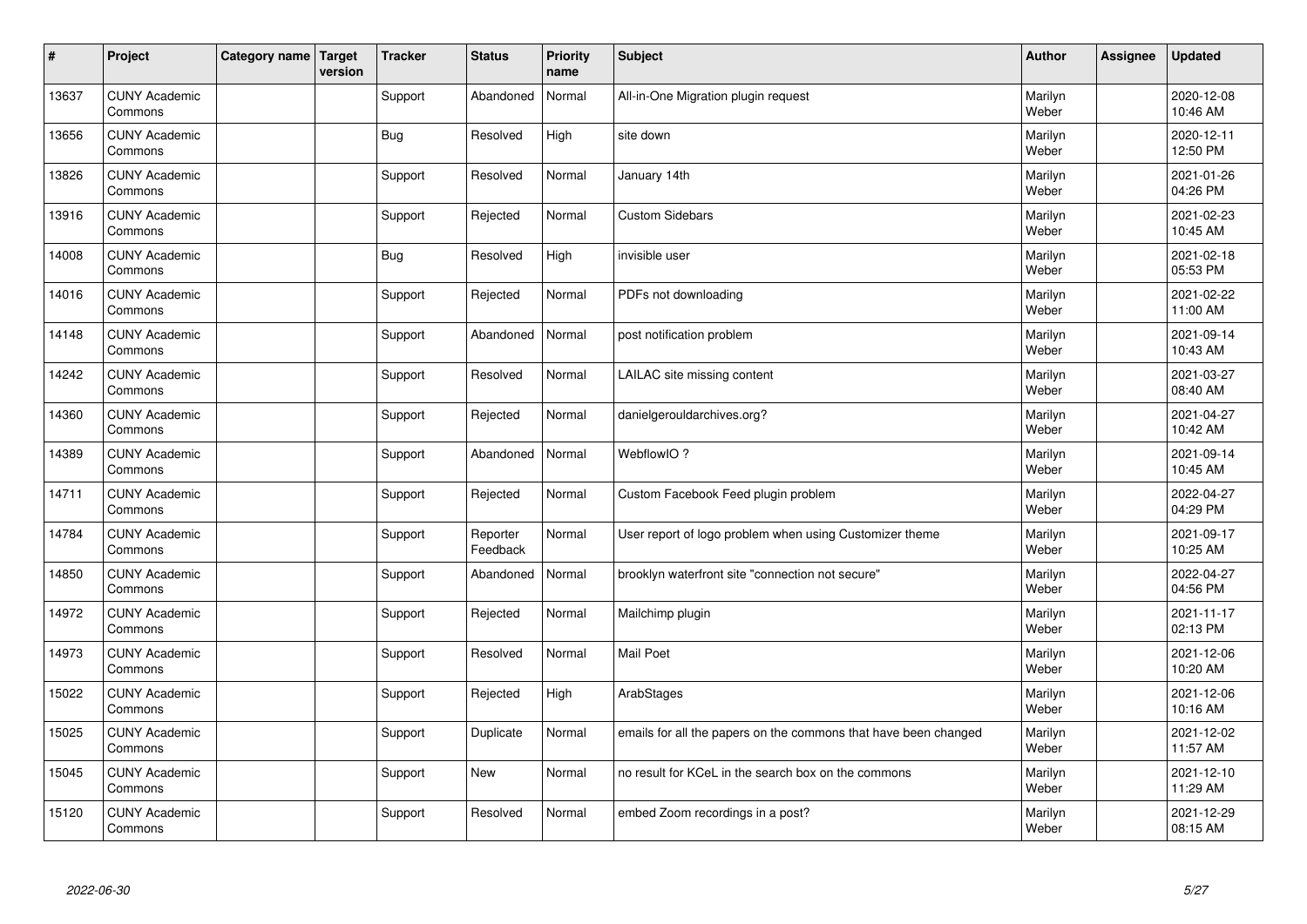| $\sharp$ | Project                         | Category name   Target | version           | <b>Tracker</b> | <b>Status</b>        | <b>Priority</b><br>name | <b>Subject</b>                              | <b>Author</b>    | <b>Assignee</b>  | <b>Updated</b>         |
|----------|---------------------------------|------------------------|-------------------|----------------|----------------------|-------------------------|---------------------------------------------|------------------|------------------|------------------------|
| 15260    | <b>CUNY Academic</b><br>Commons |                        |                   | Support        | Reporter<br>Feedback | Normal                  | Diacritical markings   European Stages      | Marilyn<br>Weber |                  | 2022-02-04<br>08:16 AM |
| 15266    | <b>CUNY Academic</b><br>Commons |                        |                   | Support        | Resolved             | Normal                  | Just an appreciation                        | Marilyn<br>Weber |                  | 2022-02-07<br>10:42 AM |
| 15279    | <b>CUNY Academic</b><br>Commons |                        |                   | <b>Bug</b>     | Rejected             | Normal                  | big delay - cloning the history site        | Marilyn<br>Weber |                  | 2022-02-09<br>01:49 PM |
| 15370    | <b>CUNY Academic</b><br>Commons |                        |                   | Support        | Reporter<br>Feedback | Normal                  | All-in-One Event Calendar?                  | Marilyn<br>Weber |                  | 2022-02-17<br>11:03 AM |
| 15565    | <b>CUNY Academic</b><br>Commons |                        |                   | Support        | New                  | Normal                  | Events - send updates to an email listserv  | Marilyn<br>Weber |                  | 2022-03-10<br>01:06 PM |
| 15685    | <b>CUNY Academic</b><br>Commons |                        |                   | Support        | <b>New</b>           | High                    | problem with chrome?                        | Marilyn<br>Weber |                  | 2022-04-25<br>03:40 PM |
| 16099    | <b>CUNY Academic</b><br>Commons |                        |                   | Support        | Reporter<br>Feedback | Normal                  | request for Newsletter Glue                 | Marilyn<br>Weber |                  | 2022-05-13<br>12:14 PM |
| 16110    | <b>CUNY Academic</b><br>Commons |                        |                   | Support        | Reporter<br>Feedback | Normal                  | remove Creative Commons license from pages? | Marilyn<br>Weber | Raymond<br>Hoh   | 2022-05-17<br>06:11 PM |
| 9207     | <b>CUNY Academic</b><br>Commons |                        | Future<br>release | Support        | Reporter<br>Feedback | Normal                  | display dashboards made in Tableau?         | Marilyn<br>Weber | Boone<br>Gorges  | 2018-04-10<br>10:42 AM |
| 5059     | <b>CUNY Academic</b><br>Commons |                        | Not<br>tracked    | Bug            | Resolved             | Normal                  | Instagram embed?                            | Marilyn<br>Weber |                  | 2016-01-26<br>12:05 AM |
| 5319     | <b>CUNY Academic</b><br>Commons |                        | Not<br>tracked    | Bug            | Resolved             | Normal                  | <b>Broken URL</b>                           | Marilyn<br>Weber | Marilyn<br>Weber | 2017-11-15<br>05:46 PM |
| 5435     | <b>CUNY Academic</b><br>Commons |                        | Not<br>tracked    | Bug            | Resolved             | Urgent                  | Can't see the dashboard                     | Marilyn<br>Weber |                  | 2016-04-12<br>11:33 AM |
| 5436     | <b>CUNY Academic</b><br>Commons |                        | Not<br>tracked    | Bug            | Resolved             | Normal                  | Trying to change email settings for         | Marilyn<br>Weber | Boone<br>Gorges  | 2016-04-21<br>10:12 PM |
| 5844     | <b>CUNY Academic</b><br>Commons |                        | Not<br>tracked    | Support        | Resolved             | Normal                  | edit Host Files on Windows 10 problems      | Marilyn<br>Weber |                  | 2016-07-27<br>09:08 AM |
| 6812     | <b>CUNY Academic</b><br>Commons |                        | Not<br>tracked    | Support        | Resolved             | Normal                  | User cannot change email                    | Marilyn<br>Weber | Matt Gold        | 2016-12-01<br>06:24 PM |
| 6866     | <b>CUNY Academic</b><br>Commons |                        | Not<br>tracked    | Support        | Resolved             | Normal                  | User would like to have her account deleted | Marilyn<br>Weber | <b>Matt Gold</b> | 2017-11-15<br>05:49 PM |
| 7700     | <b>CUNY Academic</b><br>Commons |                        | Not<br>tracked    | Support        | Abandoned            | Normal                  | slow loading Page on site                   | Marilyn<br>Weber | Boone<br>Gorges  | 2017-11-15<br>11:02 AM |
| 7724     | <b>CUNY Academic</b><br>Commons |                        | Not<br>tracked    | Support        | Abandoned            | Normal                  | User name confusion                         | Marilyn<br>Weber | Boone<br>Gorges  | 2017-11-15<br>11:12 AM |
| 7767     | <b>CUNY Academic</b><br>Commons |                        | Not<br>tracked    | Bug            | Resolved             | Normal                  | Site loading problems                       | Marilyn<br>Weber |                  | 2017-03-21<br>09:57 PM |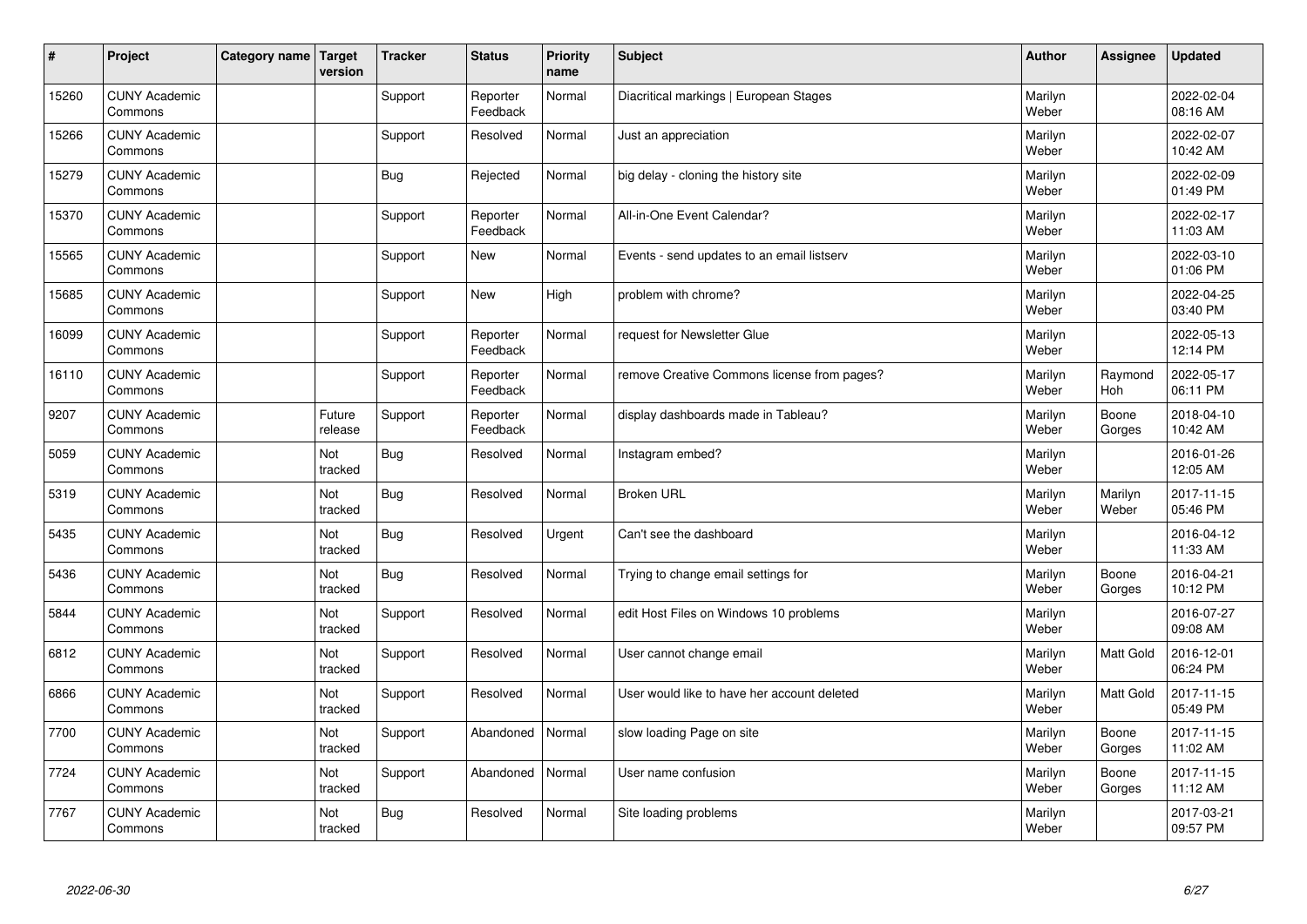| $\vert$ # | Project                         | Category name   Target | version        | <b>Tracker</b>    | <b>Status</b> | <b>Priority</b><br>name | <b>Subject</b>                                     | <b>Author</b>    | Assignee        | <b>Updated</b>         |
|-----------|---------------------------------|------------------------|----------------|-------------------|---------------|-------------------------|----------------------------------------------------|------------------|-----------------|------------------------|
| 7785      | <b>CUNY Academic</b><br>Commons |                        | Not<br>tracked | Support           | Resolved      | Normal                  | ftp access or files?                               | Marilyn<br>Weber | Boone<br>Gorges | 2017-03-13<br>02:34 PM |
| 7972      | <b>CUNY Academic</b><br>Commons |                        | Not<br>tracked | Support           | Resolved      | Normal                  | expand the memory limit for videos?                | Marilyn<br>Weber |                 | 2017-04-20<br>10:07 AM |
| 8259      | <b>CUNY Academic</b><br>Commons |                        | Not<br>tracked | <b>Bug</b>        | Resolved      | Normal                  | missing dashboard                                  | Marilyn<br>Weber |                 | 2017-11-15<br>01:28 PM |
| 8289      | <b>CUNY Academic</b><br>Commons |                        | Not<br>tracked | Support           | Resolved      | Normal                  | removing my access to sites                        | Marilyn<br>Weber | Luke<br>Waltzer | 2017-06-19<br>12:40 PM |
| 8379      | <b>CUNY Academic</b><br>Commons |                        | Not<br>tracked | Support           | Resolved      | Normal                  | request for site build help                        | Marilyn<br>Weber |                 | 2017-07-01<br>10:48 AM |
| 8459      | <b>CUNY Academic</b><br>Commons |                        | Not<br>tracked | Documentatio<br>n | Resolved      | Normal                  | comprehensive list of plugins?                     | Marilyn<br>Weber |                 | 2017-10-11<br>11:24 AM |
| 8464      | <b>CUNY Academic</b><br>Commons |                        | Not<br>tracked | Support           | Resolved      | Normal                  | WP UI                                              | Marilyn<br>Weber |                 | 2017-10-11<br>11:23 AM |
| 8471      | <b>CUNY Academic</b><br>Commons |                        | Not<br>tracked | Support           | Resolved      | Normal                  | admin at https://commons.gc.cuny.edu/              | Marilyn<br>Weber |                 | 2017-09-06<br>01:50 PM |
| 8529      | <b>CUNY Academic</b><br>Commons |                        | Not<br>tracked | Support           | Resolved      | Normal                  | Iframe regiest?                                    | Marilyn<br>Weber |                 | 2017-08-16<br>04:40 PM |
| 8553      | <b>CUNY Academic</b><br>Commons |                        | Not<br>tracked | Support           | Resolved      | Normal                  | storage limits?                                    | Marilyn<br>Weber |                 | 2017-08-18<br>04:36 PM |
| 8607      | <b>CUNY Academic</b><br>Commons |                        | Not<br>tracked | Support           | <b>New</b>    | Normal                  | Paypal?                                            | Marilyn<br>Weber | Matt Gold       | 2018-05-15<br>01:37 PM |
| 8729      | <b>CUNY Academic</b><br>Commons |                        | Not<br>tracked | Support           | Resolved      | Normal                  | email change                                       | Marilyn<br>Weber |                 | 2017-09-25<br>02:14 PM |
| 8768      | <b>CUNY Academic</b><br>Commons |                        | Not<br>tracked | Support           | Resolved      | Normal                  | unsafe redirect?                                   | Marilyn<br>Weber |                 | 2017-10-06<br>12:14 PM |
| 8848      | <b>CUNY Academic</b><br>Commons |                        | Not<br>tracked | Support           | Resolved      | Normal                  | email change request                               | Marilyn<br>Weber |                 | 2017-10-24<br>11:19 AM |
| 8855      | <b>CUNY Academic</b><br>Commons |                        | Not<br>tracked | Support           | Resolved      | Normal                  | another email change request                       | Marilyn<br>Weber |                 | 2017-10-25<br>10:55 AM |
| 8873      | <b>CUNY Academic</b><br>Commons |                        | Not<br>tracked | Support           | Resolved      | Normal                  | maximum file upload size?                          | Marilyn<br>Weber |                 | 2017-10-30<br>11:23 AM |
| 8882      | <b>CUNY Academic</b><br>Commons |                        | Not<br>tracked | Support           | Resolved      | Normal                  | question about search engines                      | Marilyn<br>Weber |                 | 2017-11-01<br>03:26 PM |
| 8937      | <b>CUNY Academic</b><br>Commons |                        | Not<br>tracked | <b>Bug</b>        | Resolved      | Normal                  | videos gone                                        | Marilyn<br>Weber |                 | 2017-12-01<br>11:27 AM |
| 9062      | <b>CUNY Academic</b><br>Commons |                        | Not<br>tracked | Bug               | Resolved      | Normal                  | re-add me as admin of https://commons.gc.cuny.edu/ | Marilyn<br>Weber |                 | 2018-01-08<br>12:03 PM |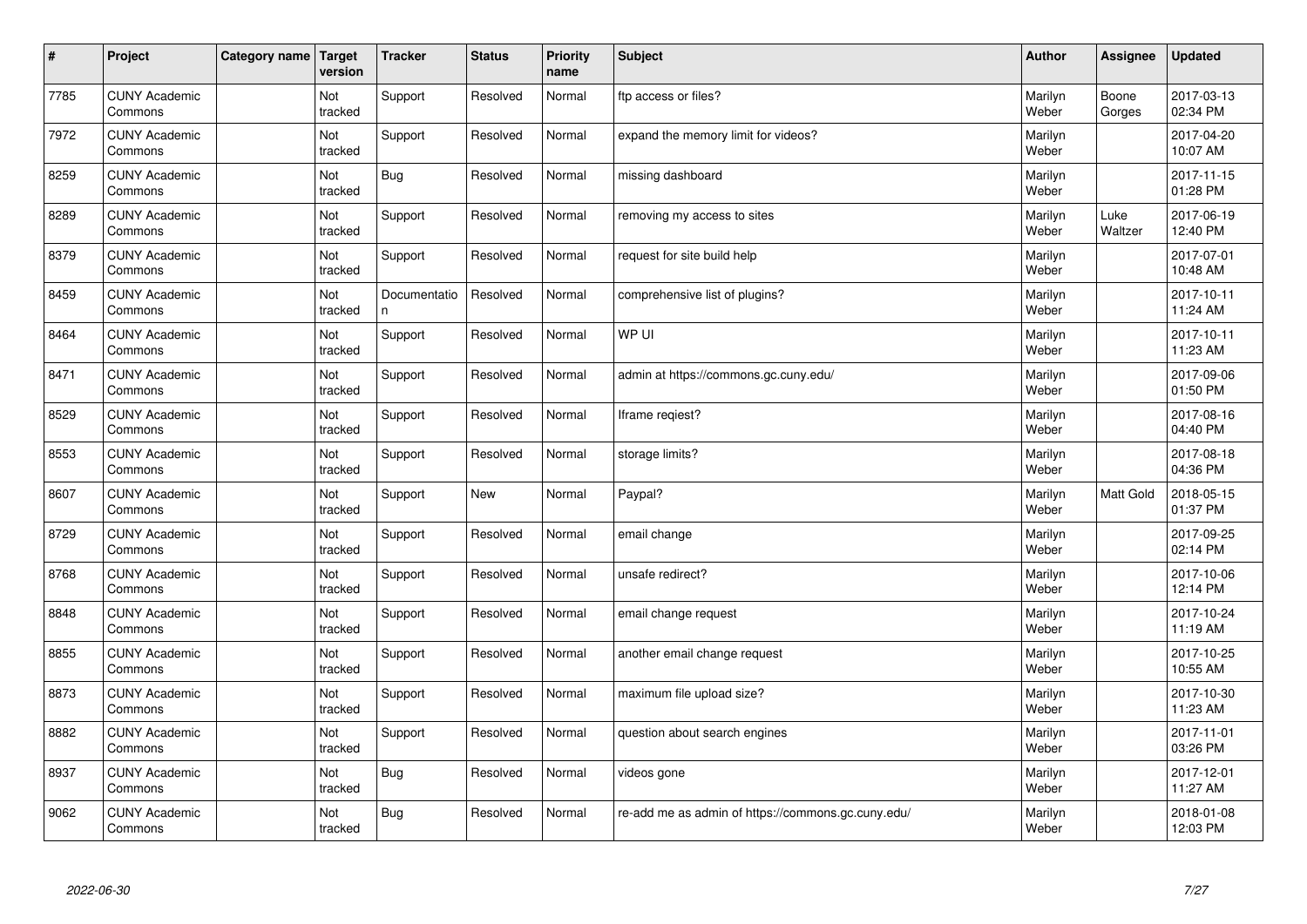| $\vert$ # | Project                         | Category name | Target<br>version | <b>Tracker</b> | <b>Status</b>        | <b>Priority</b><br>name | <b>Subject</b>                                     | <b>Author</b>    | <b>Assignee</b>       | <b>Updated</b>         |
|-----------|---------------------------------|---------------|-------------------|----------------|----------------------|-------------------------|----------------------------------------------------|------------------|-----------------------|------------------------|
| 9223      | <b>CUNY Academic</b><br>Commons |               | Not<br>tracked    | Support        | Resolved             | Normal                  | moving wordpress sites                             | Marilyn<br>Weber |                       | 2018-02-18<br>08:44 PM |
| 9355      | <b>CUNY Academic</b><br>Commons |               | Not<br>tracked    | Support        | Resolved             | Normal                  | 14gb of video?                                     | Marilyn<br>Weber |                       | 2018-03-13<br>11:56 AM |
| 9518      | <b>CUNY Academic</b><br>Commons |               | Not<br>tracked    | Support        | Rejected             | Normal                  | problems with site on Internet Explorer            | Marilyn<br>Weber | Raymond<br><b>Hoh</b> | 2019-03-11<br>11:18 PM |
| 9535      | <b>CUNY Academic</b><br>Commons |               | Not<br>tracked    | Support        | Resolved             | Normal                  | admin for https://video.commons.gc.cuny.edu/?      | Marilyn<br>Weber | Matt Gold             | 2018-04-13<br>05:06 PM |
| 9604      | <b>CUNY Academic</b><br>Commons |               | Not<br>tracked    | Support        | Resolved             | Normal                  | I (Marilyn) can only log into cdev as teststudent  | Marilyn<br>Weber |                       | 2018-04-21<br>10:20 AM |
| 9725      | <b>CUNY Academic</b><br>Commons |               | Not<br>tracked    | Support        | Resolved             | Normal                  | problems with deleting a site                      | Marilyn<br>Weber |                       | 2018-05-07<br>10:24 PM |
| 9780      | <b>CUNY Academic</b><br>Commons |               | Not<br>tracked    | Support        | Resolved             | Normal                  | remove the phone number on this profile?           | Marilyn<br>Weber |                       | 2018-05-15<br>10:35 AM |
| 9889      | <b>CUNY Academic</b><br>Commons |               | Not<br>tracked    | Support        | Resolved             | Normal                  | remove comments from activity feed?                | Marilyn<br>Weber |                       | 2018-12-10<br>03:53 PM |
| 9919      | <b>CUNY Academic</b><br>Commons |               | Not<br>tracked    | Bug            | Resolved             | Normal                  | admin of https://sphcurriculum.commons.gc.cuny.edu | Marilyn<br>Weber |                       | 2018-06-12<br>09:37 PM |
| 10035     | <b>CUNY Academic</b><br>Commons |               | Not<br>tracked    | <b>Bug</b>     | Resolved             | Normal                  | Reconnecting user to site                          | Marilyn<br>Weber |                       | 2018-07-23<br>11:55 AM |
| 10239     | <b>CUNY Academic</b><br>Commons |               | Not<br>tracked    | Support        | Resolved             | Normal                  | musicroombooking.commons.gc.cuny.edu               | Marilyn<br>Weber |                       | 2018-08-29<br>03:06 PM |
| 10298     | <b>CUNY Academic</b><br>Commons |               | Not<br>tracked    | Support        | Resolved             | Normal                  | RSS feed to itunes problem                         | Marilyn<br>Weber |                       | 2018-12-10<br>03:57 PM |
| 10407     | <b>CUNY Academic</b><br>Commons |               | Not<br>tracked    | Support        | Resolved             | Normal                  | toolbar problem                                    | Marilyn<br>Weber | Boone<br>Gorges       | 2018-10-23<br>10:52 AM |
| 10440     | <b>CUNY Academic</b><br>Commons |               | Not<br>tracked    | Support        | Resolved             | Normal                  | Acert post problem                                 | Marilyn<br>Weber |                       | 2018-12-10<br>03:57 PM |
| 10537     | <b>CUNY Academic</b><br>Commons |               | Not<br>tracked    | <b>Bug</b>     | Resolved             | Normal                  | jpegs not showing                                  | Marilyn<br>Weber |                       | 2018-10-23<br>10:51 AM |
| 10571     | <b>CUNY Academic</b><br>Commons |               | Not<br>tracked    | Support        | Abandoned            | Normal                  | newsletter queue problem                           | Marilyn<br>Weber |                       | 2018-12-10<br>03:58 PM |
| 10657     | <b>CUNY Academic</b><br>Commons |               | Not<br>tracked    | Support        | Reporter<br>Feedback | Normal                  | child theme problems                               | Marilyn<br>Weber |                       | 2018-11-08<br>01:19 PM |
| 10820     | <b>CUNY Academic</b><br>Commons |               | Not<br>tracked    | Support        | Resolved             | Normal                  | retrieve deleted pages/posts                       | Marilyn<br>Weber |                       | 2018-12-13<br>06:33 PM |
| 10986     | <b>CUNY Academic</b><br>Commons |               | Not<br>tracked    | Support        | Resolved             | Normal                  | PDF embedder provoking error                       | Marilyn<br>Weber |                       | 2019-03-29<br>04:28 PM |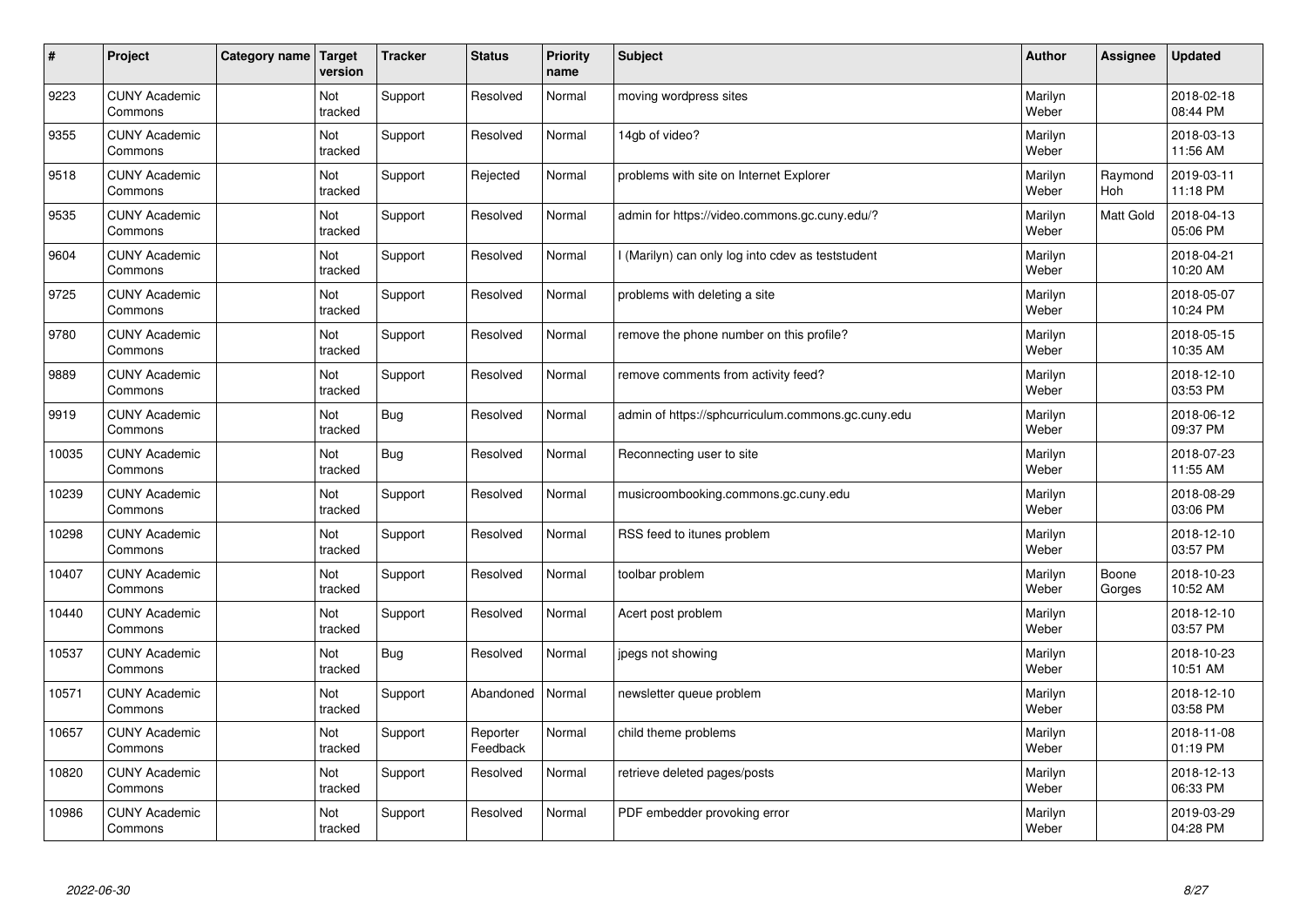| $\sharp$ | Project                         | Category name | Target<br>version | <b>Tracker</b> | <b>Status</b>        | <b>Priority</b><br>name | <b>Subject</b>                                                                                         | <b>Author</b>    | Assignee       | <b>Updated</b>         |
|----------|---------------------------------|---------------|-------------------|----------------|----------------------|-------------------------|--------------------------------------------------------------------------------------------------------|------------------|----------------|------------------------|
| 11002    | <b>CUNY Academic</b><br>Commons |               | Not<br>tracked    | Support        | Resolved             | Normal                  | open link in a new tab not working                                                                     | Marilyn<br>Weber |                | 2019-06-03<br>07:57 PM |
| 11003    | <b>CUNY Academic</b><br>Commons |               | Not<br>tracked    | Support        | Resolved             | Normal                  | user email change                                                                                      | Marilyn<br>Weber |                | 2019-01-24<br>02:50 PM |
| 11017    | <b>CUNY Academic</b><br>Commons |               | Not<br>tracked    | Support        | Resolved             | Normal                  | site didn't save?                                                                                      | Marilyn<br>Weber |                | 2019-01-25<br>03:47 PM |
| 11031    | <b>CUNY Academic</b><br>Commons |               | Not<br>tracked    | Support        | Resolved             | Normal                  | new group with seemingly old topics                                                                    | Marilyn<br>Weber |                | 2019-02-11<br>12:17 PM |
| 11149    | <b>CUNY Academic</b><br>Commons |               | Not<br>tracked    | Support        | Reporter<br>Feedback | Normal                  | comments getting blocked                                                                               | Marilyn<br>Weber | Raymond<br>Hoh | 2019-03-26<br>11:40 AM |
| 11198    | <b>CUNY Academic</b><br>Commons |               | Not<br>tracked    | Support        | Resolved             | Normal                  | former CUNY employee                                                                                   | Marilyn<br>Weber |                | 2019-03-07<br>02:21 PM |
| 11225    | <b>CUNY Academic</b><br>Commons |               | Not<br>tracked    | Support        | Resolved             | Normal                  | bulk upload?                                                                                           | Marilyn<br>Weber |                | 2019-09-18<br>10:31 AM |
| 11509    | <b>CUNY Academic</b><br>Commons |               | Not<br>tracked    | Support        | Reporter<br>Feedback | Normal                  | deleted Page causing a Menu problem?                                                                   | Marilyn<br>Weber |                | 2019-06-04<br>09:54 AM |
| 11519    | <b>CUNY Academic</b><br>Commons |               | Not<br>tracked    | Support        | Assigned             | Normal                  | comment option not appearing                                                                           | Marilyn<br>Weber |                | 2019-09-24<br>10:28 AM |
| 11650    | <b>CUNY Academic</b><br>Commons |               | Not<br>tracked    | Support        | Resolved             | Normal                  | https://commons.gc.cuny.edu/groups/introduction-to-literary-studies-engl<br>ish-252-at-hunter-college/ | Marilyn<br>Weber |                | 2019-07-18<br>02:28 PM |
| 11771    | <b>CUNY Academic</b><br>Commons |               | Not<br>tracked    | Support        | Reporter<br>Feedback | Normal                  | post displays in sections                                                                              | Marilyn<br>Weber |                | 2019-08-20<br>10:34 AM |
| 11787    | <b>CUNY Academic</b><br>Commons |               | Not<br>tracked    | Support        | Reporter<br>Feedback | Normal                  | automated comments notifications on ZenDesk                                                            | Marilyn<br>Weber |                | 2019-08-26<br>06:18 PM |
| 11811    | <b>CUNY Academic</b><br>Commons |               | Not<br>tracked    | Support        | Duplicate            | Normal                  | Content of Publications widget on profile page being erased on save                                    | Marilyn<br>Weber |                | 2019-10-08<br>11:16 AM |
| 11848    | <b>CUNY Academic</b><br>Commons |               | Not<br>tracked    | Support        | Hold                 | Normal                  | a Dean of Faculty wants to share a large file                                                          | Marilyn<br>Weber |                | 2019-09-24<br>08:44 AM |
| 11896    | <b>CUNY Academic</b><br>Commons |               | Not<br>tracked    | Support        | Resolved             | Normal                  | https://thenurseswritingproject.commons.gc.cuny.edu                                                    | Marilyn<br>Weber |                | 2019-09-24<br>08:09 AM |
| 11915    | <b>CUNY Academic</b><br>Commons |               | Not<br>tracked    | Support        | Resolved             | Normal                  | User not in list                                                                                       | Marilyn<br>Weber |                | 2019-10-28<br>10:13 AM |
| 11977    | <b>CUNY Academic</b><br>Commons |               | Not<br>tracked    | Support        | Resolved             | Normal                  | please remove me from many sites                                                                       | Marilyn<br>Weber |                | 2019-11-21<br>01:05 PM |
| 12176    | <b>CUNY Academic</b><br>Commons |               | Not<br>tracked    | Support        | Resolved             | Normal                  | Mp4s?                                                                                                  | Marilyn<br>Weber |                | 2019-12-05<br>11:04 AM |
| 12352    | <b>CUNY Academic</b><br>Commons |               | Not<br>tracked    | Support        | <b>New</b>           | Normal                  | "posts list" page builder block option                                                                 | Marilyn<br>Weber |                | 2020-02-03<br>01:29 PM |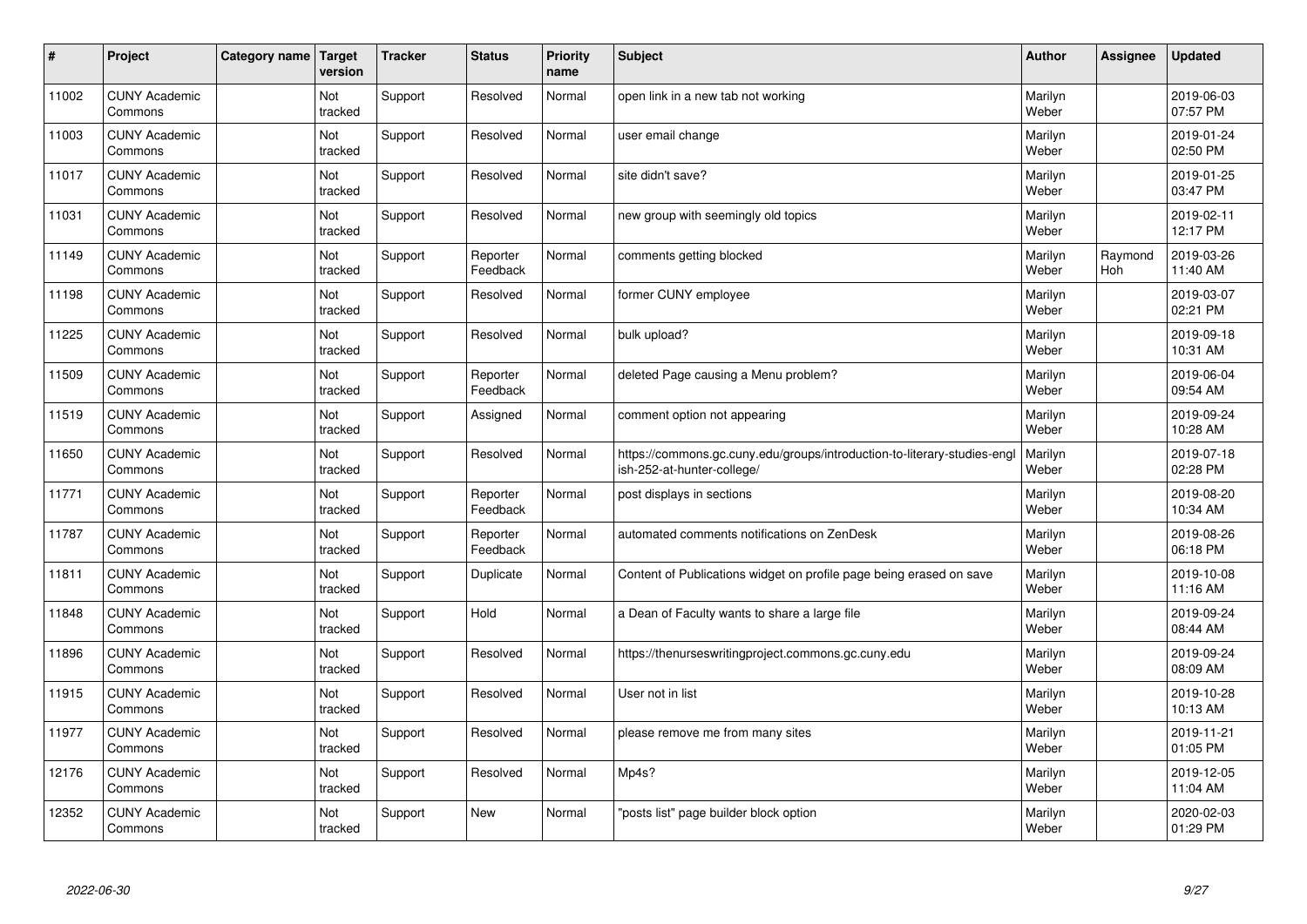| $\vert$ # | Project                         | Category name   Target | version               | <b>Tracker</b> | <b>Status</b>        | <b>Priority</b><br>name | <b>Subject</b>                                                | <b>Author</b>    | Assignee       | <b>Updated</b>         |
|-----------|---------------------------------|------------------------|-----------------------|----------------|----------------------|-------------------------|---------------------------------------------------------------|------------------|----------------|------------------------|
| 12427     | <b>CUNY Academic</b><br>Commons |                        | Not<br>tracked        | Support        | Resolved             | Normal                  | organizing PDF on a site?                                     | Marilyn<br>Weber | scott voth     | 2020-03-10<br>11:11 AM |
| 12584     | <b>CUNY Academic</b><br>Commons |                        | Not<br>tracked        | <b>Bug</b>     | Resolved             | Urgent                  | No way to register                                            | Marilyn<br>Weber |                | 2020-03-27<br>02:38 PM |
| 13013     | <b>CUNY Academic</b><br>Commons |                        | Not<br>tracked        | <b>Bug</b>     | Resolved             | Normal                  | an invite to Group Admins from Brian Foote?!                  | Marilyn<br>Weber |                | 2020-07-07<br>02:36 PM |
| 13034     | <b>CUNY Academic</b><br>Commons |                        | Not<br>tracked        | Support        | Reporter<br>Feedback | Normal                  | a site is asking people to join the Commons to get a download | Marilyn<br>Weber |                | 2020-07-12<br>07:23 AM |
| 13065     | <b>CUNY Academic</b><br>Commons |                        | <b>Not</b><br>tracked | Support        | Resolved             | Normal                  | can't invite new user to group                                | Marilyn<br>Weber |                | 2020-07-22<br>04:24 PM |
| 13255     | <b>CUNY Academic</b><br>Commons |                        | Not<br>tracked        | Support        | Reporter<br>Feedback | Normal                  | Accessibility problems                                        | Marilyn<br>Weber |                | 2020-09-01<br>05:48 PM |
| 13286     | <b>CUNY Academic</b><br>Commons |                        | Not<br>tracked        | Support        | <b>New</b>           | Normal                  | problem connecting with WordPress app                         | Marilyn<br>Weber | Raymond<br>Hoh | 2020-09-08<br>11:16 AM |
| 13295     | <b>CUNY Academic</b><br>Commons |                        | Not<br>tracked        | Support        | Resolved             | Normal                  | can't find new user                                           | Marilyn<br>Weber |                | 2020-09-08<br>10:18 AM |
| 13541     | <b>CUNY Academic</b><br>Commons |                        | Not<br>tracked        | Support        | Resolved             | Normal                  | add a page template to OER site.                              | Marilyn<br>Weber |                | 2020-11-11<br>11:12 AM |
| 13633     | <b>CUNY Academic</b><br>Commons |                        | Not<br>tracked        | <b>Bug</b>     | Resolved             | High                    | PublicsLab site down                                          | Marilyn<br>Weber |                | 2020-11-30<br>02:01 PM |
| 13699     | <b>CUNY Academic</b><br>Commons |                        | Not<br>tracked        | Support        | Resolved             | Normal                  | Martin Segal Center site down                                 | Marilyn<br>Weber | Raymond<br>Hoh | 2020-12-22<br>03:03 PM |
| 13710     | <b>CUNY Academic</b><br>Commons |                        | Not<br>tracked        | Support        | Resolved             | Normal                  | small change to Hosting Partner Handbook                      | Marilyn<br>Weber |                | 2020-12-16<br>04:29 PM |
| 13715     | <b>CUNY Academic</b><br>Commons |                        | Not<br>tracked        | <b>Bug</b>     | Resolved             | High                    | https://ulysses.commons.gc.cuny.edu down                      | Marilyn<br>Weber |                | 2020-12-22<br>03:02 PM |
| 13912     | <b>CUNY Academic</b><br>Commons |                        | Not<br>tracked        | Feature        | Hold                 | Low                     | posting "missed schedule"                                     | Marilyn<br>Weber |                | 2021-02-23<br>10:46 AM |
| 13918     | <b>CUNY Academic</b><br>Commons |                        | Not<br>tracked        | Support        | Rejected             | Normal                  | MailPoet Newsletters Premium plugin                           | Marilyn<br>Weber |                | 2021-02-09<br>11:01 AM |
| 14378     | <b>CUNY Academic</b><br>Commons |                        | Not<br>tracked        | Support        | Resolved             | Normal                  | PPTX files unfetchable                                        | Marilyn<br>Weber |                | 2021-05-11<br>11:25 AM |
| 14398     | <b>CUNY Academic</b><br>Commons |                        | Not<br>tracked        | Support        | Reporter<br>Feedback | Normal                  | Events plug-in notification problem                           | Marilyn<br>Weber |                | 2021-05-11<br>11:21 AM |
| 14404     | <b>CUNY Academic</b><br>Commons |                        | Not<br>tracked        | Support        | Resolved             | Normal                  | blocked IP of user?                                           | Marilyn<br>Weber |                | 2021-05-10<br>01:00 PM |
| 14594     | <b>CUNY Academic</b><br>Commons |                        | Not<br>tracked        | Support        | Resolved             | Normal                  | Administration email verification?                            | Marilyn<br>Weber |                | 2021-07-12<br>11:40 AM |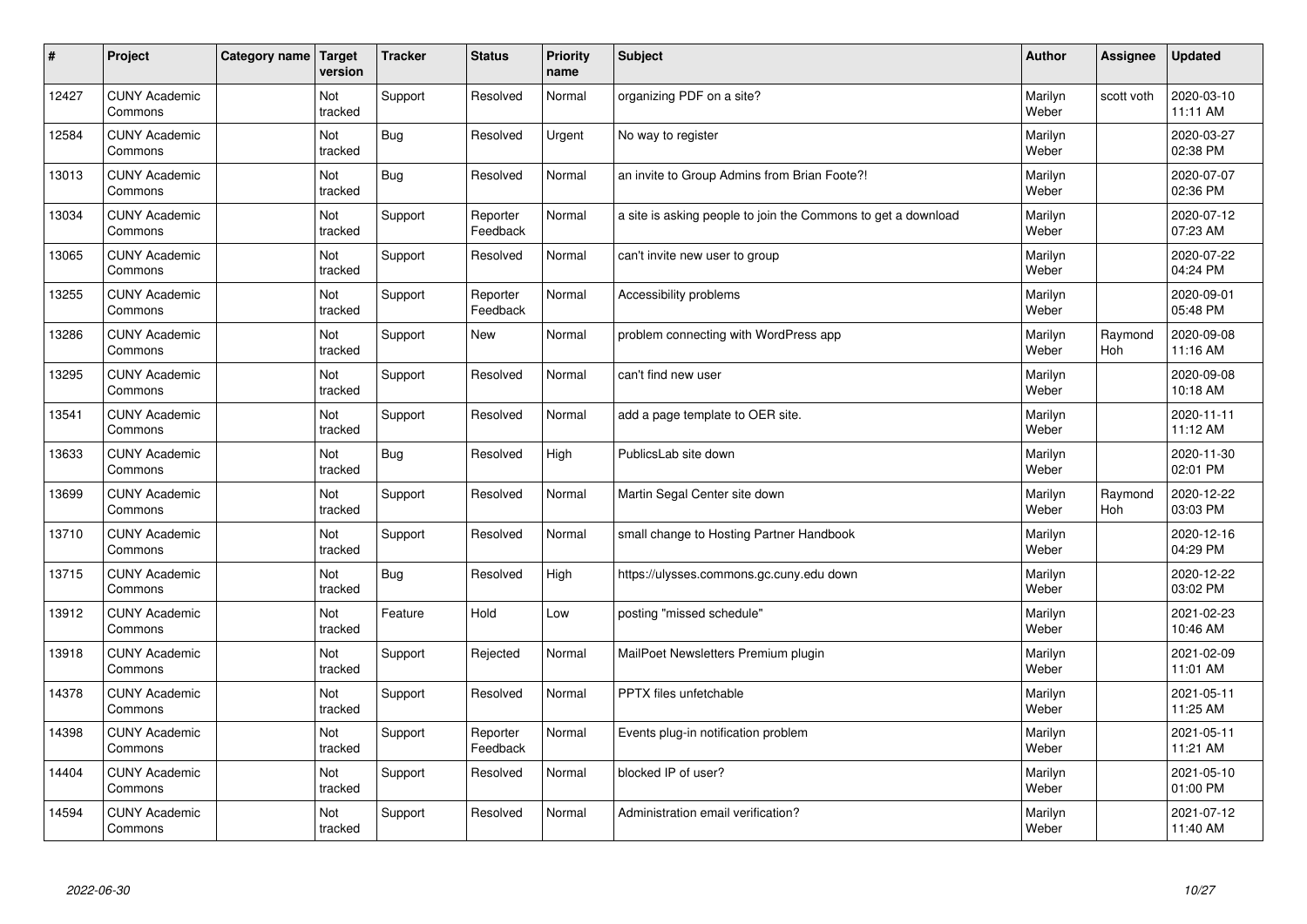| $\sharp$ | Project                         | Category name   Target       | version        | <b>Tracker</b> | <b>Status</b>        | <b>Priority</b><br>name | <b>Subject</b>                                                                          | <b>Author</b>    | Assignee         | <b>Updated</b>         |
|----------|---------------------------------|------------------------------|----------------|----------------|----------------------|-------------------------|-----------------------------------------------------------------------------------------|------------------|------------------|------------------------|
| 14625    | <b>CUNY Academic</b><br>Commons |                              | Not<br>tracked | Support        | Rejected             | Normal                  | image won't appear in slideshow.                                                        | Marilyn<br>Weber |                  | 2021-07-27<br>10:33 AM |
| 14718    | <b>CUNY Academic</b><br>Commons |                              | Not<br>tracked | Support        | Resolved             | Normal                  | User wants to recover deleted account                                                   | Marilyn<br>Weber |                  | 2021-08-30<br>02:46 PM |
| 14812    | <b>CUNY Academic</b><br>Commons |                              | Not<br>tracked | Support        | Resolved             | Normal                  | Custom Sidebars and Wordpress 5.6                                                       | Marilyn<br>Weber |                  | 2021-09-30<br>10:43 AM |
| 14813    | <b>CUNY Academic</b><br>Commons |                              | Not<br>tracked | Support        | Resolved             | Normal                  | raise the file size limit                                                               | Marilyn<br>Weber |                  | 2021-09-30<br>12:02 PM |
| 14891    | <b>CUNY Academic</b><br>Commons |                              | Not<br>tracked | Support        | Resolved             | Normal                  | changing site template after creation?                                                  | Marilyn<br>Weber |                  | 2022-04-27<br>04:58 PM |
| 14900    | <b>CUNY Academic</b><br>Commons |                              | Not<br>tracked | Support        | Reporter<br>Feedback | Normal                  | previous theme?                                                                         | Marilyn<br>Weber |                  | 2021-10-25<br>10:31 AM |
| 15816    | <b>CUNY Academic</b><br>Commons |                              | Not<br>tracked | Support        | <b>New</b>           | Normal                  | slow loading at SPS                                                                     | Marilyn<br>Weber |                  | 2022-04-05<br>01:26 PM |
| 6175     | <b>CUNY Academic</b><br>Commons | Account<br>settings          |                | Support        | Resolved             | Normal                  | Email address (user cannot access old)                                                  | Marilyn<br>Weber | Matt Gold        | 2016-11-29<br>06:31 PM |
| 9477     | <b>CUNY Academic</b><br>Commons | Account<br>settings          |                | Support        | Resolved             | Normal                  | email change request                                                                    | Marilyn<br>Weber | <b>Matt Gold</b> | 2018-03-24<br>08:53 AM |
| 9659     | <b>CUNY Academic</b><br>Commons | Account<br>settings          |                | Support        | Resolved             | Normal                  | user email change                                                                       | Marilyn<br>Weber | <b>Matt Gold</b> | 2018-04-24<br>12:08 PM |
| 9928     | <b>CUNY Academic</b><br>Commons | Account<br>settings          |                | Support        | Resolved             | Normal                  | email change request from former student                                                | Marilyn<br>Weber | Matt Gold        | 2018-06-14<br>10:20 AM |
| 6899     | <b>CUNY Academic</b><br>Commons | Account<br>settings          | Not<br>tracked | Support        | Resolved             | Normal                  | New user has misspelled her own name                                                    | Marilyn<br>Weber | Boone<br>Gorges  | 2016-12-01<br>05:10 PM |
| 9823     | <b>CUNY Academic</b><br>Commons | Account<br>settings          | Not<br>tracked | Support        | Resolved             | Normal                  | email change                                                                            | Marilyn<br>Weber | <b>Matt Gold</b> | 2018-05-23<br>01:58 PM |
| 11294    | <b>CUNY Academic</b><br>Commons | Account<br>settings          | Not<br>tracked | Support        | Resolved             | Normal                  | student emgail change                                                                   | Marilyn<br>Weber | Matt Gold        | 2019-04-07<br>09:11 PM |
| 11029    | <b>CUNY Academic</b><br>Commons | Authentication               | 1.14.9         | Support        | Resolved             | Normal                  | Sujatha Fernandes cannot edit her site                                                  | Marilyn<br>Weber | Raymond<br>Hoh   | 2019-03-26<br>12:10 PM |
| 15211    | <b>CUNY Academic</b><br>Commons | <b>Blogs</b><br>(BuddyPress) | 1.19.2         | Support        | Resolved             | Normal                  | No good error reporting for already-used domain name when creating a<br>site in Firefox | Marilyn<br>Weber | Boone<br>Gorges  | 2022-01-25<br>11:33 AM |
| 4834     | <b>CUNY Academic</b><br>Commons | Blogs<br>(BuddyPress)        |                | Bug            | Resolved             | Normal                  | Admin invite problem                                                                    | Marilyn<br>Weber | Boone<br>Gorges  | 2015-11-13<br>12:25 PM |
| 5799     | <b>CUNY Academic</b><br>Commons | <b>Blogs</b><br>(BuddyPress) | Not<br>tracked | Feature        | Resolved             | Normal                  | removing one's own access to sites?                                                     | Marilyn<br>Weber | Boone<br>Gorges  | 2016-07-26<br>01:55 PM |
| 6857     | <b>CUNY Academic</b><br>Commons | <b>Blogs</b><br>(BuddyPress) | Not<br>tracked | Support        | Resolved             | Normal                  | Committee on Religion website                                                           | Marilyn<br>Weber | Boone<br>Gorges  | 2017-08-17<br>10:24 AM |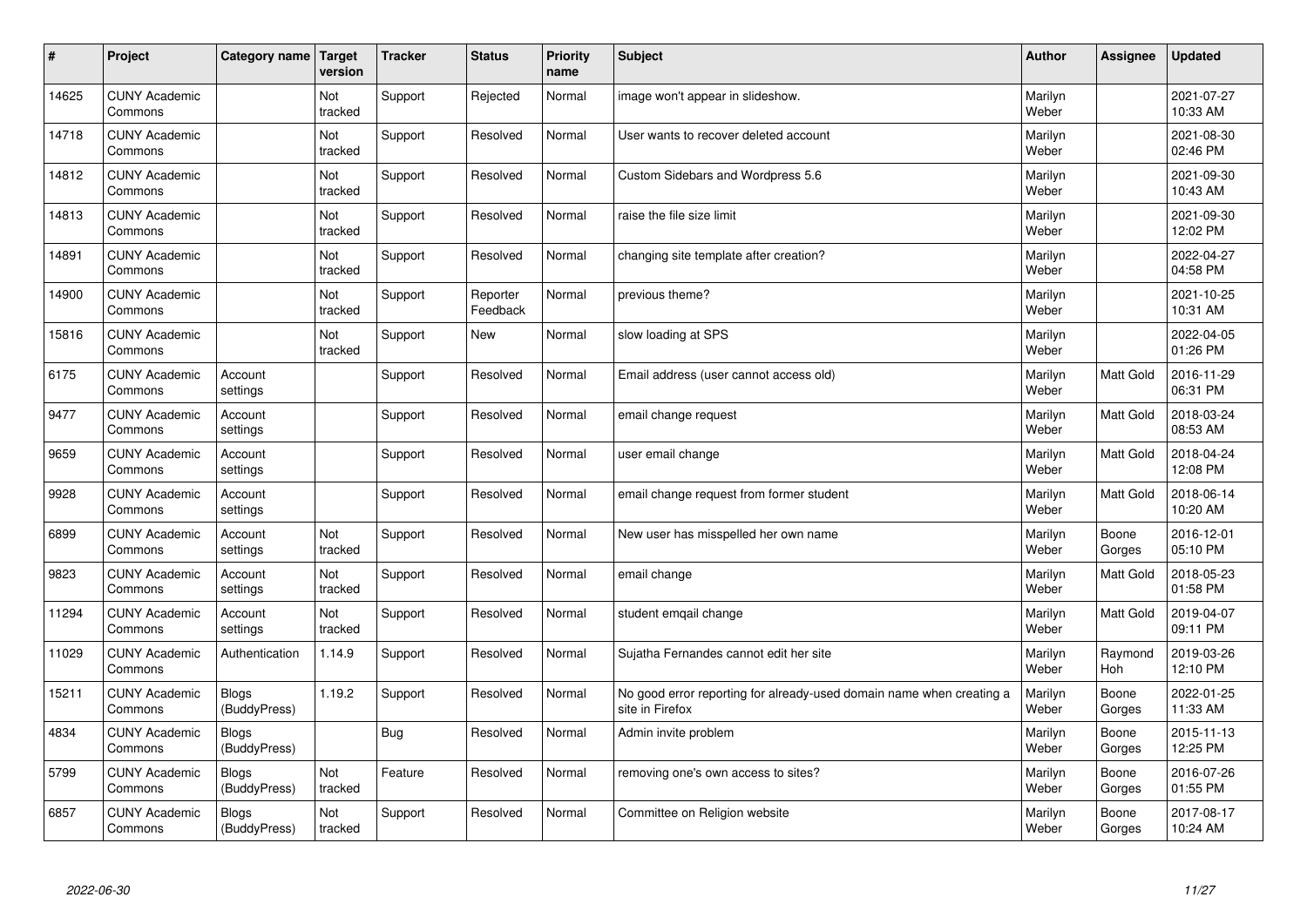| $\sharp$ | Project                         | Category name   Target           | version        | <b>Tracker</b> | <b>Status</b>        | <b>Priority</b><br>name | <b>Subject</b>                                                                       | <b>Author</b>    | Assignee         | Updated                |
|----------|---------------------------------|----------------------------------|----------------|----------------|----------------------|-------------------------|--------------------------------------------------------------------------------------|------------------|------------------|------------------------|
| 12156    | <b>CUNY Academic</b><br>Commons | <b>Blogs</b><br>(BuddyPress)     | Not<br>tracked | Support        | Resolved             | Normal                  | My Sites list (Commons Profile or Sites directory) doesn't match toolbar<br>dropdown | Marilyn<br>Weber |                  | 2019-12-11<br>10:20 AM |
| 12190    | <b>CUNY Academic</b><br>Commons | Blogs<br>(BuddyPress)            | Not<br>tracked | Support        | Resolved             | Normal                  | Site avatar in directory is not what user expects                                    | Marilyn<br>Weber |                  | 2019-12-12<br>08:51 PM |
| 12350    | <b>CUNY Academic</b><br>Commons | <b>Blogs</b><br>(BuddyPress)     | Not<br>tracked | Support        | Reporter<br>Feedback | Normal                  | URL creation problem                                                                 | Marilyn<br>Weber |                  | 2020-02-03<br>11:27 AM |
| 2994     | <b>CUNY Academic</b><br>Commons | <b>BuddyPress</b><br>(misc)      | 1.5.16         | Bug            | Resolved             | High                    | "My forums" link gives "page not found" error                                        | Marilyn<br>Weber | Boone<br>Gorges  | 2014-01-29<br>03:44 PM |
| 11448    | <b>CUNY Academic</b><br>Commons | <b>BuddyPress</b><br>(misc)      | 1.15.1         | Support        | Resolved             | Normal                  | sole administrator listed on sites is not an admin at all?                           | Marilyn<br>Weber | Raymond<br>Hoh   | 2019-05-14<br>11:15 AM |
| 3417     | <b>CUNY Academic</b><br>Commons | <b>BuddyPress</b><br>(misc)      | Not<br>tracked | Bug            | Rejected             | High                    | copying two commons groups                                                           | Marilyn<br>Weber | Marilyn<br>Weber | 2014-11-05<br>09:56 AM |
| 12165    | <b>CUNY Academic</b><br>Commons | <b>BuddyPress</b><br>(misc)      | Not<br>tracked | Support        | Resolved             | Normal                  | two reports of Profile problems                                                      | Marilyn<br>Weber | Boone<br>Gorges  | 2019-12-04<br>05:06 PM |
| 4734     | <b>CUNY Academic</b><br>Commons | <b>BuddyPress</b><br>Docs        | 1.8.13         | Bug            | Resolved             | High                    | Problems with "Create New Doc"                                                       | Marilyn<br>Weber | Boone<br>Gorges  | 2015-10-09<br>07:53 AM |
| 11091    | <b>CUNY Academic</b><br>Commons | <b>BuddyPress</b><br><b>Docs</b> | 1.14.7         | Support        | Resolved             | Normal                  | word limit for comments on a group doc?                                              | Marilyn<br>Weber |                  | 2019-02-26<br>02:04 PM |
| 10606    | <b>CUNY Academic</b><br>Commons | cdev.gc.cuny.ed<br>u.            | Not<br>tracked | Support        | Resolved             | Normal                  | problems with testing environment                                                    | Marilyn<br>Weber |                  | 2018-11-02<br>10:27 AM |
| 4496     | <b>CUNY Academic</b><br>Commons | cuny.is                          | 1.8.9          | <b>Bug</b>     | Resolved             | Normal                  | Quick links broken?                                                                  | Marilyn<br>Weber | Boone<br>Gorges  | 2015-08-28<br>10:39 AM |
| 12515    | <b>CUNY Academic</b><br>Commons | cuny.is                          | 1.16.7         | Support        | Resolved             | Normal                  | AJAX actions on cuny is admin page are failing                                       | Marilyn<br>Weber |                  | 2020-03-10<br>11:57 AM |
| 6118     | <b>CUNY Academic</b><br>Commons | cuny.is                          |                | Feature        | Resolved             | Normal                  | Cuny. Is request from Javier Otero Peña                                              | Marilyn<br>Weber | Sarah<br>Morgano | 2016-10-04<br>07:02 PM |
| 3029     | <b>CUNY Academic</b><br>Commons | cuny.is                          | Not<br>tracked | Support        | Resolved             | Normal                  | shortlink request                                                                    | Marilyn<br>Weber | Boone<br>Gorges  | 2014-02-12<br>10:03 AM |
| 8878     | <b>CUNY Academic</b><br>Commons | cuny.is                          | Not<br>tracked | Bug            | Resolved             | Urgent                  | cuny.is site link won't work                                                         | Marilyn<br>Weber | Boone<br>Gorges  | 2017-11-01<br>03:06 PM |
| 9886     | <b>CUNY Academic</b><br>Commons | cuny.is                          | Not<br>tracked | Support        | Resolved             | Normal                  | cuny.is SSL                                                                          | Marilyn<br>Weber |                  | 2018-10-26<br>02:07 PM |
| 3138     | <b>CUNY Academic</b><br>Commons | Documentation                    | Not<br>tracked | Bug            | Resolved             | Normal                  | Codex documentation                                                                  | Marilyn<br>Weber | scott voth       | 2016-03-04<br>08:49 AM |
| 10176    | <b>CUNY Academic</b><br>Commons | Documentation                    | Not<br>tracked | Bug            | Resolved             | Normal                  | domain mapping requests                                                              | Marilyn<br>Weber | scott voth       | 2018-08-29<br>05:30 PM |
| 9828     | <b>CUNY Academic</b><br>Commons | Domain<br>Mapping                | 1.13.3         | Bug            | Resolved             | High                    | redirecting problem                                                                  | Marilyn<br>Weber | Raymond<br>Hoh   | 2018-05-24<br>02:39 PM |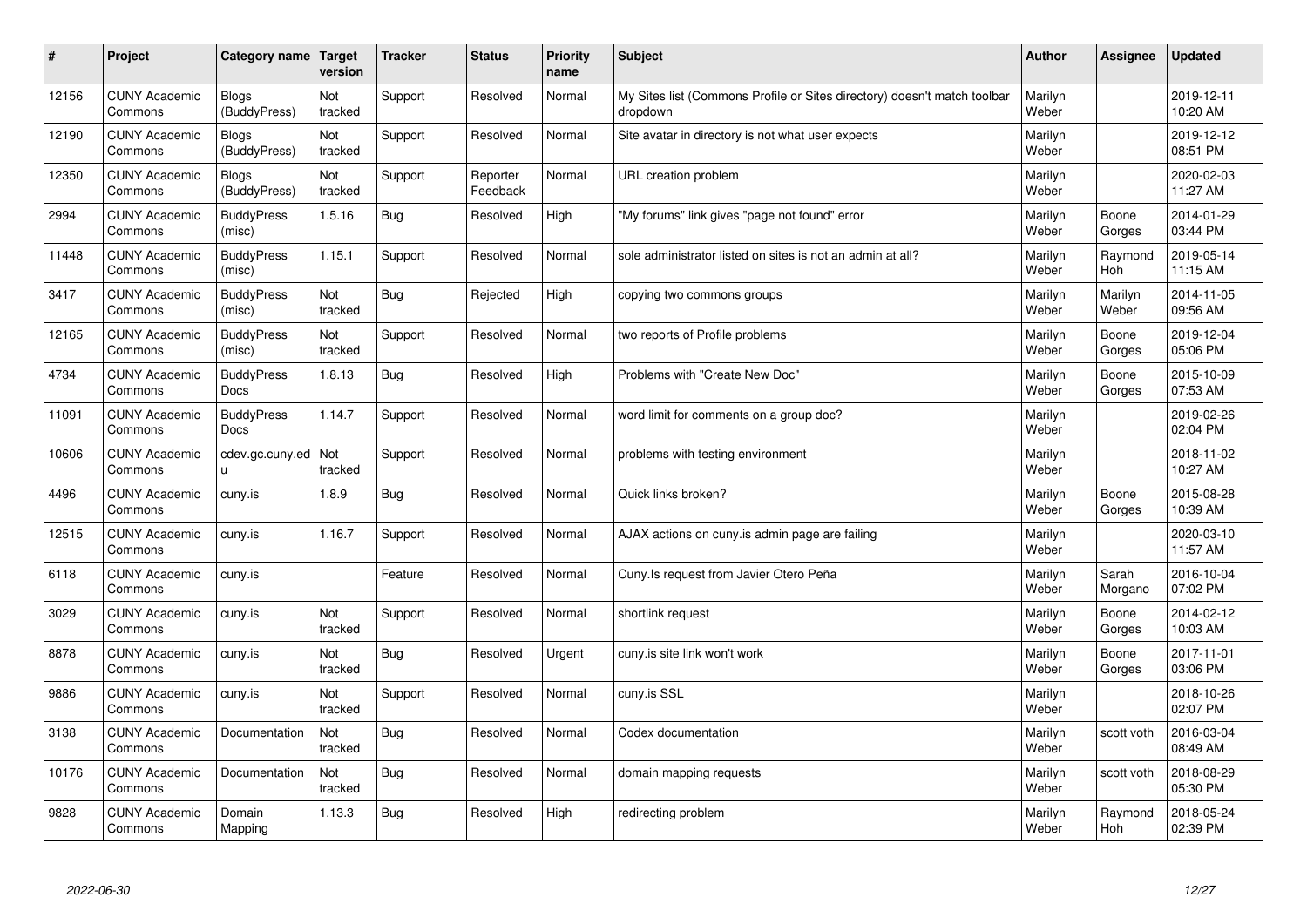| $\pmb{\#}$ | Project                         | Category name          | Target<br>version | <b>Tracker</b> | <b>Status</b>        | <b>Priority</b><br>name | <b>Subject</b>                                                                           | <b>Author</b>    | Assignee              | <b>Updated</b>         |
|------------|---------------------------------|------------------------|-------------------|----------------|----------------------|-------------------------|------------------------------------------------------------------------------------------|------------------|-----------------------|------------------------|
| 7995       | <b>CUNY Academic</b><br>Commons | Domain<br>Mapping      | Not<br>tracked    | Bug            | Resolved             | Urgent                  | http://on.socialpaper.gc.cuny.edu down?                                                  | Marilyn<br>Weber |                       | 2017-04-21<br>11:07 AM |
| 13085      | <b>CUNY Academic</b><br>Commons | Domain<br>Mapping      | Not<br>tracked    | Support        | Resolved             | Normal                  | domain mapping request                                                                   | Marilyn<br>Weber | <b>Matt Gold</b>      | 2020-07-28<br>03:33 PM |
| 13768      | <b>CUNY Academic</b><br>Commons | Domain<br>Mapping      | Not<br>tracked    | Bug            | Resolved             | Normal                  | patricksweeney.commons.gc.cuny.edu down                                                  | Marilyn<br>Weber | Raymond<br>Hoh        | 2021-01-12<br>10:47 AM |
| 14344      | <b>CUNY Academic</b><br>Commons | Domain<br>Mapping      | Not<br>tracked    | Support        | Resolved             | Normal                  | arabstages.org site down                                                                 | Marilyn<br>Weber | Raymond<br>Hoh        | 2021-04-19<br>01:42 PM |
| 5448       | <b>CUNY Academic</b><br>Commons | Email<br>Notifications | 1.10.2            | Bug            | Rejected             | Normal                  | garbled CAC activity digests                                                             | Marilyn<br>Weber | Raymond<br><b>Hoh</b> | 2016-11-20<br>02:38 AM |
| 6818       | <b>CUNY Academic</b><br>Commons | Email<br>Notifications | 1.10.3            | Support        | Resolved             | Normal                  | No more email notifications?                                                             | Marilyn<br>Weber |                       | 2016-11-22<br>02:51 PM |
| 10245      | <b>CUNY Academic</b><br>Commons | Email<br>Notifications | 1.13.8            | Support        | Resolved             | Urgent                  | Placeholders in action emails (activation, password reset) not being<br>properly swapped | Marilyn<br>Weber | Raymond<br>Hoh        | 2018-08-30<br>04:02 PM |
| 7376       | <b>CUNY Academic</b><br>Commons | Email<br>Notifications |                   | Bug            | Rejected             | Normal                  | automatic forwarding of blog posts not working                                           | Marilyn<br>Weber | Boone<br>Gorges       | 2017-05-01<br>10:36 PM |
| 5991       | <b>CUNY Academic</b><br>Commons | Email<br>Notifications | Future<br>release | Support        | Resolved             | Normal                  | change format of autogenerated blog emails                                               | Marilyn<br>Weber | Paige<br>Dupont       | 2018-01-12<br>02:55 PM |
| 5992       | <b>CUNY Academic</b><br>Commons | Email<br>Notifications | Future<br>release | Feature        | <b>New</b>           | Normal                  | Changing the From line of autogenerated blog emails                                      | Marilyn<br>Weber |                       | 2018-09-27<br>05:19 PM |
| 11971      | <b>CUNY Academic</b><br>Commons | Email<br>Notifications | Future<br>release | Bug            | Reporter<br>Feedback | Low                     | Pictures obscured in emailed post notifications                                          | Marilyn<br>Weber | Raymond<br>Hoh        | 2019-11-21<br>01:14 PM |
| 4962       | <b>CUNY Academic</b><br>Commons | Events                 | 1.8.18            | Bug            | Resolved             | High                    | Problems with text entry field in the Events Calendar                                    | Marilyn<br>Weber | Raymond<br>Hoh        | 2015-12-01<br>06:57 PM |
| 9154       | <b>CUNY Academic</b><br>Commons | Events                 | 1.12.8            | Bug            | Resolved             | Normal                  | problem with group calendar                                                              | Marilyn<br>Weber | Raymond<br>Hoh        | 2018-02-13<br>10:49 AM |
| 14889      | <b>CUNY Academic</b><br>Commons | Events                 | 1.19.0            | Support        | Resolved             | Normal                  | events in group - can they be edited by all admins?                                      | Marilyn<br>Weber | Raymond<br><b>Hoh</b> | 2021-12-13<br>03:31 PM |
| 3035       | <b>CUNY Academic</b><br>Commons | <b>Ground Control</b>  | Not<br>tracked    | Publicity      | Deferred             | Normal                  | Ground Control article                                                                   | Marilyn<br>Weber | Marilyn<br>Weber      | 2015-03-21<br>08:54 PM |
| 3036       | <b>CUNY Academic</b><br>Commons | <b>Ground Control</b>  | Not<br>tracked    | Publicity      | Deferred             | Normal                  | <b>Ground Control</b>                                                                    | Marilyn<br>Weber | Dominic<br>Giglio     | 2015-03-21<br>09:10 PM |
| 3037       | <b>CUNY Academic</b><br>Commons | <b>Ground Control</b>  | Not<br>tracked    | Publicity      | Resolved             | Normal                  | <b>Ground Control</b>                                                                    | Marilyn<br>Weber | scott voth            | 2016-01-26<br>05:23 PM |
| 3038       | <b>CUNY Academic</b><br>Commons | <b>Ground Control</b>  | Not<br>tracked    | Publicity      | Resolved             | Normal                  | <b>Ground Control</b>                                                                    | Marilyn<br>Weber | Matt Gold             | 2016-01-26<br>05:10 PM |
| 3039       | <b>CUNY Academic</b><br>Commons | <b>Ground Control</b>  | Not<br>tracked    | Publicity      | Resolved             | Normal                  | <b>Ground Control</b>                                                                    | Marilyn<br>Weber | Sarah<br>Morgano      | 2016-01-26<br>05:19 PM |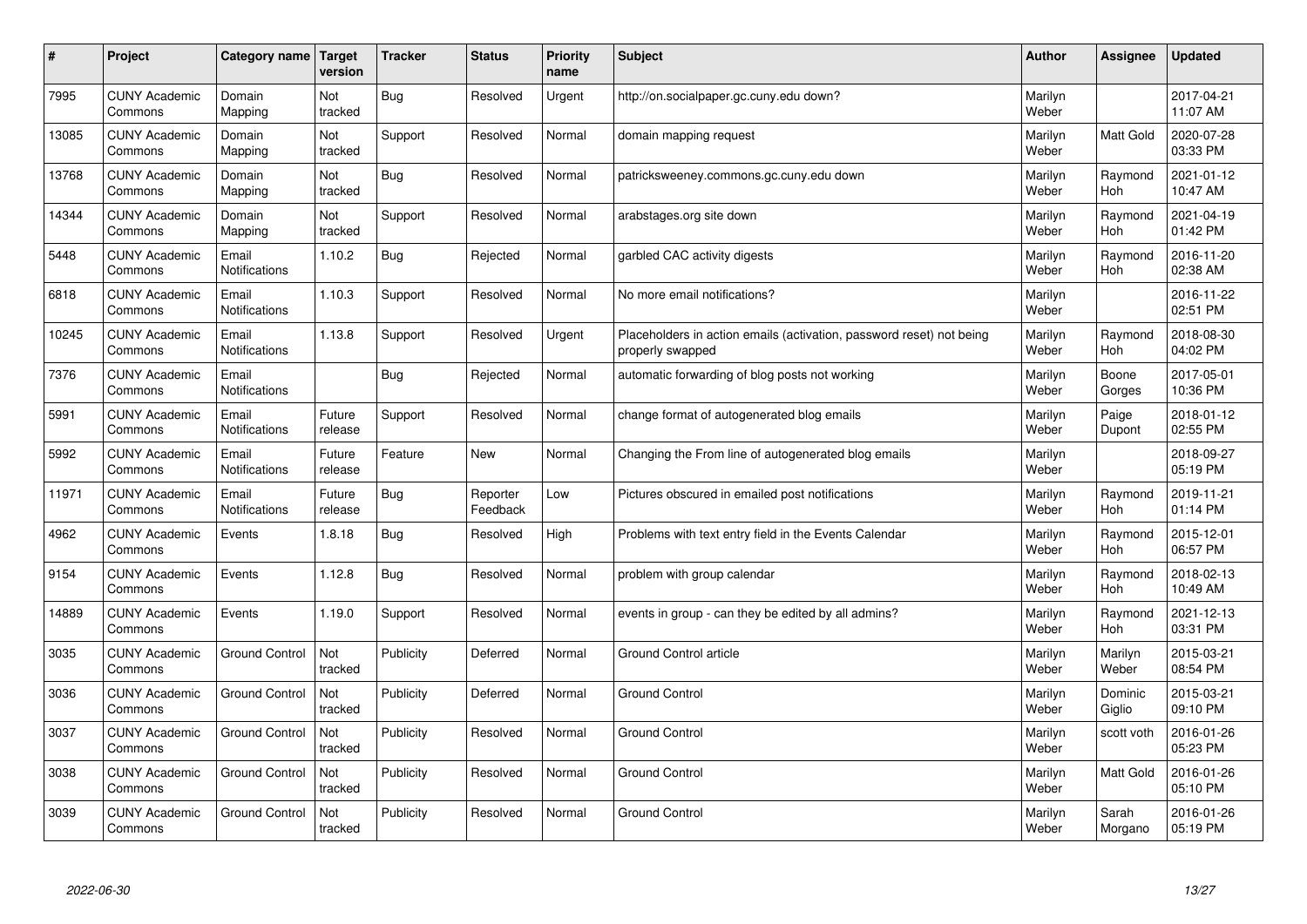| #     | Project                         | Category name   Target | version           | <b>Tracker</b> | <b>Status</b> | <b>Priority</b><br>name | <b>Subject</b>                                                                        | <b>Author</b>    | Assignee              | <b>Updated</b>         |
|-------|---------------------------------|------------------------|-------------------|----------------|---------------|-------------------------|---------------------------------------------------------------------------------------|------------------|-----------------------|------------------------|
| 3040  | <b>CUNY Academic</b><br>Commons | <b>Ground Control</b>  | Not<br>tracked    | Publicity      | Resolved      | Normal                  | <b>Ground Control</b>                                                                 | Marilyn<br>Weber | Micki<br>Kaufman      | 2016-01-26<br>05:16 PM |
| 3041  | <b>CUNY Academic</b><br>Commons | <b>Ground Control</b>  | Not<br>tracked    | Publicity      | Resolved      | Normal                  | <b>Ground Control</b>                                                                 | Marilyn<br>Weber | <b>Chris Stein</b>    | 2016-01-26<br>04:52 PM |
| 8638  | <b>CUNY Academic</b><br>Commons | Group Blogs            | 1.11.11           | Bug            | Resolved      | Normal                  | members not syncing from group to site                                                | Marilyn<br>Weber |                       | 2017-09-01<br>03:50 PM |
| 8661  | <b>CUNY Academic</b><br>Commons | Group Blogs            | Not<br>tracked    | Bug            | Resolved      | Normal                  | new group, old site, can't link?                                                      | Marilyn<br>Weber |                       | 2017-11-15<br>01:26 PM |
| 11088 | <b>CUNY Academic</b><br>Commons | Group Blogs            | Not<br>tracked    | Bug            | Resolved      | Normal                  | no notification for comments                                                          | Marilyn<br>Weber |                       | 2019-02-15<br>03:30 PM |
| 13878 | <b>CUNY Academic</b><br>Commons | Group cloning          | 1.18.4            | Support        | Resolved      | High                    | When creating Group + Site and choosing 'Clone existing', cannot<br>advance to step 2 | Marilyn<br>Weber | Jeremy<br>Felt        | 2021-02-02<br>11:02 AM |
| 6626  | <b>CUNY Academic</b><br>Commons | Group Files            | 1.10.1            | <b>Bug</b>     | Resolved      | Normal                  | Files from non-member showing up in private group                                     | Marilyn<br>Weber | Boone<br>Gorges       | 2016-11-07<br>03:54 PM |
| 8917  | <b>CUNY Academic</b><br>Commons | <b>Group Files</b>     | 1.12.3            | Bug            | Resolved      | High                    | Files not downloading from Groups properly                                            | Marilyn<br>Weber | Boone<br>Gorges       | 2017-11-29<br>10:04 PM |
| 9224  | <b>CUNY Academic</b><br>Commons | Group Files            | 1.13              | Feature        | Resolved      | Normal                  | attachments to forum posts clutter up Files area                                      | Marilyn<br>Weber | Boone<br>Gorges       | 2018-03-22<br>03:34 PM |
| 11567 | <b>CUNY Academic</b><br>Commons | Group Files            | 1.15.4            | Bug            | Resolved      | Normal                  | Group files pagination doesn't work properly in folders                               | Marilyn<br>Weber | Boone<br>Gorges       | 2019-06-25<br>04:22 PM |
| 5684  | <b>CUNY Academic</b><br>Commons | <b>Group Files</b>     | Not<br>tracked    | Bug            | Resolved      | Normal                  | Making Group files appear as Blog entries                                             | Marilyn<br>Weber | Boone<br>Gorges       | 2017-11-20<br>03:28 PM |
| 4657  | <b>CUNY Academic</b><br>Commons | Group Forums           | 1.8.18            | Bug            | Resolved      | High                    | Submit button disappears in new post mode in forum                                    | Marilyn<br>Weber | Raymond<br>Hoh        | 2015-12-01<br>11:15 PM |
| 9282  | <b>CUNY Academic</b><br>Commons | Group Forums           | 1.12.9            | Bug            | Resolved      | Normal                  | 'Forum ID is missing" error?                                                          | Marilyn<br>Weber |                       | 2018-02-27<br>10:32 AM |
| 10361 | <b>CUNY Academic</b><br>Commons | Group Forums           | 1.13.10           | Bug            | Resolved      | Normal                  | forum post pending oddity                                                             | Marilyn<br>Weber |                       | 2018-09-25<br>10:45 AM |
| 12487 | <b>CUNY Academic</b><br>Commons | Group Forums           | 1.16.7            | <b>Bug</b>     | Resolved      | Normal                  | group posting problems?                                                               | Marilyn<br>Weber | Raymond<br><b>Hoh</b> | 2020-03-10<br>11:40 AM |
| 13341 | <b>CUNY Academic</b><br>Commons | Group Forums           | 1.17.4            | Bug            | Resolved      | Normal                  | Forum reply problems                                                                  | Marilyn<br>Weber | Raymond<br>Hoh        | 2020-09-22<br>12:08 PM |
| 13827 | <b>CUNY Academic</b><br>Commons | Group Forums           | 1.18.3            | Bug            | Resolved      | Normal                  | more forum post problems                                                              | Marilyn<br>Weber | Raymond<br><b>Hoh</b> | 2021-01-22<br>08:19 PM |
| 6893  | <b>CUNY Academic</b><br>Commons | Group Forums           |                   | Bug            | Resolved      | Normal                  | Forum for CUNY Academic Commons Team is gone                                          | Marilyn<br>Weber | Boone<br>Gorges       | 2016-12-01<br>08:08 AM |
| 9835  | <b>CUNY Academic</b><br>Commons | Group Forums           | Future<br>release | Bug            | Assigned      | Normal                  | add a "like" function?                                                                | Marilyn<br>Weber | Erik<br>Trainer       | 2018-06-05<br>01:49 PM |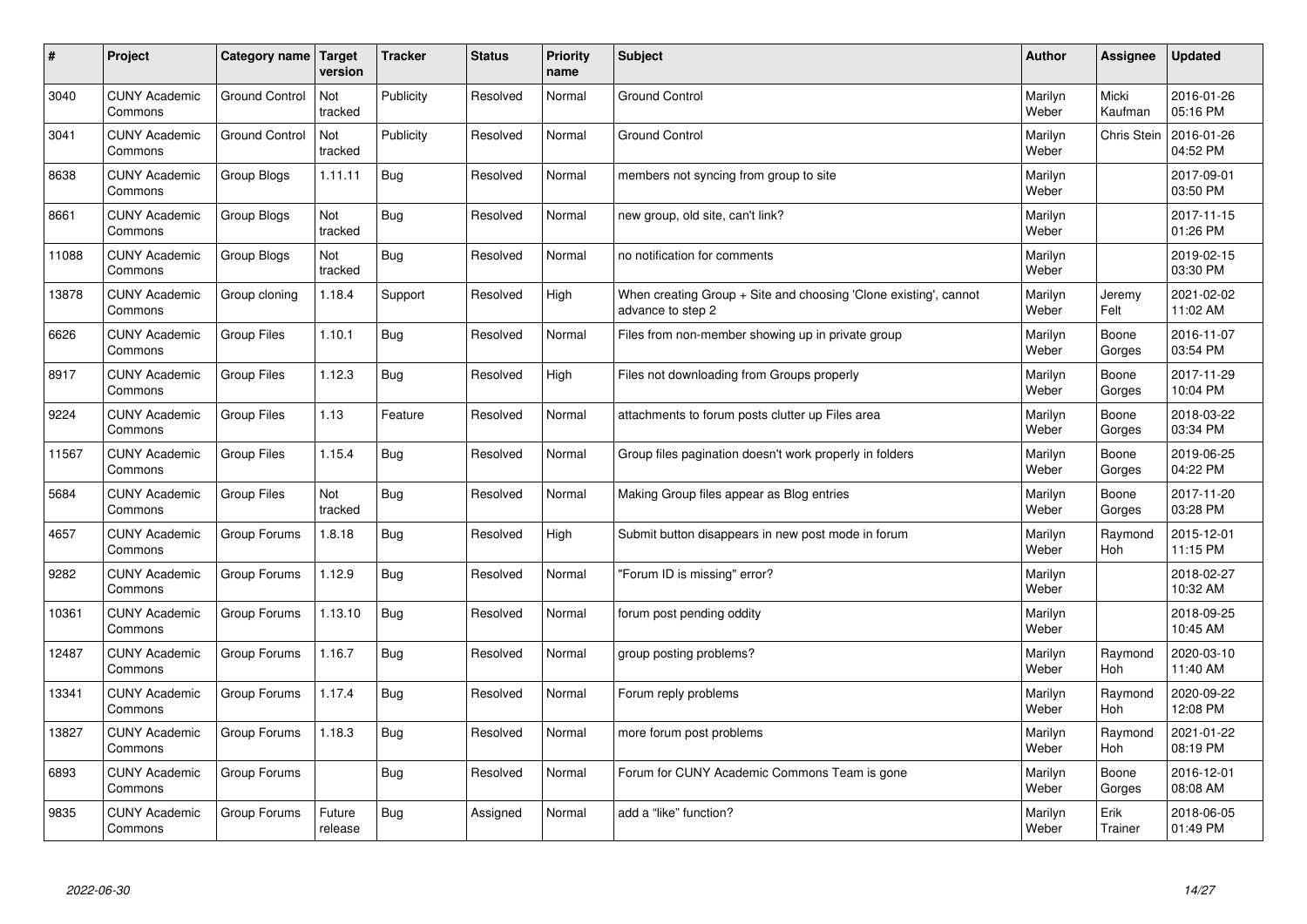| #     | Project                         | Category name   Target | version        | <b>Tracker</b> | <b>Status</b>        | Priority<br>name | <b>Subject</b>                                                              | <b>Author</b>    | <b>Assignee</b>       | <b>Updated</b>         |
|-------|---------------------------------|------------------------|----------------|----------------|----------------------|------------------|-----------------------------------------------------------------------------|------------------|-----------------------|------------------------|
| 13328 | <b>CUNY Academic</b><br>Commons | Group Forums           | Not<br>tracked | Bug            | Reporter<br>Feedback | Normal           | cross-posting in two related groups                                         | Marilyn<br>Weber | Raymond<br><b>Hoh</b> | 2020-09-15<br>10:39 PM |
| 3533  | <b>CUNY Academic</b><br>Commons | Group<br>Invitations   | 1.7.8          | <b>Bug</b>     | Resolved             | Low              | Trying to invite member to a new group                                      | Marilyn<br>Weber | Boone<br>Gorges       | 2015-04-01<br>09:13 PM |
| 12006 | <b>CUNY Academic</b><br>Commons | Group<br>Invitations   | 1.15.13        | Bug            | Resolved             | Immediate        | Invite system is broken.                                                    | Marilyn<br>Weber | Boone<br>Gorges       | 2019-10-23<br>10:16 AM |
| 6091  | <b>CUNY Academic</b><br>Commons | Group<br>Invitations   | Not<br>tracked | Bug            | Resolved             | Normal           | User cannot re-join a group                                                 | Marilyn<br>Weber | Boone<br>Gorges       | 2016-09-28<br>01:47 PM |
| 13173 | <b>CUNY Academic</b><br>Commons | Group Library          | 1.17.1         | Support        | Resolved             | High             | all uploads to the library are silent                                       | Marilyn<br>Weber |                       | 2020-08-10<br>04:12 PM |
| 13227 | <b>CUNY Academic</b><br>Commons | Group Library          | 1.17.2         | Bug            | Resolved             | High             | folder not appearing in library                                             | Marilyn<br>Weber |                       | 2020-08-21<br>04:22 PM |
| 13675 | <b>CUNY Academic</b><br>Commons | Group Library          | 1.18.1         | <b>Bug</b>     | Resolved             | High             | broken Library                                                              | Marilyn<br>Weber |                       | 2020-12-09<br>05:02 PM |
| 14304 | <b>CUNY Academic</b><br>Commons | Group Library          | 1.18.8         | Bug            | Resolved             | Normal           | Library items change folders when adding subsequent items in new<br>folders | Marilyn<br>Weber | Boone<br>Gorges       | 2021-04-13<br>11:21 AM |
| 13138 | <b>CUNY Academic</b><br>Commons | Group Library          | Not<br>tracked | Support        | Resolved             | Normal           | moving Library contents for Steve Brier                                     | Marilyn<br>Weber |                       | 2020-08-03<br>04:00 PM |
| 13159 | <b>CUNY Academic</b><br>Commons | Group Library          | Not<br>tracked | Support        | Resolved             | Normal           | changing folder names?                                                      | Marilyn<br>Weber | Boone<br>Gorges       | 2020-08-27<br>08:59 AM |
| 3197  | <b>CUNY Academic</b><br>Commons | Groups (misc)          | 1.6.4          | <b>Bug</b>     | Resolved             | Normal           | trying to set up a hidden group blog with no RSS feed                       | Marilyn<br>Weber | Boone<br>Gorges       | 2014-05-21<br>09:39 PM |
| 10772 | <b>CUNY Academic</b><br>Commons | Groups (misc)          | 1.14.2         | Bug            | Resolved             | Normal           | can't create groups                                                         | Marilyn<br>Weber |                       | 2018-12-04<br>10:42 AM |
| 11006 | <b>CUNY Academic</b><br>Commons | Groups (misc)          | 1.14.6         | Support        | Resolved             | Normal           | removing members from a group isn't working                                 | Marilyn<br>Weber |                       | 2019-01-24<br>03:18 PM |
| 6313  | <b>CUNY Academic</b><br>Commons | Groups (misc)          |                | Bug            | Duplicate            | Normal           | group member no longer in group, can't rejoin.                              | Marilyn<br>Weber |                       | 2016-10-14<br>09:27 PM |
| 6575  | <b>CUNY Academic</b><br>Commons | Groups (misc)          |                | <b>Bug</b>     | Rejected             | Normal           | No papers link for the group "social paper"                                 | Marilyn<br>Weber |                       | 2016-11-02<br>10:39 PM |
| 3620  | <b>CUNY Academic</b><br>Commons | Groups (misc)          | Not<br>tracked | Bug            | Resolved             | Normal           | admins of The Group for Group Admins                                        | Marilyn<br>Weber |                       | 2014-11-03<br>08:38 AM |
| 6286  | <b>CUNY Academic</b><br>Commons | Groups (misc)          | Not<br>tracked | Bug            | Resolved             | Immediate        | Groups pages not displaying at all!                                         | Marilyn<br>Weber | Boone<br>Gorges       | 2017-11-15<br>10:57 AM |
| 7678  | <b>CUNY Academic</b><br>Commons | Groups (misc)          | Not<br>tracked | Support        | Resolved             | Normal           | add admin to student group                                                  | Marilyn<br>Weber | Boone<br>Gorges       | 2017-02-15<br>11:58 AM |
| 8200  | <b>CUNY Academic</b><br>Commons | Groups (misc)          | Not<br>tracked | <b>Bug</b>     | Resolved             | Normal           | Announcements has disappeared                                               | Marilyn<br>Weber | Boone<br>Gorges       | 2017-05-26<br>04:04 PM |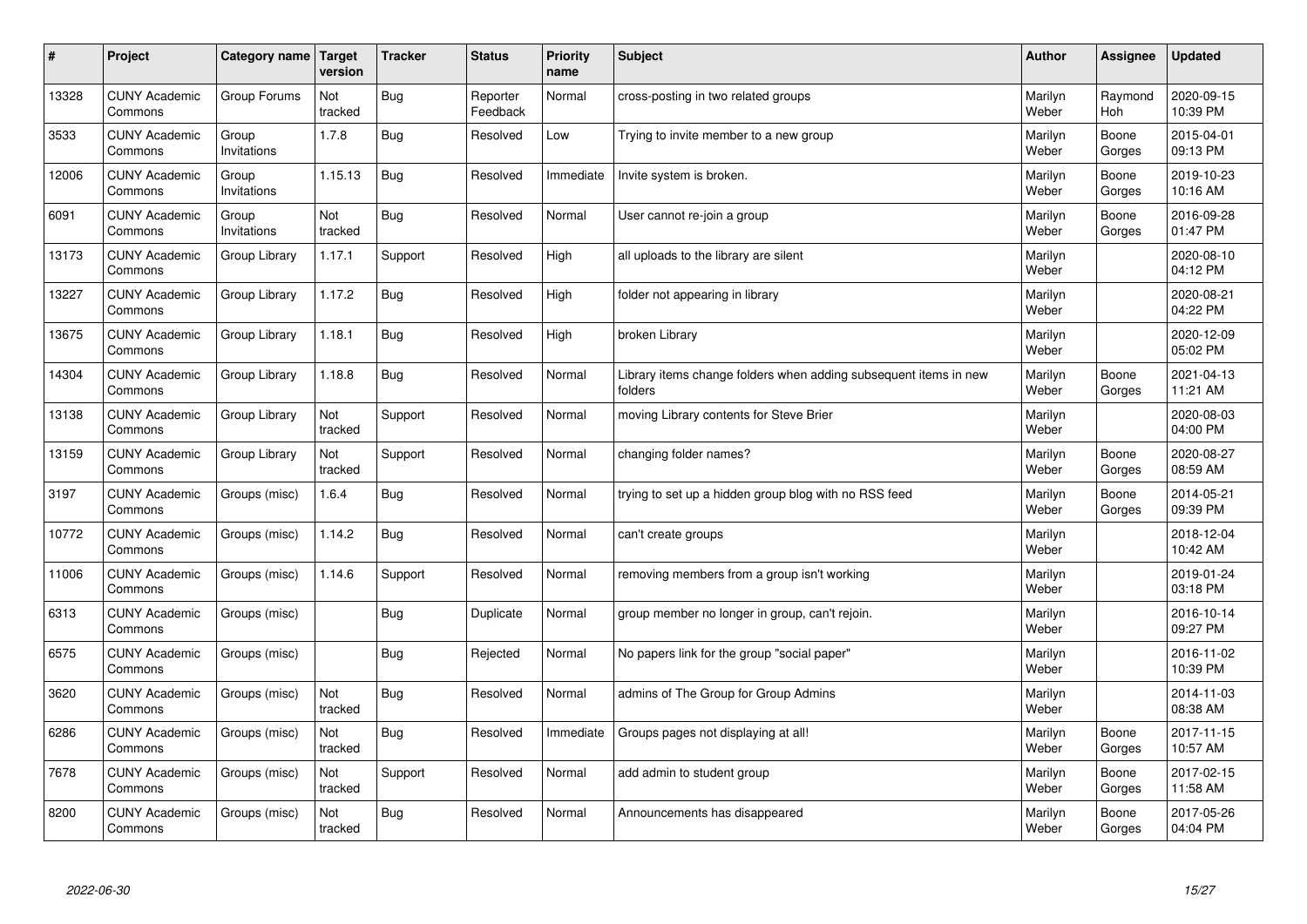| $\vert$ # | Project                         | Category name      | <b>Target</b><br>version | <b>Tracker</b> | <b>Status</b> | <b>Priority</b><br>name | <b>Subject</b>                                                       | <b>Author</b>    | <b>Assignee</b>       | <b>Updated</b>         |
|-----------|---------------------------------|--------------------|--------------------------|----------------|---------------|-------------------------|----------------------------------------------------------------------|------------------|-----------------------|------------------------|
| 8978      | <b>CUNY Academic</b><br>Commons | Groups (misc)      | Not<br>tracked           | Support        | Resolved      | Normal                  | removing old groups                                                  | Marilyn<br>Weber |                       | 2018-12-10<br>03:52 PM |
| 9130      | <b>CUNY Academic</b><br>Commons | Homepage<br>Slides | Not<br>tracked           | Bug            | Resolved      | Normal                  | too many redirects                                                   | Marilyn<br>Weber |                       | 2018-01-29<br>10:27 AM |
| 9163      | <b>CUNY Academic</b><br>Commons | Layout             | 1.12.8                   | Support        | Resolved      | Normal                  | Mobile responsiveness issues                                         | Marilyn<br>Weber | Raymond<br><b>Hoh</b> | 2018-02-13<br>10:49 AM |
| 11964     | <b>CUNY Academic</b><br>Commons | Layout             | 1.15.12                  | <b>Bug</b>     | Resolved      | Normal                  | https://commons.gc.cuny.edu/create/ not displaying correctly in Edge | Marilyn<br>Weber | Raymond<br><b>Hoh</b> | 2019-10-22<br>11:54 AM |
| 15252     | <b>CUNY Academic</b><br>Commons | Layout             | Not<br>tracked           | <b>Bug</b>     | Resolved      | Normal                  | visual glitch with the Segal Center webpage                          | Marilyn<br>Weber | Raymond<br>Hoh        | 2022-02-03<br>04:56 PM |
| 3466      | <b>CUNY Academic</b><br>Commons | Membership         | 1.6.16                   | Feature        | Resolved      | Normal                  | restricting undergrad registration                                   | Marilyn<br>Weber | Boone<br>Gorges       | 2014-09-18<br>12:02 AM |
| 6039      | <b>CUNY Academic</b><br>Commons | Membership         | 1.9.28                   | Bug            | Resolved      | High                    | User cannot change her email                                         | Marilyn<br>Weber |                       | 2016-09-19<br>03:03 PM |
| 5772      | <b>CUNY Academic</b><br>Commons | Membership         | Not<br>tracked           | Support        | Resolved      | Normal                  | User email change and forgotten password                             | Marilyn<br>Weber | Matt Gold             | 2017-11-15<br>06:18 PM |
| 5968      | <b>CUNY Academic</b><br>Commons | Membership         | Not<br>tracked           | Bug            | Resolved      | Normal                  | Deleting account without knowing password                            | Marilyn<br>Weber | Matt Gold             | 2017-11-15<br>06:19 PM |
| 7223      | <b>CUNY Academic</b><br>Commons | Membership         | Not<br>tracked           | <b>Bug</b>     | Resolved      | Normal                  | User with two profiles would like to merge them                      | Marilyn<br>Weber | Boone<br>Gorges       | 2017-01-10<br>02:07 PM |
| 7337      | <b>CUNY Academic</b><br>Commons | Membership         | Not<br>tracked           | Bug            | Resolved      | Normal                  | User with new email                                                  | Marilyn<br>Weber |                       | 2017-01-06<br>11:05 AM |
| 7349      | <b>CUNY Academic</b><br>Commons | Membership         | Not<br>tracked           | Bug            | Resolved      | Normal                  | <b>LACUNY Institute website</b>                                      | Marilyn<br>Weber | Boone<br>Gorges       | 2017-01-11<br>04:26 PM |
| 7486      | <b>CUNY Academic</b><br>Commons | Membership         | Not<br>tracked           | Support        | Resolved      | Normal                  | changed email address                                                | Marilyn<br>Weber |                       | 2017-01-24<br>10:00 PM |
| 7619      | <b>CUNY Academic</b><br>Commons | Membership         | Not<br>tracked           | Support        | Resolved      | Normal                  | outside users for a site that isn't a class?                         | Marilyn<br>Weber | Matt Gold             | 2017-11-15<br>06:18 PM |
| 7771      | <b>CUNY Academic</b><br>Commons | Membership         | Not<br>tracked           | Support        | Resolved      | Normal                  | User would like to be uncoupled from sites                           | Marilyn<br>Weber | Boone<br>Gorges       | 2017-03-09<br>12:38 PM |
| 7775      | <b>CUNY Academic</b><br>Commons | Membership         | Not<br>tracked           | Support        | Resolved      | Normal                  | Email change                                                         | Marilyn<br>Weber |                       | 2017-03-08<br>10:09 PM |
| 7922      | <b>CUNY Academic</b><br>Commons | Membership         | Not<br>tracked           | Support        | Resolved      | Normal                  | add me as an admin to the MALs alumni site?                          | Marilyn<br>Weber |                       | 2017-04-06<br>05:19 PM |
| 8120      | <b>CUNY Academic</b><br>Commons | Membership         | Not<br>tracked           | Support        | Resolved      | Normal                  | add me as an admin to https://nyslavery.commons.gc.cuny.edu          | Marilyn<br>Weber |                       | 2017-05-10<br>02:19 PM |
| 8222      | <b>CUNY Academic</b><br>Commons | Membership         | Not<br>tracked           | Support        | Resolved      | Normal                  | Admin for iletc.commons.gc.cuny.edu                                  | Marilyn<br>Weber | Boone<br>Gorges       | 2017-06-08<br>10:06 AM |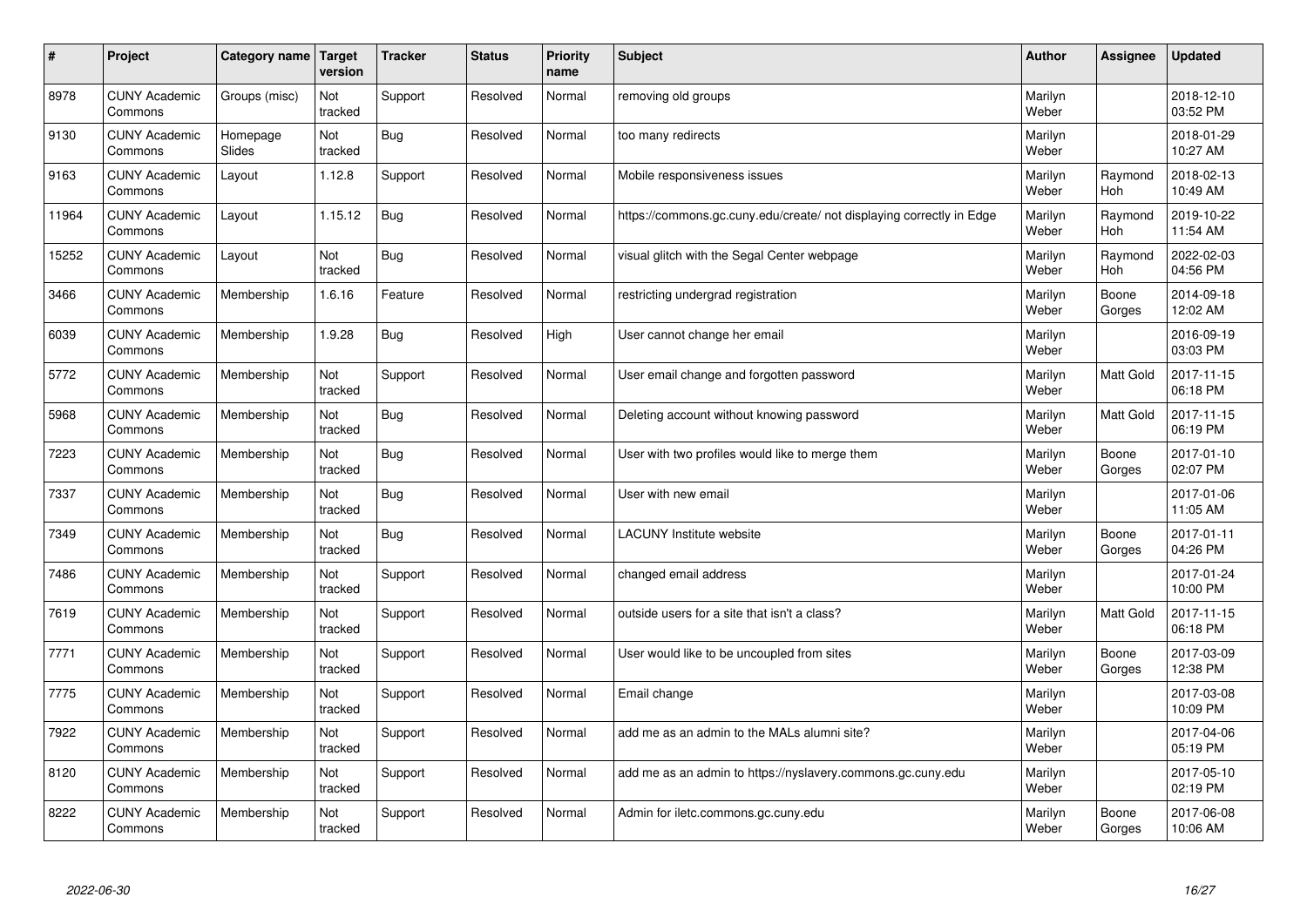| #     | Project                         | Category name   Target | version        | <b>Tracker</b> | <b>Status</b> | Priority<br>name | <b>Subject</b>                                             | <b>Author</b>    | <b>Assignee</b>  | <b>Updated</b>         |
|-------|---------------------------------|------------------------|----------------|----------------|---------------|------------------|------------------------------------------------------------|------------------|------------------|------------------------|
| 8401  | <b>CUNY Academic</b><br>Commons | Membership             | Not<br>tracked | Support        | Resolved      | Normal           | add me as an admin                                         | Marilyn<br>Weber | Boone<br>Gorges  | 2017-07-11<br>11:40 AM |
| 8429  | <b>CUNY Academic</b><br>Commons | Membership             | Not<br>tracked | Support        | Resolved      | Normal           | Please make me an admin of https://arc.commons.gc.cuny.edu | Marilyn<br>Weber | Boone<br>Gorges  | 2017-07-24<br>03:33 PM |
| 8481  | <b>CUNY Academic</b><br>Commons | Membership             | Not<br>tracked | Support        | Resolved      | Normal           | admin of http://swipanalytic.org/organizers/               | Marilyn<br>Weber |                  | 2019-02-19<br>01:58 PM |
| 8531  | <b>CUNY Academic</b><br>Commons | Membership             | Not<br>tracked | Support        | Resolved      | Normal           | admin of https://admissions.commons.gc.cuny.edu            | Marilyn<br>Weber |                  | 2017-08-15<br>04:20 PM |
| 8566  | <b>CUNY Academic</b><br>Commons | Membership             | Not<br>tracked | Support        | Resolved      | Normal           | user email change                                          | Marilyn<br>Weber |                  | 2017-11-15<br>01:27 PM |
| 8577  | <b>CUNY Academic</b><br>Commons | Membership             | Not<br>tracked | Support        | Resolved      | Normal           | another user email change                                  | Marilyn<br>Weber |                  | 2017-08-25<br>10:23 AM |
| 8630  | <b>CUNY Academic</b><br>Commons | Membership             | Not<br>tracked | Support        | Resolved      | Normal           | Change in email/campus                                     | Marilyn<br>Weber |                  | 2017-08-30<br>03:48 PM |
| 9004  | <b>CUNY Academic</b><br>Commons | Membership             | Not<br>tracked | Support        | Resolved      | Normal           | email change request                                       | Marilyn<br>Weber |                  | 2017-12-14<br>12:27 PM |
| 9134  | <b>CUNY Academic</b><br>Commons | Membership             | Not<br>tracked | Support        | Abandoned     | Normal           | former user                                                | Marilyn<br>Weber | <b>Matt Gold</b> | 2019-09-18<br>10:26 AM |
| 9779  | <b>CUNY Academic</b><br>Commons | Membership             | Not<br>tracked | Support        | Resolved      | Normal           | user not sure if she is registered.                        | Marilyn<br>Weber |                  | 2018-12-10<br>03:53 PM |
| 9927  | <b>CUNY Academic</b><br>Commons | Membership             | Not<br>tracked | Support        | Resolved      | Normal           | wrong email used                                           | Marilyn<br>Weber | <b>Matt Gold</b> | 2018-06-14<br>10:21 AM |
| 9996  | <b>CUNY Academic</b><br>Commons | Membership             | Not<br>tracked | Support        | Rejected      | Normal           | user email change request                                  | Marilyn<br>Weber |                  | 2018-07-16<br>10:49 AM |
| 10006 | <b>CUNY Academic</b><br>Commons | Membership             | Not<br>tracked | Support        | Resolved      | Normal           | another email change request                               | Marilyn<br>Weber |                  | 2018-07-13<br>12:36 PM |
| 10066 | <b>CUNY Academic</b><br>Commons | Membership             | Not<br>tracked | Support        | Resolved      | Normal           | add me as an admin to https://pkms.commons.gc.cuny.edu/    | Marilyn<br>Weber |                  | 2018-07-26<br>11:54 AM |
| 10257 | <b>CUNY Academic</b><br>Commons | Membership             | Not<br>tracked | Support        | Resolved      | Normal           | change the email from @login.cuny.edu to campu email       | Marilyn<br>Weber |                  | 2018-12-10<br>03:55 PM |
| 10387 | <b>CUNY Academic</b><br>Commons | Membership             | Not<br>tracked | Support        | Resolved      | Normal           | remove user page                                           | Marilyn<br>Weber |                  | 2018-09-28<br>02:26 PM |
| 10910 | <b>CUNY Academic</b><br>Commons | Membership             | Not<br>tracked | Support        | Resolved      | Normal           | request to be an admin to a prof's site                    | Marilyn<br>Weber |                  | 2019-01-04<br>10:45 AM |
| 10941 | <b>CUNY Academic</b><br>Commons | Membership             | Not<br>tracked | Support        | Resolved      | Normal           | update user email                                          | Marilyn<br>Weber |                  | 2019-02-13<br>02:24 PM |
| 11127 | <b>CUNY Academic</b><br>Commons | Membership             | Not<br>tracked | Support        | Resolved      | Normal           | user with new campus affiliation                           | Marilyn<br>Weber |                  | 2019-02-19<br>02:09 PM |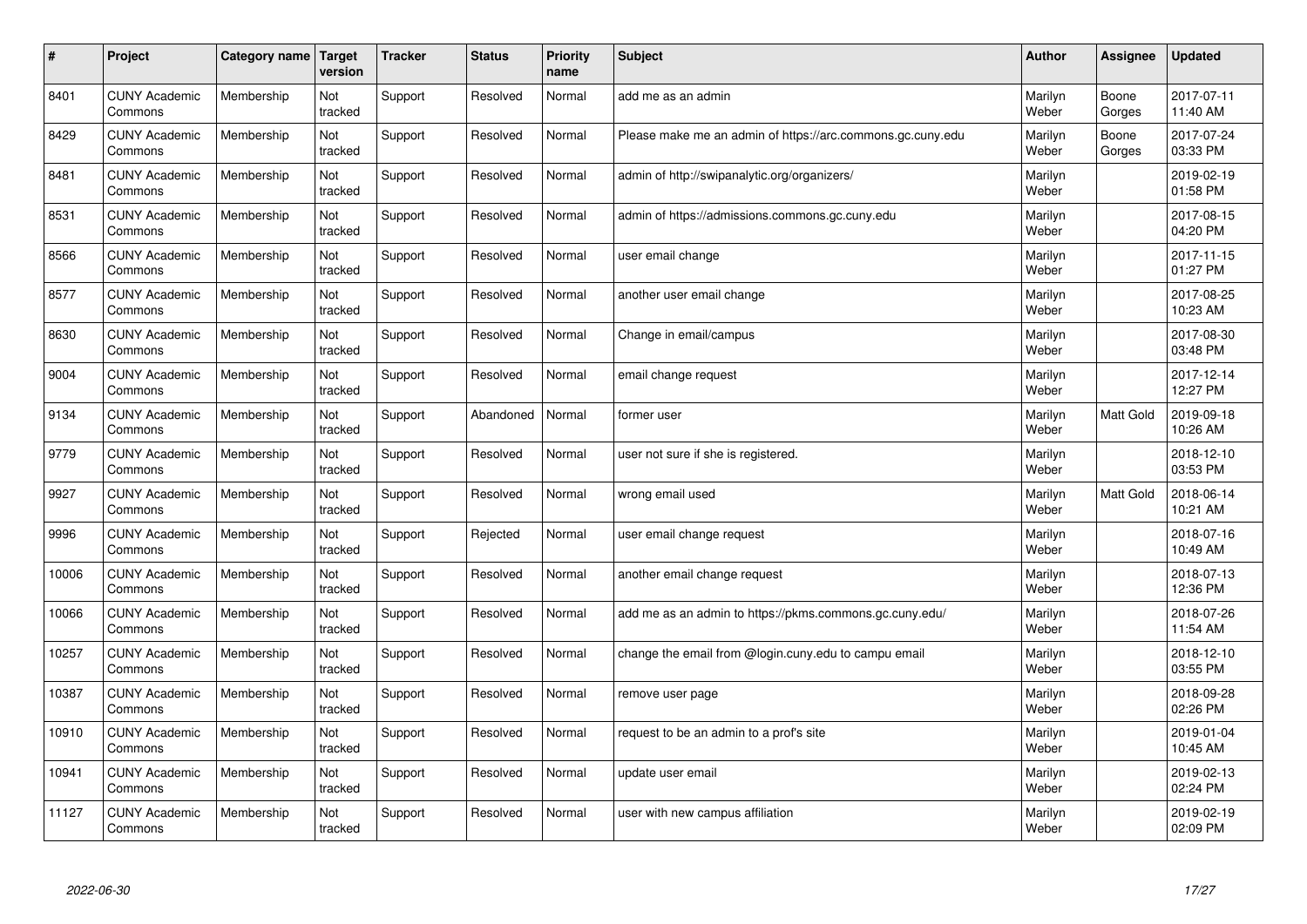| $\sharp$ | Project                         | Category name   Target  | version        | <b>Tracker</b> | <b>Status</b> | <b>Priority</b><br>name | <b>Subject</b>                                                    | <b>Author</b>    | Assignee              | <b>Updated</b>         |
|----------|---------------------------------|-------------------------|----------------|----------------|---------------|-------------------------|-------------------------------------------------------------------|------------------|-----------------------|------------------------|
| 11147    | <b>CUNY Academic</b><br>Commons | Membership              | Not<br>tracked | Support        | Resolved      | Normal                  | employee email change                                             | Marilyn<br>Weber |                       | 2019-03-12<br>03:58 PM |
| 11210    | <b>CUNY Academic</b><br>Commons | Membership              | Not<br>tracked | Support        | Resolved      | Normal                  | Please change the email                                           | Marilyn<br>Weber |                       | 2019-03-11<br>04:16 PM |
| 11217    | <b>CUNY Academic</b><br>Commons | Membership              | Not<br>tracked | Support        | Resolved      | Normal                  | Another email update                                              | Marilyn<br>Weber |                       | 2019-03-12<br>03:37 PM |
| 11516    | <b>CUNY Academic</b><br>Commons | Membership              | Not<br>tracked | Support        | Resolved      | Normal                  | request for email change                                          | Marilyn<br>Weber |                       | 2019-06-04<br>01:48 PM |
| 11922    | <b>CUNY Academic</b><br>Commons | Membership              | Not<br>tracked | Support        | Resolved      | Normal                  | https://commons.gc.cuny.edu/members/cunyhealthequity/             | Marilyn<br>Weber |                       | 2019-10-02<br>04:05 PM |
| 11961    | <b>CUNY Academic</b><br>Commons | Membership              | Not<br>tracked | Support        | Resolved      | Normal                  | switch email for student user                                     | Marilyn<br>Weber |                       | 2019-10-09<br>01:56 PM |
| 12382    | <b>CUNY Academic</b><br>Commons | Membership              | Not<br>tracked | Support        | <b>New</b>    | Normal                  | Email request change                                              | Marilyn<br>Weber | Marilyn<br>Weber      | 2020-02-06<br>12:56 PM |
| 11865    | <b>CUNY Academic</b><br>Commons | Onboarding              | 1.15.10        | <b>Bug</b>     | Resolved      | Normal                  | Site name not appearing in "Membership" lists of Invitation modal | Marilyn<br>Weber | Boone<br>Gorges       | 2019-09-24<br>11:09 AM |
| 13521    | <b>CUNY Academic</b><br>Commons | Onboarding              | 1.17.7         | Support        | Resolved      | Normal                  | sent invitations page                                             | Marilyn<br>Weber | Raymond<br><b>Hoh</b> | 2020-11-10<br>10:31 AM |
| 14129    | <b>CUNY Academic</b><br>Commons | Onboarding              | 1.18.6         | Support        | Resolved      | Normal                  | can only see some invites sent                                    | Marilyn<br>Weber | Raymond<br>Hoh        | 2021-04-09<br>09:00 AM |
| 15241    | <b>CUNY Academic</b><br>Commons | Onboarding              | 1.19.3         | Design/UX      | Resolved      | Normal                  | white on gray                                                     | Marilyn<br>Weber | Boone<br>Gorges       | 2022-02-08<br>02:38 PM |
| 4880     | <b>CUNY Academic</b><br>Commons | Password<br>Reset       | Not<br>tracked | Support        | Resolved      | High                    | CUNY Central person having password trouble                       | Marilyn<br>Weber |                       | 2015-11-10<br>12:40 PM |
| 6815     | <b>CUNY Academic</b><br>Commons | Password<br>Reset       | Not<br>tracked | Support        | Resolved      | Normal                  | password reset requested                                          | Marilyn<br>Weber | <b>Matt Gold</b>      | 2016-11-22<br>10:30 AM |
| 7685     | <b>CUNY Academic</b><br>Commons | Password<br>Reset       | Not<br>tracked | Support        | Resolved      | Normal                  | temporary password                                                | Marilyn<br>Weber | Boone<br>Gorges       | 2017-02-15<br>07:36 PM |
| 14448    | <b>CUNY Academic</b><br>Commons | Password<br>Reset       | Not<br>tracked | Bug            | Rejected      | Normal                  | password reset weirdness                                          | Marilyn<br>Weber | Raymond<br>Hoh        | 2021-05-12<br>01:34 PM |
| 4831     | <b>CUNY Academic</b><br>Commons | <b>Public Portfolio</b> | 1.9.4          | Bug            | Resolved      | Normal                  | User cannot update profile                                        | Marilyn<br>Weber | Boone<br>Gorges       | 2016-01-11<br>10:46 PM |
| 5176     | <b>CUNY Academic</b><br>Commons | Public Portfolio        | 1.9.6          | Bug            | Resolved      | Normal                  | Widgets in Profile not saving                                     | Marilyn<br>Weber | Boone<br>Gorges       | 2016-02-01<br>11:07 AM |
| 5667     | <b>CUNY Academic</b><br>Commons | <b>Public Portfolio</b> | 1.9.18         | <b>Bug</b>     | Resolved      | Normal                  | publication section on my public portfolio won't update           | Marilyn<br>Weber | Boone<br>Gorges       | 2016-06-12<br>10:19 AM |
| 5629     | <b>CUNY Academic</b><br>Commons | <b>Public Portfolio</b> | 1.10.4         | Support        | Resolved      | Normal                  | Title field in profile can't be edited                            | Marilyn<br>Weber |                       | 2016-12-13<br>11:19 AM |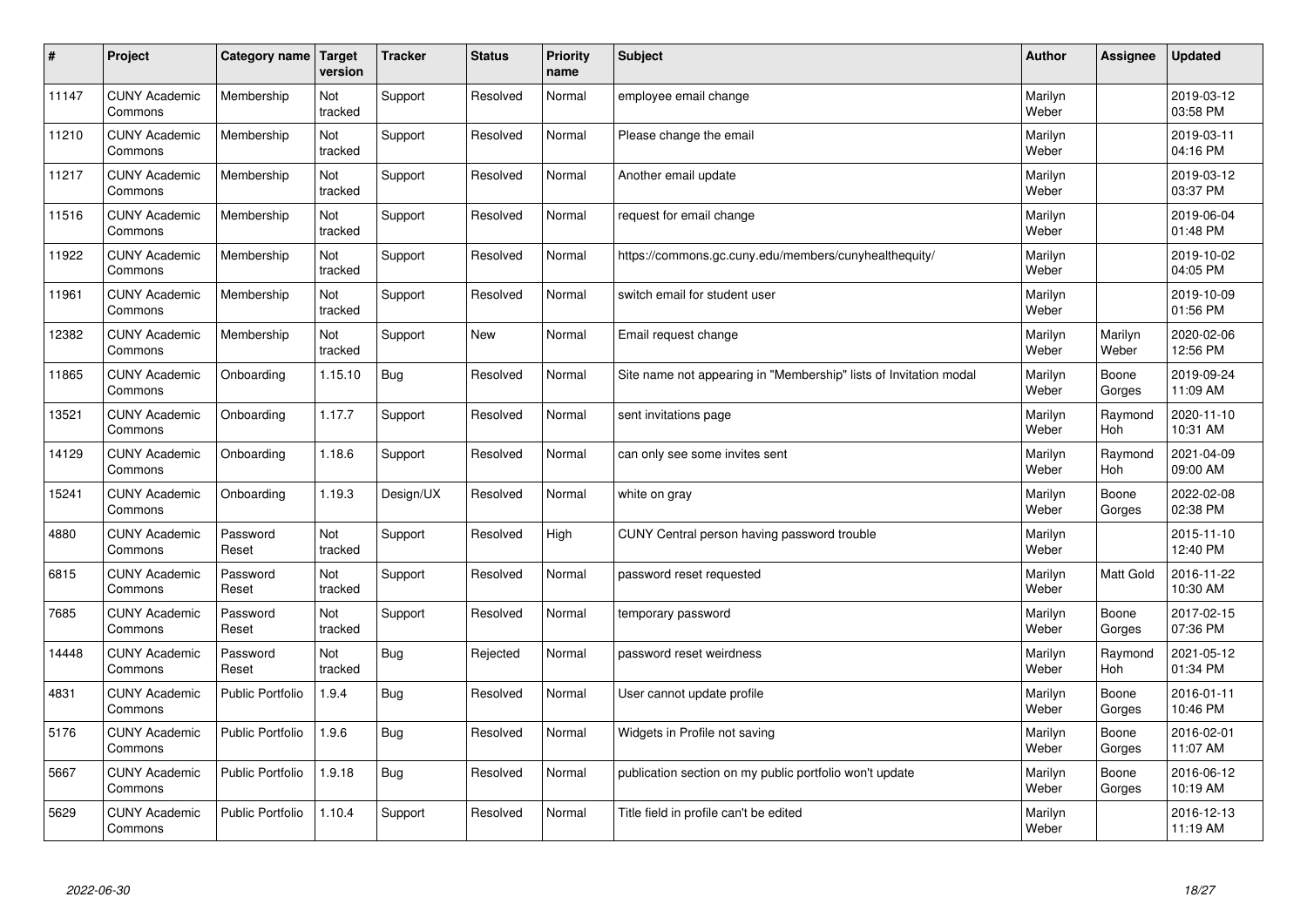| $\pmb{\#}$ | Project                         | Category name           | Target<br>version | <b>Tracker</b> | <b>Status</b> | <b>Priority</b><br>name | <b>Subject</b>                                                  | <b>Author</b>    | Assignee         | <b>Updated</b>         |
|------------|---------------------------------|-------------------------|-------------------|----------------|---------------|-------------------------|-----------------------------------------------------------------|------------------|------------------|------------------------|
| 11907      | <b>CUNY Academic</b><br>Commons | <b>Public Portfolio</b> | 1.15.13           | Support        | Resolved      | Normal                  | more publications problems (in profile)                         | Marilyn<br>Weber |                  | 2019-11-04<br>11:16 AM |
| 6101       | <b>CUNY Academic</b><br>Commons | <b>Public Portfolio</b> |                   | <b>Bug</b>     | Resolved      | High                    | Profile update problems                                         | Marilyn<br>Weber | Boone<br>Gorges  | 2016-12-01<br>03:50 PM |
| 8098       | <b>CUNY Academic</b><br>Commons | <b>Public Portfolio</b> | Not<br>tracked    | <b>Bug</b>     | Abandoned     | Normal                  | Widget in profile not working                                   | Marilyn<br>Weber |                  | 2017-11-15<br>01:28 PM |
| 12543      | <b>CUNY Academic</b><br>Commons | <b>Public Portfolio</b> | Not<br>tracked    | Support        | Resolved      | Normal                  | User cannot find profile edit button                            | Marilyn<br>Weber | scott voth       | 2020-03-22<br>02:49 PM |
| 12346      | <b>CUNY Academic</b><br>Commons | Redmine                 |                   | Support        | Resolved      | Normal                  | another Redmine request                                         | Marilyn<br>Weber | Matt Gold        | 2020-01-30<br>08:20 PM |
| 6851       | <b>CUNY Academic</b><br>Commons | Redmine                 | Not<br>tracked    | Support        | Resolved      | Normal                  | How do I help users join Redmine?                               | Marilyn<br>Weber | Matt Gold        | 2016-11-28<br>10:16 AM |
| 8906       | <b>CUNY Academic</b><br>Commons | Redmine                 | Not<br>tracked    | Support        | Resolved      | Normal                  | Redmine access?                                                 | Marilyn<br>Weber | Matt Gold        | 2017-11-13<br>06:02 PM |
| 15269      | <b>CUNY Academic</b><br>Commons | Redmine                 | Not<br>tracked    | Support        | Resolved      | Normal                  | Segal Theater sites                                             | Marilyn<br>Weber |                  | 2022-02-07<br>04:11 PM |
| 3593       | <b>CUNY Academic</b><br>Commons | Registration            | 1.7.2             | Bug            | Resolved      | High                    | registration problems                                           | Marilyn<br>Weber | Boone<br>Gorges  | 2014-11-01<br>02:57 PM |
| 5969       | <b>CUNY Academic</b><br>Commons | Registration            | 1.9.27            | <b>Bug</b>     | Resolved      | Normal                  | Queens students unable to join                                  | Marilyn<br>Weber | Boone<br>Gorges  | 2016-09-04<br>09:41 PM |
| 14526      | <b>CUNY Academic</b><br>Commons | Registration            | 1.18.12           | Bug            | Resolved      | High                    | registration interface won't show a space to enter nonCUNY code | Marilyn<br>Weber |                  | 2021-06-03<br>04:02 PM |
| 9787       | <b>CUNY Academic</b><br>Commons | Registration            |                   | Support        | Resolved      | Normal                  | email change request                                            | Marilyn<br>Weber | Matt Gold        | 2018-05-16<br>09:55 PM |
| 4577       | <b>CUNY Academic</b><br>Commons | Registration            | Not<br>tracked    | Bug            | Resolved      | Normal                  | New users are not getting their email verification              | Marilyn<br>Weber | Boone<br>Gorges  | 2016-01-26<br>03:30 PM |
| 4649       | <b>CUNY Academic</b><br>Commons | Registration            | Not<br>tracked    | Bug            | Resolved      | Urgent                  | Submit button has disappeared                                   | Marilyn<br>Weber | Boone<br>Gorges  | 2015-09-22<br>11:47 AM |
| 5019       | <b>CUNY Academic</b><br>Commons | Registration            | Not<br>tracked    | Support        | Resolved      | Normal                  | Forgotten password for user with new email address              | Marilyn<br>Weber | Marilyn<br>Weber | 2015-12-11<br>04:18 PM |
| 5037       | <b>CUNY Academic</b><br>Commons | Registration            | Not<br>tracked    | Support        | Resolved      | Normal                  | Another Forgotten password for user with new email address      | Marilyn<br>Weber | Boone<br>Gorges  | 2015-12-22<br>05:24 PM |
| 7226       | <b>CUNY Academic</b><br>Commons | Registration            | Not<br>tracked    | <b>Bug</b>     | Abandoned     | Normal                  | Community college student cannot register?                      | Marilyn<br>Weber |                  | 2017-11-15<br>01:55 PM |
| 7608       | <b>CUNY Academic</b><br>Commons | Registration            | Not<br>tracked    | Feature        | Resolved      | Normal                  | create an account                                               | Marilyn<br>Weber |                  | 2017-02-15<br>10:45 PM |
| 7613       | <b>CUNY Academic</b><br>Commons | Registration            | Not<br>tracked    | Support        | Resolved      | Normal                  | non-matriculated students                                       | Marilyn<br>Weber | Boone<br>Gorges  | 2017-11-15<br>11:03 AM |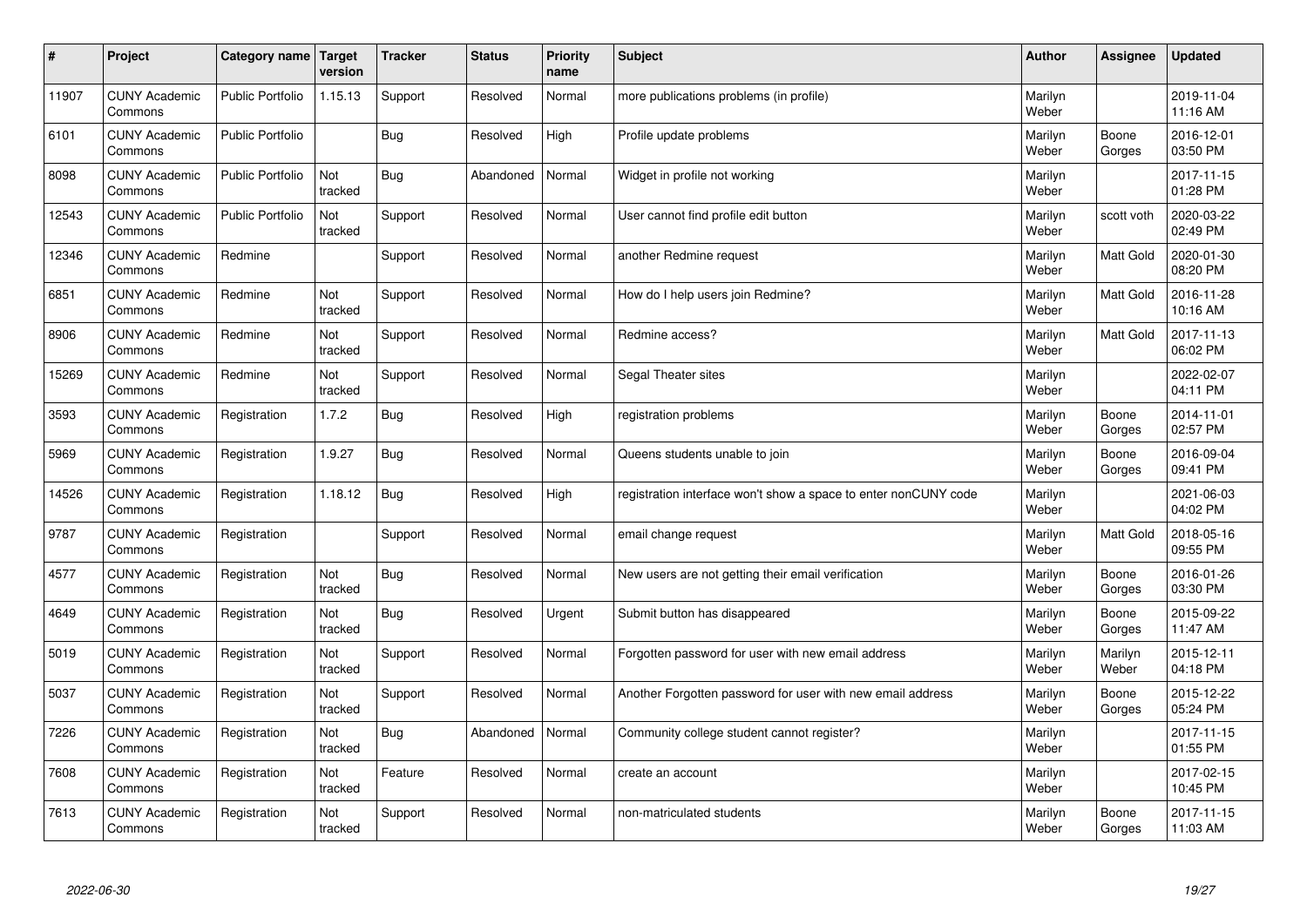| $\sharp$ | Project                         | Category name   Target   | version           | <b>Tracker</b> | <b>Status</b>        | <b>Priority</b><br>name | <b>Subject</b>                                                              | <b>Author</b>    | Assignee              | <b>Updated</b>         |
|----------|---------------------------------|--------------------------|-------------------|----------------|----------------------|-------------------------|-----------------------------------------------------------------------------|------------------|-----------------------|------------------------|
| 9162     | <b>CUNY Academic</b><br>Commons | Registration             | Not<br>tracked    | Support        | Resolved             | Normal                  | email change due to user error                                              | Marilyn<br>Weber | <b>Matt Gold</b>      | 2018-02-13<br>11:11 AM |
| 9767     | <b>CUNY Academic</b><br>Commons | Registration             | Not<br>tracked    | Support        | Resolved             | Normal                  | user deleted account but now needs one                                      | Marilyn<br>Weber |                       | 2018-05-11<br>02:39 PM |
| 10273    | <b>CUNY Academic</b><br>Commons | Registration             | Not<br>tracked    | Support        | Reporter<br>Feedback | Normal                  | users combining CF and campus address                                       | Marilyn<br>Weber |                       | 2019-09-18<br>10:58 AM |
| 7684     | <b>CUNY Academic</b><br>Commons | Reply By Email           | 1.10.12           | Bug            | Resolved             | High                    | trying to post too often error                                              | Marilyn<br>Weber | Raymond<br><b>Hoh</b> | 2017-02-28<br>12:43 PM |
| 8934     | <b>CUNY Academic</b><br>Commons | Reply By Email           | 1.12.4            | Support        | Resolved             | High                    | RBE "could not post" email should have info about attempted From<br>address | Marilyn<br>Weber | Raymond<br>Hoh        | 2017-12-12<br>11:25 AM |
| 6025     | <b>CUNY Academic</b><br>Commons | Search                   | Not<br>tracked    | Bug            | Resolved             | Normal                  | Search function not working                                                 | Marilyn<br>Weber | Boone<br>Gorges       | 2016-10-12<br>09:41 AM |
| 3530     | <b>CUNY Academic</b><br>Commons | Server                   | Not<br>tracked    | Bug            | Resolved             | High                    | Commons running very slowly/ "connection lost"                              | Marilyn<br>Weber | Matt Gold             | 2014-10-08<br>09:34 AM |
| 5872     | <b>CUNY Academic</b><br>Commons | Server                   | Not<br>tracked    | <b>Bug</b>     | Resolved             | Immediate               | Whole Commons is down                                                       | Marilyn<br>Weber | Boone<br>Gorges       | 2016-08-12<br>12:04 AM |
| 6106     | <b>CUNY Academic</b><br>Commons | Server                   | Not<br>tracked    | Bug            | Resolved             | Normal                  | 504 error                                                                   | Marilyn<br>Weber |                       | 2017-11-15<br>01:55 PM |
| 13016    | <b>CUNY Academic</b><br>Commons | Shortcodes and<br>embeds | 1.16.15           | Support        | Resolved             | Normal                  | possible to run code examples, like in Jupyter Notebooks?                   | Marilyn<br>Weber |                       | 2020-07-16<br>11:52 AM |
| 13134    | <b>CUNY Academic</b><br>Commons | Site cloning             | 1.17.1            | Support        | Resolved             | Normal                  | New site (a clone) point to old dashboard                                   | Marilyn<br>Weber |                       | 2020-08-12<br>03:22 PM |
| 16291    | <b>CUNY Academic</b><br>Commons | Site cloning             | 2.0.2             | Support        | Resolved             | Normal                  | Images coming up blank in Media Library                                     | Marilyn<br>Weber | Raymond<br>Hoh        | 2022-06-29<br>11:31 AM |
| 5345     | <b>CUNY Academic</b><br>Commons | Social Paper             | 1.9.17            | Feature        | Rejected             | Normal                  | Plus symbol problem in SP                                                   | Marilyn<br>Weber | Christian<br>Wach     | 2016-05-27<br>04:26 AM |
| 8893     | <b>CUNY Academic</b><br>Commons | Social Paper             | 1.12.1            | Support        | Resolved             | Normal                  | Social paper won't connect to group?                                        | Marilyn<br>Weber |                       | 2017-12-11<br>01:16 PM |
| 5051     | <b>CUNY Academic</b><br>Commons | Social Paper             |                   | Feature        | Rejected             | Low                     | Visual cues for comments (SP suggestion #2)                                 | Marilyn<br>Weber | Samantha<br>Raddatz   | 2016-02-10<br>10:01 AM |
| 5184     | <b>CUNY Academic</b><br>Commons | Social Paper             |                   | <b>Bug</b>     | Rejected             | Normal                  | Problem linking SP to a group                                               | Marilyn<br>Weber | Boone<br>Gorges       | 2016-02-21<br>12:27 PM |
| 5050     | <b>CUNY Academic</b><br>Commons | Social Paper             | Future<br>release | Feature        | <b>New</b>           | Low                     | Making comments visible in SP editing mode (SP suggestion #1)               | Marilyn<br>Weber | Samantha<br>Raddatz   | 2019-09-17<br>11:10 PM |
| 5052     | <b>CUNY Academic</b><br>Commons | Social Paper             | Future<br>release | Feature        | <b>New</b>           | Low                     | Sentence by sentence or line by line comments (SP suggestion #3)            | Marilyn<br>Weber | Boone<br>Gorges       | 2016-02-11<br>10:24 PM |
| 5053     | <b>CUNY Academic</b><br>Commons | Social Paper             | Future<br>release | Feature        | <b>New</b>           | Low                     | Scrollable menu to add readers (SP suggestion #4)                           | Marilyn<br>Weber | Samantha<br>Raddatz   | 2016-04-21<br>05:21 PM |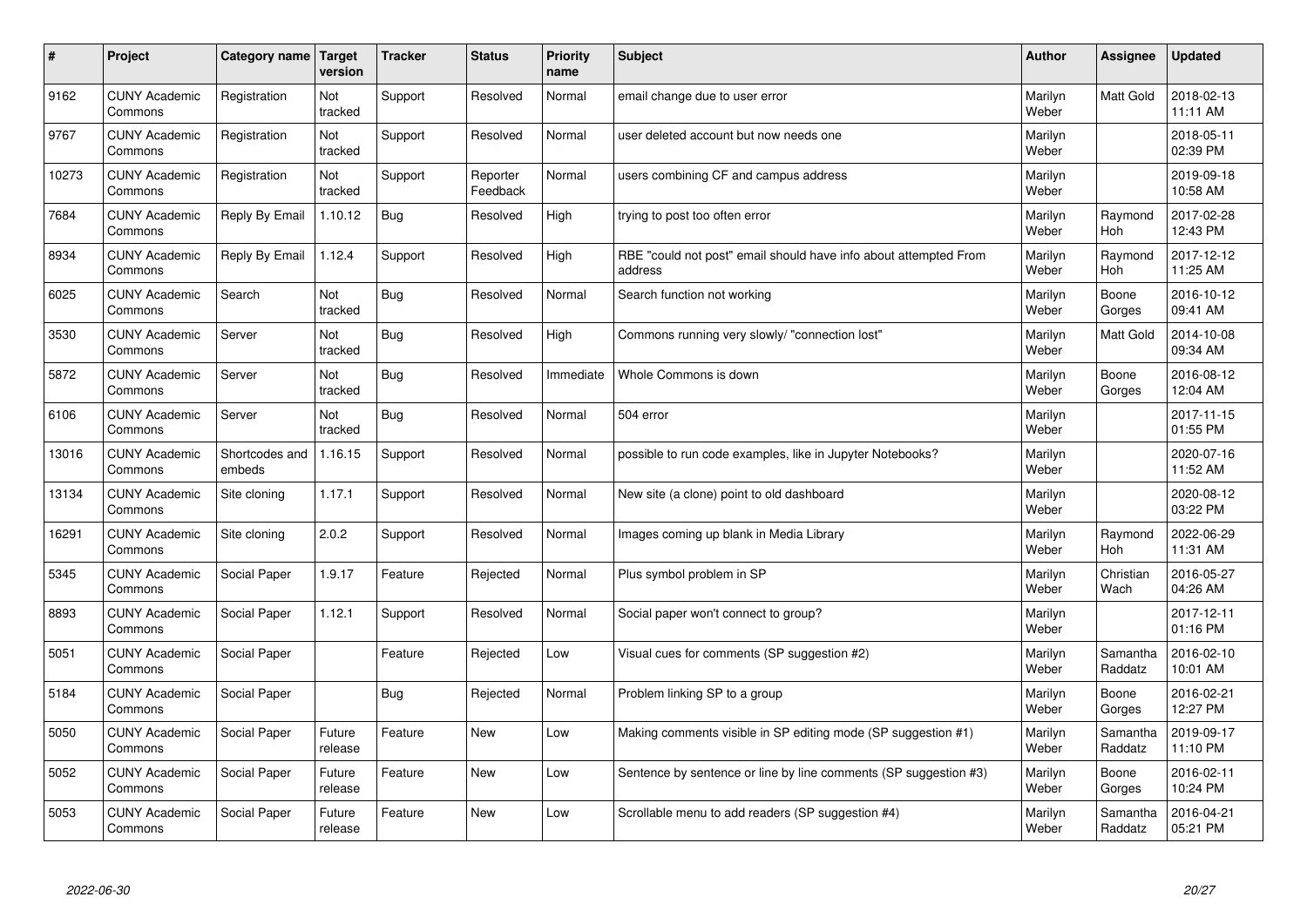| $\pmb{\#}$ | Project                         | Category name           | Target<br>version | <b>Tracker</b> | <b>Status</b>        | <b>Priority</b><br>name | <b>Subject</b>                                                                                                                                  | <b>Author</b>    | Assignee            | <b>Updated</b>         |
|------------|---------------------------------|-------------------------|-------------------|----------------|----------------------|-------------------------|-------------------------------------------------------------------------------------------------------------------------------------------------|------------------|---------------------|------------------------|
| 5058       | <b>CUNY Academic</b><br>Commons | Social Paper            | Future<br>release | Feature        | <b>New</b>           | Low                     | Can there be a clearer signal that even when comments have already<br>been made you add comments by clicking on the side? (SP suggestion<br>#5) | Marilyn<br>Weber | Samantha<br>Raddatz | 2016-02-11<br>10:24 PM |
| 5199       | <b>CUNY Academic</b><br>Commons | Social Paper            | Future<br>release | Feature        | <b>New</b>           | Normal                  | add tables to the SP editor                                                                                                                     | Marilyn<br>Weber |                     | 2016-10-24<br>11:27 AM |
| 5205       | <b>CUNY Academic</b><br>Commons | <b>Social Paper</b>     | Future<br>release | Feature        | <b>New</b>           | Normal                  | Social Paper folders                                                                                                                            | Marilyn<br>Weber |                     | 2016-02-11<br>10:24 PM |
| 5282       | <b>CUNY Academic</b><br>Commons | Social Paper            | Future<br>release | <b>Bug</b>     | New                  | Normal                  | Replying via email directs to paper but not individual comment.                                                                                 | Marilyn<br>Weber | Raymond<br>Hoh      | 2016-03-02<br>01:48 PM |
| 5397       | <b>CUNY Academic</b><br>Commons | Social Paper            | Future<br>release | Feature        | New                  | Normal                  | frustrating to have to enable/disable in SP                                                                                                     | Marilyn<br>Weber | Samantha<br>Raddatz | 2016-04-20<br>03:39 PM |
| 7836       | <b>CUNY Academic</b><br>Commons | Social Paper            | Not<br>tracked    | Support        | Resolved             | Normal                  | missing Social Paper                                                                                                                            | Marilyn<br>Weber |                     | 2017-11-15<br>01:31 PM |
| 13975      | <b>CUNY Academic</b><br>Commons | Social Paper            | Not<br>tracked    | Support        | Reporter<br>Feedback | Normal                  | can't approve comments on Social Paper paper                                                                                                    | Marilyn<br>Weber |                     | 2021-02-12<br>09:33 AM |
| 11908      | <b>CUNY Academic</b><br>Commons | Spam/Spam<br>Prevention | 1.17.7            | Support        | Resolved             | Normal                  | overeager spam filter                                                                                                                           | Marilyn<br>Weber | Raymond<br>Hoh      | 2020-11-05<br>04:36 PM |
| 12395      | <b>CUNY Academic</b><br>Commons | Spam/Spam<br>Prevention | Not<br>tracked    | Support        | Resolved             | Normal                  | comments again being blocked                                                                                                                    | Marilyn<br>Weber | Raymond<br>Hoh      | 2020-03-10<br>11:13 AM |
| 5988       | <b>CUNY Academic</b><br>Commons | Support                 |                   | Support        | Rejected             | Normal                  | Forbidden error when trying to join                                                                                                             | Marilyn<br>Weber | Boone<br>Gorges     | 2016-09-08<br>01:42 PM |
| 5985       | <b>CUNY Academic</b><br>Commons | Support                 | Not<br>tracked    | Support        | Resolved             | Normal                  | change user's email address (she cannot access old)                                                                                             | Marilyn<br>Weber | Boone<br>Gorges     | 2016-09-07<br>01:43 PM |
| 6656       | <b>CUNY Academic</b><br>Commons | Support                 | Not<br>tracked    | Support        | Resolved             | Normal                  | Remove user profile                                                                                                                             | Marilyn<br>Weber | Matt Gold           | 2016-11-10<br>02:18 PM |
| 5177       | <b>CUNY Academic</b><br>Commons | Toolbar                 | 1.9.6             | Bug            | Resolved             | Normal                  | No "My Papers" tab                                                                                                                              | Marilyn<br>Weber | Raymond<br>Hoh      | 2016-01-29<br>08:37 AM |
| 5346       | <b>CUNY Academic</b><br>Commons | Toolbar                 | 1.9.11            | <b>Bug</b>     | Resolved             | Normal                  | possible dynamic HTML code bug?                                                                                                                 | Marilyn<br>Weber | Boone<br>Gorges     | 2016-03-22<br>10:53 AM |
| 4102       | <b>CUNY Academic</b><br>Commons | User<br>Experience      | 1.8.1             | Design/UX      | Resolved             | Normal                  | Username rules                                                                                                                                  | Marilyn<br>Weber | Samantha<br>Raddatz | 2015-06-01<br>01:23 PM |
| 6860       | <b>CUNY Academic</b><br>Commons | User<br>Onboarding      | 1.12              | <b>Bug</b>     | Resolved             | Normal                  | Invitation to join a group is appearing as an invitiation to join the site!                                                                     | Marilyn<br>Weber | Boone<br>Gorges     | 2017-10-30<br>10:03 AM |
| 4340       | <b>CUNY Academic</b><br>Commons | WordPress -<br>Media    | 1.8.14            | Feature        | Resolved             | Normal                  | embedding a video                                                                                                                               | Marilyn<br>Weber | Daniel<br>Jones     | 2015-10-20<br>12:01 AM |
| 13238      | <b>CUNY Academic</b><br>Commons | WordPress -<br>Media    | 1.17.3            | Support        | Resolved             | Normal                  | allow ppsx file?                                                                                                                                | Marilyn<br>Weber | Raymond<br>Hoh      | 2020-09-10<br>11:46 AM |
| 15978      | <b>CUNY Academic</b><br>Commons | WordPress -<br>Media    | 2.0.2             | Support        | Resolved             | Normal                  | .tex files?                                                                                                                                     | Marilyn<br>Weber | Raymond<br>Hoh      | 2022-06-28<br>09:09 PM |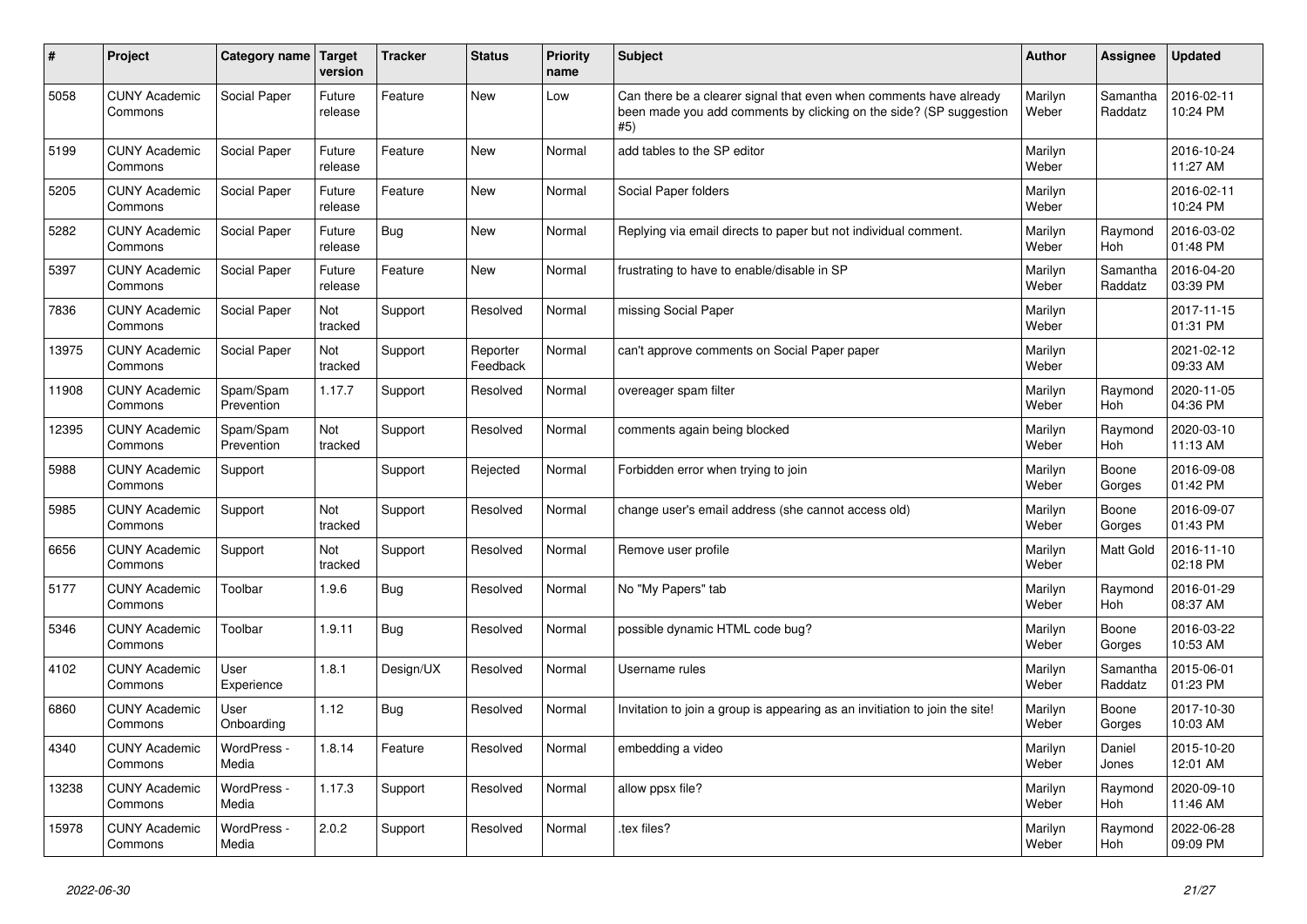| $\sharp$ | Project                         | Category name                     | Target<br>version | <b>Tracker</b> | <b>Status</b>        | <b>Priority</b><br>name | <b>Subject</b>                                                                 | <b>Author</b>    | Assignee              | <b>Updated</b>         |
|----------|---------------------------------|-----------------------------------|-------------------|----------------|----------------------|-------------------------|--------------------------------------------------------------------------------|------------------|-----------------------|------------------------|
| 14369    | <b>CUNY Academic</b><br>Commons | WordPress -<br>Media              | Not<br>tracked    | Support        | Resolved             | Normal                  | renewed problem with ppsx files                                                | Marilyn<br>Weber |                       | 2021-04-27<br>12:44 PM |
| 7994     | <b>CUNY Academic</b><br>Commons | <b>WordPress</b><br>(misc)        | 1.10.17           | Bug            | Resolved             | Urgent                  | Comments not appearing                                                         | Marilyn<br>Weber |                       | 2017-04-20<br>11:16 AM |
| 10810    | <b>CUNY Academic</b><br>Commons | <b>WordPress</b><br>(misc)        | 1.14.2            | Bug            | Resolved             | Normal                  | Sites set as public are becoming private                                       | Marilyn<br>Weber |                       | 2018-12-11<br>10:15 AM |
| 11453    | <b>CUNY Academic</b><br>Commons | <b>WordPress</b><br>(misc)        | 1.15.2            | Bug            | Resolved             | Normal                  | 403 error on Firefox                                                           | Marilyn<br>Weber | Raymond<br><b>Hoh</b> | 2019-05-28<br>11:46 AM |
| 16172    | <b>CUNY Academic</b><br>Commons | <b>WordPress</b><br>(misc)        | 2.0.2             | Bug            | Resolved             | Normal                  | "Lost your password" link not in error messge                                  | Marilyn<br>Weber | Raymond<br>Hoh        | 2022-06-14<br>09:21 PM |
| 12393    | <b>CUNY Academic</b><br>Commons | WordPress<br>(misc)               |                   | Support        | Resolved             | High                    | size limit for files                                                           | Marilyn<br>Weber |                       | 2020-02-18<br>10:13 AM |
| 13012    | <b>CUNY Academic</b><br>Commons | <b>WordPress</b><br>(misc)        |                   | Support        | Rejected             | Normal                  | icon image associated with the teaching template's Creative Commons<br>License | Marilyn<br>Weber | Raymond<br>Hoh        | 2020-08-25<br>10:56 AM |
| 2777     | <b>CUNY Academic</b><br>Commons | <b>WordPress</b><br>(misc)        | Not<br>tracked    | Bug            | Resolved             | Normal                  | Hero slide access                                                              | Marilyn<br>Weber | Boone<br>Gorges       | 2013-09-07<br>12:26 PM |
| 3001     | <b>CUNY Academic</b><br>Commons | <b>WordPress</b><br>(misc)        | Not<br>tracked    | Support        | Resolved             | Normal                  | shortlink requested                                                            | Marilyn<br>Weber | Boone<br>Gorges       | 2014-01-30<br>01:26 PM |
| 5713     | <b>CUNY Academic</b><br>Commons | WordPress<br>(misc)               | Not<br>tracked    | Bug            | Abandoned            | High                    | Site freezing                                                                  | Marilyn<br>Weber | Boone<br>Gorges       | 2017-11-15<br>10:58 AM |
| 5753     | <b>CUNY Academic</b><br>Commons | WordPress<br>(misc)               | Not<br>tracked    | Support        | Resolved             | Normal                  | merging blogs and groups                                                       | Marilyn<br>Weber | Boone<br>Gorges       | 2016-08-29<br>03:09 PM |
| 7607     | <b>CUNY Academic</b><br>Commons | <b>WordPress</b><br>(misc)        | Not<br>tracked    | Feature        | Resolved             | Normal                  | mp4 files                                                                      | Marilyn<br>Weber |                       | 2017-02-15<br>07:37 PM |
| 9499     | <b>CUNY Academic</b><br>Commons | WordPress<br>(misc)               | Not<br>tracked    | Support        | Resolved             | Normal                  | tiny question - preventing dates on posts?                                     | Marilyn<br>Weber | Raymond<br>Hoh        | 2018-04-04<br>03:55 PM |
| 9541     | <b>CUNY Academic</b><br>Commons | WordPress<br>(misc)               | Not<br>tracked    | Support        | Resolved             | Normal                  | repeating header banner                                                        | Marilyn<br>Weber | Raymond<br><b>Hoh</b> | 2018-04-06<br>12:33 PM |
| 10133    | <b>CUNY Academic</b><br>Commons | <b>WordPress</b><br>(misc)        | Not<br>tracked    | Support        | Resolved             | Normal                  | two Commons sites to be migrated elsewhere                                     | Marilyn<br>Weber |                       | 2018-12-10<br>03:54 PM |
| 11634    | <b>CUNY Academic</b><br>Commons | <b>WordPress</b><br>(misc)        | Not<br>tracked    | <b>Bug</b>     | Rejected             | Normal                  | "Insert Read More Tag" working oddly                                           | Marilyn<br>Weber | Raymond<br>Hoh        | 2019-07-15<br>11:48 PM |
| 14074    | <b>CUNY Academic</b><br>Commons | WordPress<br>(misc)               | Not<br>tracked    | Support        | Reporter<br>Feedback | Normal                  | page password protection problem                                               | Marilyn<br>Weber |                       | 2021-03-02<br>11:03 AM |
| 14606    | <b>CUNY Academic</b><br>Commons | WordPress<br>(misc)               | Not<br>tracked    | Support        | Rejected             | Normal                  | calendar wrong month                                                           | Marilyn<br>Weber |                       | 2021-07-23<br>12:11 PM |
| 3116     | <b>CUNY Academic</b><br>Commons | <b>WordPress</b><br>(Permissions) |                   | Bug            | Resolved             | Normal                  | Updating the FAQ page                                                          | Marilyn<br>Weber | Boone<br>Gorges       | 2014-04-01<br>10:12 PM |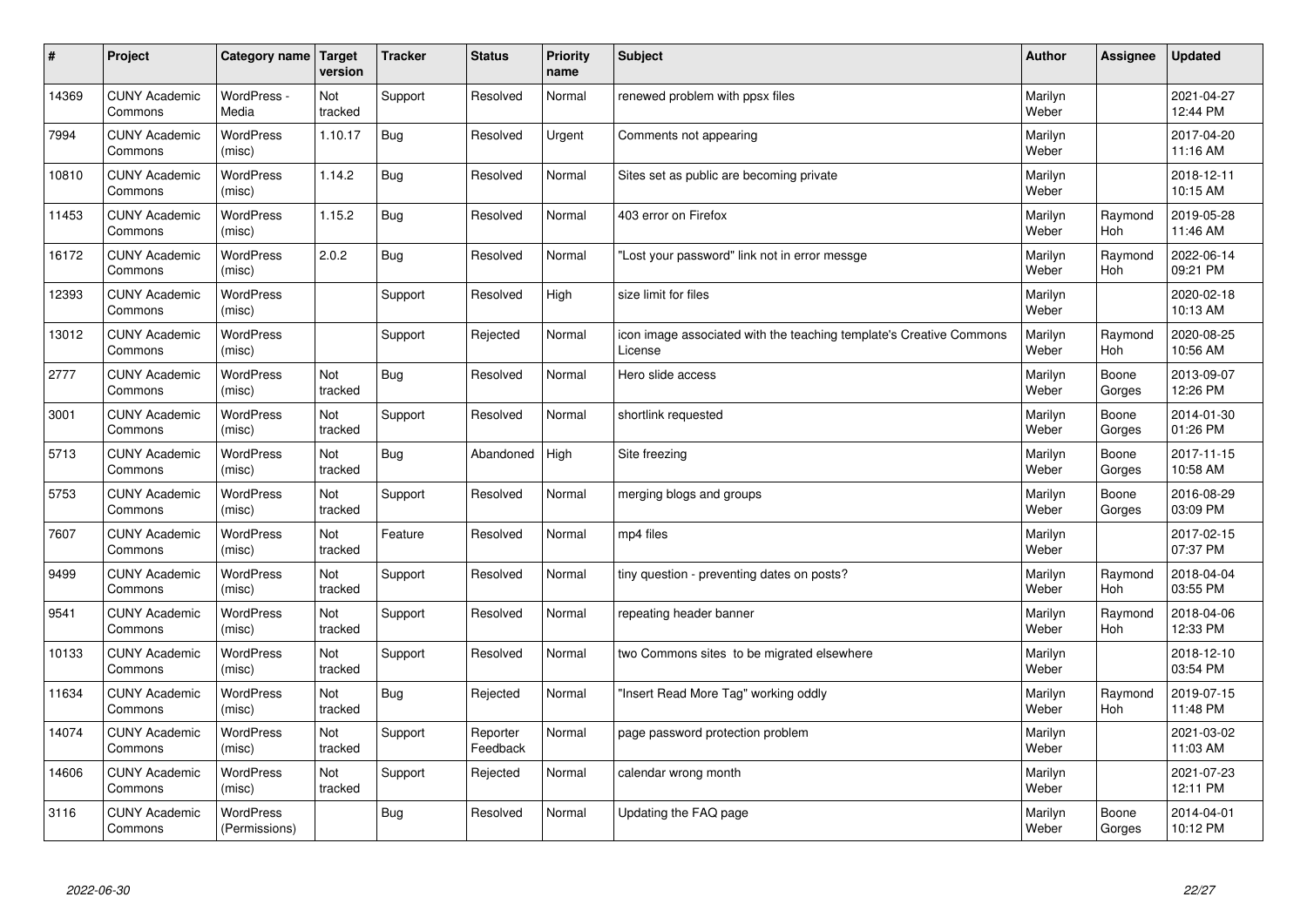| $\pmb{\#}$ | Project                         | Category name                     | Target<br>version | <b>Tracker</b> | <b>Status</b> | <b>Priority</b><br>name | <b>Subject</b>                                              | <b>Author</b>    | Assignee         | <b>Updated</b>         |
|------------|---------------------------------|-----------------------------------|-------------------|----------------|---------------|-------------------------|-------------------------------------------------------------|------------------|------------------|------------------------|
| 3592       | <b>CUNY Academic</b><br>Commons | <b>WordPress</b><br>(Permissions) | Not<br>tracked    | Publicity      | Resolved      | Normal                  | Oops - Announcing 1.6!                                      | Marilyn<br>Weber | Boone<br>Gorges  | 2014-10-22<br>03:03 PM |
| 4542       | <b>CUNY Academic</b><br>Commons | WordPress<br>Plugins              | 1.8.10            | <b>Bug</b>     | Resolved      | Normal                  | Emailing group users problem                                | Marilyn<br>Weber | Boone<br>Gorges  | 2015-09-11<br>11:16 AM |
| 5036       | <b>CUNY Academic</b><br>Commons | <b>WordPress</b><br>Plugins       | 1.9.1.1           | Feature        | Resolved      | Normal                  | Embeds request                                              | Marilyn<br>Weber | Boone<br>Gorges  | 2015-12-18<br>10:12 PM |
| 4997       | <b>CUNY Academic</b><br>Commons | <b>WordPress</b><br>Plugins       | 1.9.4             | Feature        | Resolved      | Normal                  | ability to embed maps from StoryMapJS?                      | Marilyn<br>Weber | Boone<br>Gorges  | 2016-01-07<br>12:34 PM |
| 5083       | <b>CUNY Academic</b><br>Commons | WordPress<br>Plugins              | 1.9.5             | Support        | Rejected      | Normal                  | creating a shortcode for the iframe code of the google form | Marilyn<br>Weber | Marilyn<br>Weber | 2016-01-12<br>04:25 PM |
| 5302       | <b>CUNY Academic</b><br>Commons | WordPress<br>Plugins              | 1.9.10            | Feature        | Resolved      | Normal                  | request for WP Gallery Custom Links plug-in                 | Marilyn<br>Weber | Boone<br>Gorges  | 2016-03-11<br>09:20 PM |
| 5522       | <b>CUNY Academic</b><br>Commons | <b>WordPress</b><br>Plugins       | 1.9.15            | Feature        | Resolved      | Normal                  | plugin request                                              | Marilyn<br>Weber | Boone<br>Gorges  | 2016-05-09<br>10:36 AM |
| 5621       | <b>CUNY Academic</b><br>Commons | <b>WordPress</b><br>Plugins       | 1.9.17            | Feature        | Resolved      | Normal                  | Taxonomy plugin request                                     | Marilyn<br>Weber | Boone<br>Gorges  | 2016-06-01<br>11:28 PM |
| 5657       | <b>CUNY Academic</b><br>Commons | WordPress<br>Plugins              | 1.9.18            | Feature        | Resolved      | Normal                  | Plugin Request - Instagram Feed WD                          | Marilyn<br>Weber | Boone<br>Gorges  | 2016-06-08<br>12:36 PM |
| 7100       | <b>CUNY Academic</b><br>Commons | <b>WordPress</b><br>Plugins       | 1.10.5            | Bug            | Resolved      | High                    | Cincopa plugin problem                                      | Marilyn<br>Weber | Boone<br>Gorges  | 2016-12-19<br>10:32 AM |
| 7745       | <b>CUNY Academic</b><br>Commons | <b>WordPress</b><br>Plugins       | 1.10.13           | Support        | Resolved      | Normal                  | Featured Video Plus plugin requested                        | Marilyn<br>Weber |                  | 2017-03-03<br>01:51 PM |
| 8131       | <b>CUNY Academic</b><br>Commons | <b>WordPress</b><br>Plugins       | 1.11              | <b>Bug</b>     | Resolved      | Normal                  | Newsletters plug-in                                         | Marilyn<br>Weber | Boone<br>Gorges  | 2017-05-11<br>09:42 PM |
| 8552       | <b>CUNY Academic</b><br>Commons | <b>WordPress</b><br>Plugins       | 1.11.10           | <b>Bug</b>     | Resolved      | Normal                  | Events Calendar problem                                     | Marilyn<br>Weber |                  | 2017-08-18<br>04:36 PM |
| 8576       | <b>CUNY Academic</b><br>Commons | <b>WordPress</b><br>Plugins       | 1.11.11           | Support        | Resolved      | Normal                  | Digital Measures plugin request                             | Marilyn<br>Weber |                  | 2017-09-01<br>03:44 PM |
| 8721       | <b>CUNY Academic</b><br>Commons | WordPress<br>Plugins              | 1.11.13           | <b>Bug</b>     | Resolved      | Normal                  | more problems with Events calendar                          | Marilyn<br>Weber |                  | 2017-09-21<br>10:35 AM |
| 8446       | <b>CUNY Academic</b><br>Commons | <b>WordPress</b><br>Plugins       | 1.11.14           | Support        | Resolved      | Normal                  | request for multiple accordion menu plugins                 | Marilyn<br>Weber |                  | 2018-05-07<br>09:57 PM |
| 8908       | <b>CUNY Academic</b><br>Commons | WordPress<br>Plugins              | 1.12.2            | Support        | Resolved      | Normal                  | Plugin request from Steve Brier                             | Marilyn<br>Weber |                  | 2017-11-27<br>11:39 AM |
| 8924       | <b>CUNY Academic</b><br>Commons | WordPress<br>Plugins              | 1.12.4            | <b>Bug</b>     | Resolved      | Normal                  | auto-remove feature on http://pcp.gc.cuny.edu               | Marilyn<br>Weber | Matt Gold        | 2017-12-04<br>10:18 AM |
| 9026       | <b>CUNY Academic</b><br>Commons | <b>WordPress</b><br>Plugins       | 1.12.6            | Support        | Resolved      | Normal                  | plugin request from Carlos Guevara                          | Marilyn<br>Weber |                  | 2018-01-03<br>09:33 AM |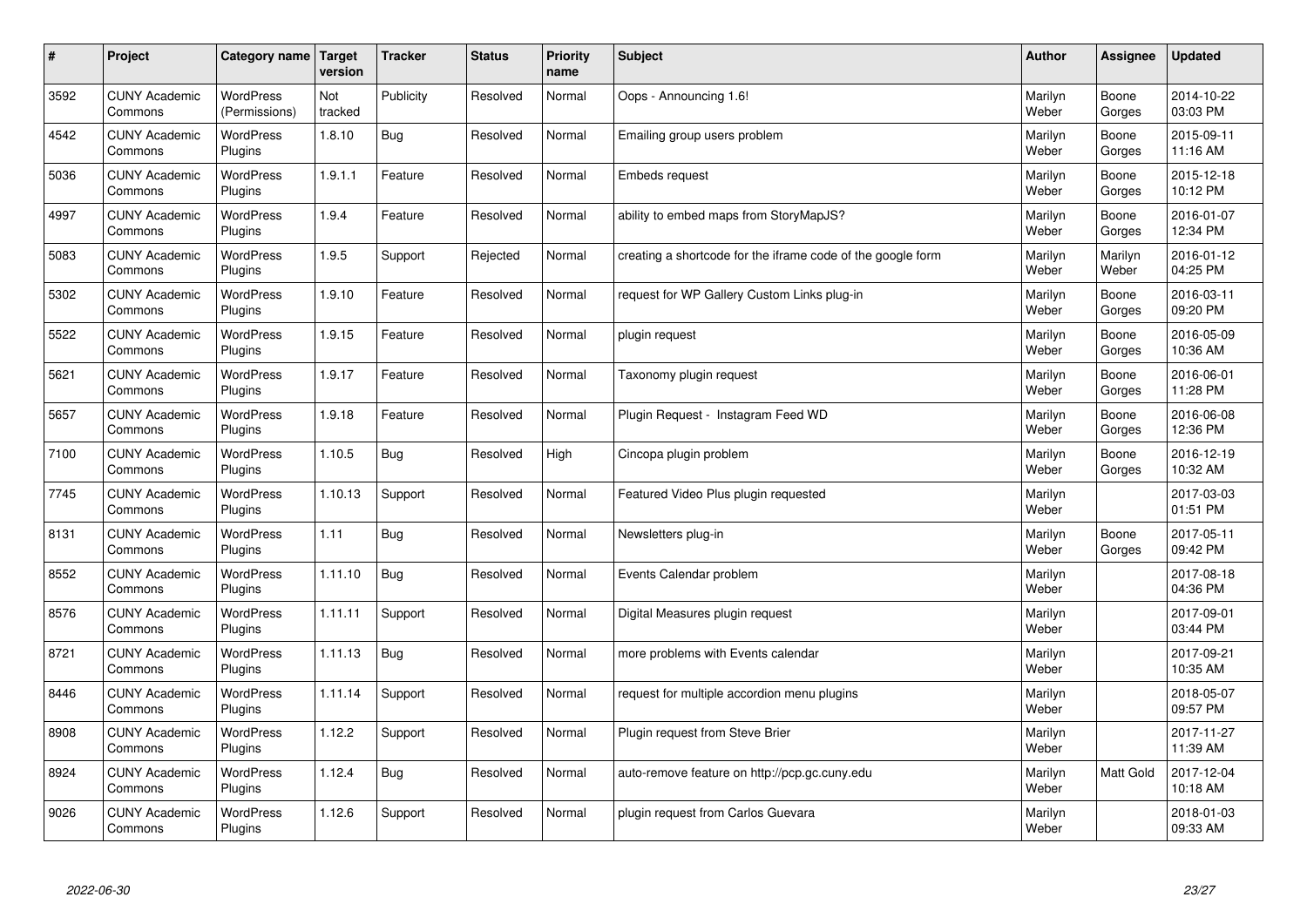| $\sharp$ | Project                         | Category name Target        | version | <b>Tracker</b> | <b>Status</b> | <b>Priority</b><br>name | <b>Subject</b>                                                                          | <b>Author</b>    | Assignee              | <b>Updated</b>         |
|----------|---------------------------------|-----------------------------|---------|----------------|---------------|-------------------------|-----------------------------------------------------------------------------------------|------------------|-----------------------|------------------------|
| 9078     | <b>CUNY Academic</b><br>Commons | <b>WordPress</b><br>Plugins | 1.12.7  | Support        | Resolved      | Normal                  | arcgis web maps?                                                                        | Marilyn<br>Weber | Raymond<br><b>Hoh</b> | 2018-01-23<br>11:11 AM |
| 9087     | <b>CUNY Academic</b><br>Commons | <b>WordPress</b><br>Plugins | 1.12.7  | Support        | Resolved      | Normal                  | request for WP Social Sharing                                                           | Marilyn<br>Weber |                       | 2018-01-23<br>11:17 AM |
| 9192     | <b>CUNY Academic</b><br>Commons | <b>WordPress</b><br>Plugins | 1.12.8  | <b>Bug</b>     | Resolved      | Normal                  | problems with the Leaflet plug -in                                                      | Marilyn<br>Weber | Boone<br>Gorges       | 2018-02-13<br>11:07 AM |
| 9330     | <b>CUNY Academic</b><br>Commons | <b>WordPress</b><br>Plugins | 1.12.10 | <b>Bug</b>     | Resolved      | Normal                  | part 2 of problems with the Leaflet plug -in                                            | Marilyn<br>Weber |                       | 2018-03-04<br>05:58 PM |
| 9340     | <b>CUNY Academic</b><br>Commons | <b>WordPress</b><br>Plugins | 1.12.10 | Bug            | Resolved      | Normal                  | change the web preview?                                                                 | Marilyn<br>Weber | Raymond<br>Hoh        | 2018-03-13<br>11:50 AM |
| 9500     | <b>CUNY Academic</b><br>Commons | WordPress<br>Plugins        | 1.12.12 | Support        | Resolved      | Normal                  | PowerPoint in the media library?                                                        | Marilyn<br>Weber | Raymond<br><b>Hoh</b> | 2018-04-12<br>02:28 PM |
| 9888     | <b>CUNY Academic</b><br>Commons | <b>WordPress</b><br>Plugins | 1.13.3  | Support        | Resolved      | Normal                  | Business directory Plug-in request                                                      | Marilyn<br>Weber |                       | 2018-06-12<br>11:52 AM |
| 9955     | <b>CUNY Academic</b><br>Commons | WordPress<br>Plugins        | 1.13.4  | Support        | Rejected      | Normal                  | docx converter plugin?                                                                  | Marilyn<br>Weber |                       | 2018-06-26<br>11:39 AM |
| 9965     | <b>CUNY Academic</b><br>Commons | <b>WordPress</b><br>Plugins | 1.13.4  | Support        | Resolved      | Normal                  | plug-in request for OneTone Companion                                                   | Marilyn<br>Weber | Raymond<br><b>Hoh</b> | 2018-06-26<br>12:00 PM |
| 10240    | <b>CUNY Academic</b><br>Commons | WordPress<br>Plugins        | 1.13.8  | Support        | Resolved      | Normal                  | require-featured-image plug-in request                                                  | Marilyn<br>Weber |                       | 2018-08-29<br>05:15 PM |
| 11813    | <b>CUNY Academic</b><br>Commons | WordPress<br>Plugins        | 1.15.9  | Support        | Resolved      | Normal                  | Change Password Protected Message" plugin requests                                      | Marilyn<br>Weber |                       | 2019-09-10<br>05:57 PM |
| 11832    | <b>CUNY Academic</b><br>Commons | <b>WordPress</b><br>Plugins | 1.15.11 | Support        | Resolved      | Normal                  | Yoast SEO premium for sexgenlab.org                                                     | Marilyn<br>Weber |                       | 2019-10-08<br>11:22 AM |
| 12354    | <b>CUNY Academic</b><br>Commons | <b>WordPress</b><br>Plugins | 1.16.5  | <b>Bug</b>     | Resolved      | Urgent                  | sites (including Net-Art) are reporting critical issues                                 | Marilyn<br>Weber | Raymond<br>Hoh        | 2020-02-02<br>03:16 PM |
| 12363    | <b>CUNY Academic</b><br>Commons | <b>WordPress</b><br>Plugins | 1.16.5  | <b>Bug</b>     | Resolved      | Urgent                  | more bbPress problems - now students unable to post either a new<br>thread or a comment | Marilyn<br>Weber | Raymond<br><b>Hoh</b> | 2020-03-17<br>03:07 PM |
| 12676    | <b>CUNY Academic</b><br>Commons | <b>WordPress</b><br>Plugins | 1.16.10 | Support        | Resolved      | Normal                  | request for Require Post Category plug-in                                               | Marilyn<br>Weber |                       | 2020-04-28<br>11:03 AM |
| 13184    | <b>CUNY Academic</b><br>Commons | <b>WordPress</b><br>Plugins | 1.17.2  | Support        | Resolved      | Normal                  | google translate plugin                                                                 | Marilyn<br>Weber |                       | 2020-08-25<br>11:36 AM |
| 13741    | <b>CUNY Academic</b><br>Commons | WordPress<br>Plugins        | 1.18.3  | Support        | Resolved      | Normal                  | Ensemble Video Plugin                                                                   | Marilyn<br>Weber |                       | 2021-01-26<br>04:43 PM |
| 13841    | <b>CUNY Academic</b><br>Commons | WordPress<br>Plugins        | 1.18.3  | Support        | Resolved      | Normal                  | Folders plugin request                                                                  | Marilyn<br>Weber | Boone<br>Gorges       | 2021-01-26<br>04:43 PM |
| 13846    | <b>CUNY Academic</b><br>Commons | WordPress<br>Plugins        | 1.18.3  | Support        | Resolved      | Normal                  | Yoast SEO plugin problem                                                                | Marilyn<br>Weber |                       | 2021-01-19<br>05:34 PM |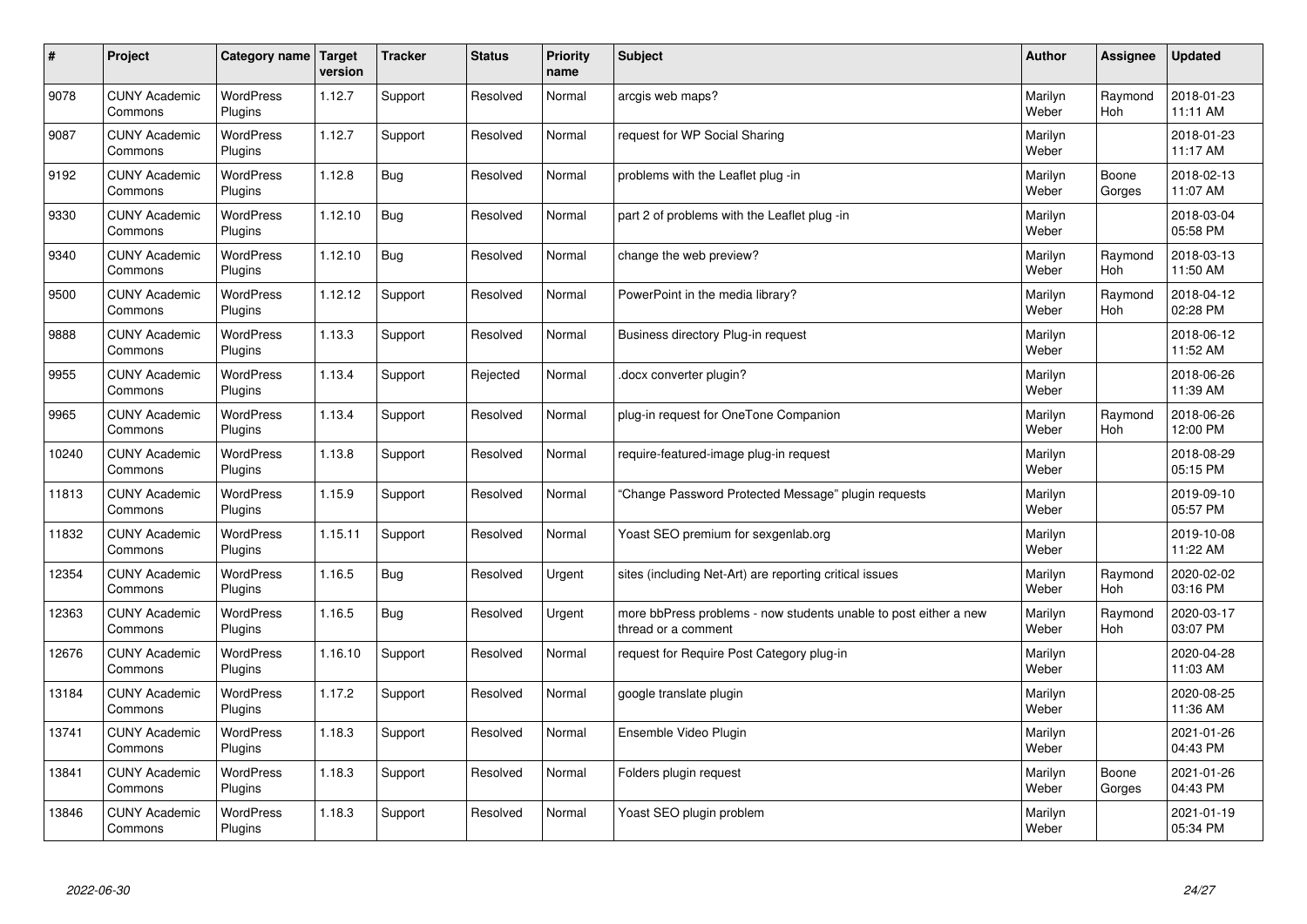| #     | Project                         | Category name               | Target<br>version | <b>Tracker</b> | <b>Status</b> | <b>Priority</b><br>name | <b>Subject</b>                                           | <b>Author</b>    | Assignee              | <b>Updated</b>         |
|-------|---------------------------------|-----------------------------|-------------------|----------------|---------------|-------------------------|----------------------------------------------------------|------------------|-----------------------|------------------------|
| 13935 | <b>CUNY Academic</b><br>Commons | <b>WordPress</b><br>Plugins | 1.18.4            | Support        | Resolved      | Low                     | Add Users sidebar widget not working                     | Marilyn<br>Weber |                       | 2021-02-09<br>11:05 AM |
| 13944 | <b>CUNY Academic</b><br>Commons | <b>WordPress</b><br>Plugins | 1.18.4            | Support        | Resolved      | Normal                  | 3D FlipBook request                                      | Marilyn<br>Weber |                       | 2021-02-09<br>11:05 AM |
| 13947 | <b>CUNY Academic</b><br>Commons | <b>WordPress</b><br>Plugins | 1.18.4            | Bug            | Resolved      | Normal                  | Elementor plugin problem                                 | Marilyn<br>Weber | Raymond<br><b>Hoh</b> | 2021-02-08<br>09:34 PM |
| 14012 | <b>CUNY Academic</b><br>Commons | <b>WordPress</b><br>Plugins | 1.18.5            | Support        | Resolved      | Normal                  | Open External Links in a New Window plugin?              | Marilyn<br>Weber | Boone<br>Gorges       | 2021-03-02<br>02:07 PM |
| 14019 | <b>CUNY Academic</b><br>Commons | <b>WordPress</b><br>Plugins | 1.18.5            | Bug            | Resolved      | Normal                  | smorales.commons.gc.cuny.edu                             | Marilyn<br>Weber | Boone<br>Gorges       | 2021-02-23<br>11:06 AM |
| 14077 | <b>CUNY Academic</b><br>Commons | WordPress<br>Plugins        | 1.18.7            | Support        | Resolved      | Normal                  | Elementor Pro plugin for the slider                      | Marilyn<br>Weber | Raymond<br><b>Hoh</b> | 2021-03-23<br>11:43 AM |
| 14265 | <b>CUNY Academic</b><br>Commons | WordPress<br>Plugins        | 1.18.10           | Support        | Resolved      | Normal                  | separate the tag cloud in the blog sidebar               | Marilyn<br>Weber | Boone<br>Gorges       | 2021-05-12<br>05:19 PM |
| 14509 | <b>CUNY Academic</b><br>Commons | <b>WordPress</b><br>Plugins | 1.18.12           | Bug            | Resolved      | Normal                  | Elementor Editor problem                                 | Marilyn<br>Weber |                       | 2021-06-08<br>09:55 AM |
| 14534 | <b>CUNY Academic</b><br>Commons | <b>WordPress</b><br>Plugins | 1.18.12           | Support        | Resolved      | Normal                  | Share This Image plugin?                                 | Marilyn<br>Weber |                       | 2021-06-08<br>11:50 AM |
| 14885 | <b>CUNY Academic</b><br>Commons | WordPress<br>Plugins        | 1.18.22           | Bug            | Resolved      | Normal                  | Long Loading Times -- Wordpress Admin Site               | Marilyn<br>Weber | Raymond<br>Hoh        | 2021-10-26<br>12:28 PM |
| 15545 | <b>CUNY Academic</b><br>Commons | WordPress<br>Plugins        | 1.19.5            | Feature        | Resolved      | Normal                  | 'ZI Hide Featured Image" plugin request                  | Marilyn<br>Weber | Boone<br>Gorges       | 2022-03-09<br>10:09 AM |
| 15654 | <b>CUNY Academic</b><br>Commons | <b>WordPress</b><br>Plugins | 1.19.6            | Support        | Resolved      | Normal                  | Numerous Copies of Events showing up                     | Marilyn<br>Weber | Boone<br>Gorges       | 2022-03-22<br>11:30 AM |
| 3093  | <b>CUNY Academic</b><br>Commons | <b>WordPress</b><br>Plugins |                   | Bug            | Rejected      | Normal                  | <b>Custom Google Maps</b>                                | Marilyn<br>Weber | Boone<br>Gorges       | 2014-05-02<br>10:52 AM |
| 3136  | <b>CUNY Academic</b><br>Commons | <b>WordPress</b><br>Plugins |                   | Bug            | Rejected      | Normal                  | The Easy Rotator                                         | Marilyn<br>Weber | Boone<br>Gorges       | 2014-04-01<br>10:26 PM |
| 7668  | <b>CUNY Academic</b><br>Commons | <b>WordPress</b><br>Plugins |                   | Support        | Rejected      | Normal                  | Iframes question                                         | Marilyn<br>Weber |                       | 2017-04-11<br>09:29 PM |
| 8693  | <b>CUNY Academic</b><br>Commons | <b>WordPress</b><br>Plugins |                   | Support        | Resolved      | Normal                  | Existing blog wants to replace Mailpoet with Newsletters | Marilyn<br>Weber |                       | 2017-09-12<br>02:24 PM |
| 6533  | <b>CUNY Academic</b><br>Commons | WordPress<br>Plugins        | Future<br>release | Support        | Duplicate     | Low                     | very old plugins?                                        | Marilyn<br>Weber | <b>Tahir Butt</b>     | 2018-10-04<br>12:27 PM |
| 5875  | <b>CUNY Academic</b><br>Commons | WordPress<br>Plugins        | Not<br>tracked    | Bug            | Resolved      | Normal                  | Events Calendar garbled in IE                            | Marilyn<br>Weber | Marilyn<br>Weber      | 2017-11-15<br>05:45 PM |
| 7328  | <b>CUNY Academic</b><br>Commons | <b>WordPress</b><br>Plugins | Not<br>tracked    | Bug            | Resolved      | Normal                  | technical issue with the Events Manager plugin           | Marilyn<br>Weber | Raymond<br>Hoh        | 2017-11-15<br>06:19 PM |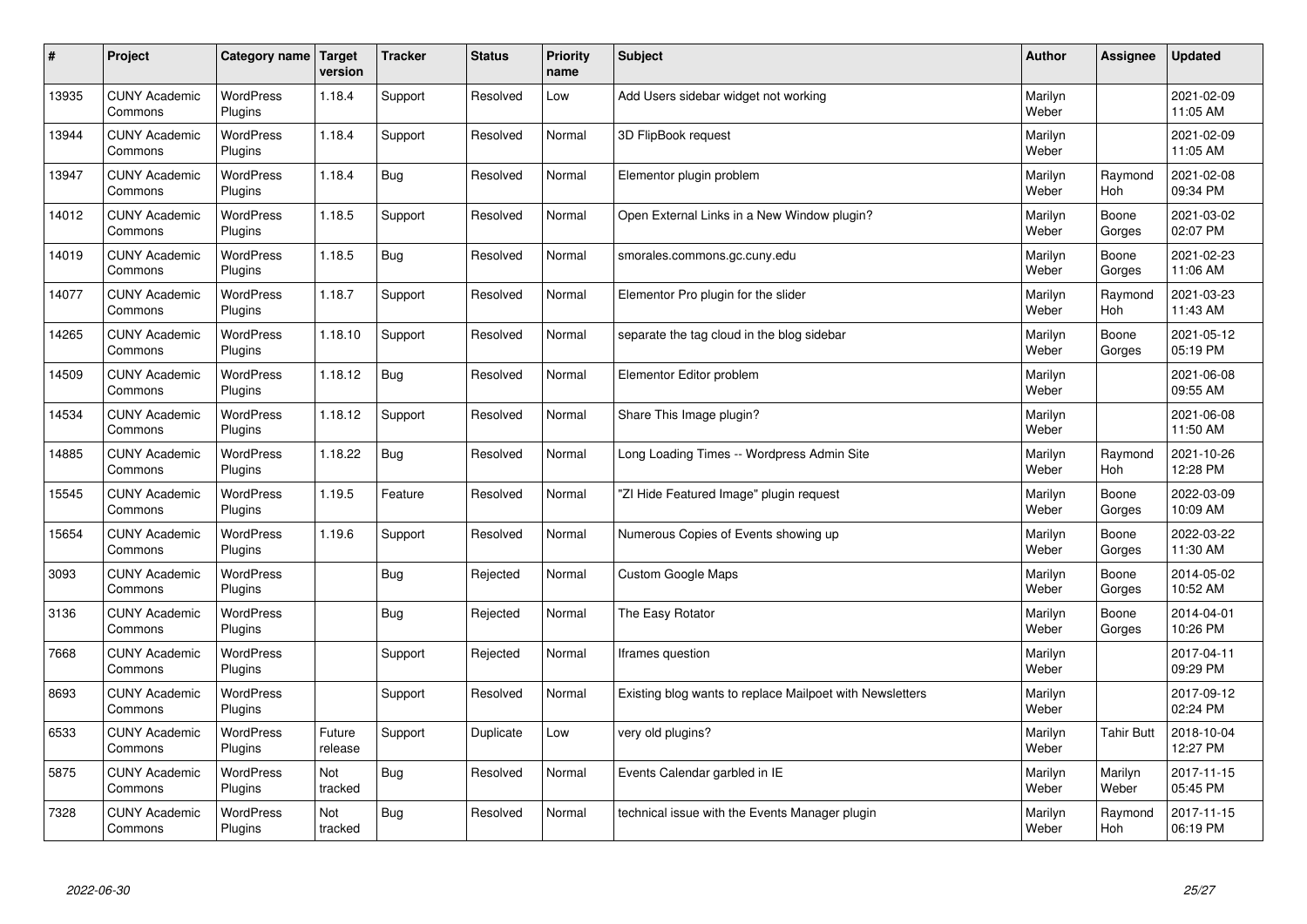| $\sharp$ | Project                         | Category name                     | Target<br>version | <b>Tracker</b> | <b>Status</b>        | <b>Priority</b><br>name | <b>Subject</b>                                                                          | <b>Author</b>    | Assignee              | <b>Updated</b>         |
|----------|---------------------------------|-----------------------------------|-------------------|----------------|----------------------|-------------------------|-----------------------------------------------------------------------------------------|------------------|-----------------------|------------------------|
| 7770     | <b>CUNY Academic</b><br>Commons | <b>WordPress</b><br>Plugins       | Not<br>tracked    | Bug            | Abandoned            | Normal                  | Timeline.js problem                                                                     | Marilyn<br>Weber |                       | 2017-11-15<br>01:43 PM |
| 8071     | <b>CUNY Academic</b><br>Commons | <b>WordPress</b><br>Plugins       | Not<br>tracked    | Support        | Rejected             | Normal                  | Anthologize                                                                             | Marilyn<br>Weber |                       | 2017-05-10<br>10:15 AM |
| 8308     | <b>CUNY Academic</b><br>Commons | <b>WordPress</b><br>Plugins       | Not<br>tracked    | Support        | Resolved             | Normal                  | WP Migration plugin                                                                     | Marilyn<br>Weber |                       | 2017-11-15<br>01:27 PM |
| 9726     | <b>CUNY Academic</b><br>Commons | <b>WordPress</b><br>Plugins       | Not<br>tracked    | Support        | Abandoned            | Normal                  | technical error on Contact page                                                         | Marilyn<br>Weber |                       | 2018-12-10<br>03:53 PM |
| 11205    | <b>CUNY Academic</b><br>Commons | <b>WordPress</b><br>Plugins       | Not<br>tracked    | Support        | Resolved             | Normal                  | problems with Google calendar                                                           | Marilyn<br>Weber | Raymond<br>Hoh        | 2019-03-11<br>02:17 PM |
| 12741    | <b>CUNY Academic</b><br>Commons | WordPress<br>Plugins              | Not<br>tracked    | Support        | Reporter<br>Feedback | Normal                  | Tableau Public Viz Block                                                                | Marilyn<br>Weber | Raymond<br>Hoh        | 2020-05-12<br>11:00 AM |
| 14075    | <b>CUNY Academic</b><br>Commons | <b>WordPress</b><br>Plugins       | Not<br>tracked    | Bug            | Resolved             | Normal                  | sludigitalportfolios.commons.gc.cuny.edu                                                | Marilyn<br>Weber | Boone<br>Gorges       | 2021-03-01<br>10:46 AM |
| 15610    | <b>CUNY Academic</b><br>Commons | <b>WordPress</b><br>Plugins       | Not<br>tracked    | Support        | Rejected             | Normal                  | Loops & Logic plugin                                                                    | Marilyn<br>Weber | Raymond<br>Hoh        | 2022-03-19<br>11:16 AM |
| 3121     | <b>CUNY Academic</b><br>Commons | <b>WordPress</b><br><b>Themes</b> | 1.5.21            | Bug            | Resolved             | High                    | Add Academica theme?                                                                    | Marilyn<br>Weber | Boone<br>Gorges       | 2014-03-24<br>11:04 AM |
| 3071     | <b>CUNY Academic</b><br>Commons | WordPress<br><b>Themes</b>        | 1.5.22            | Bug            | Resolved             | Normal                  | Twenty Fourteen theme differences                                                       | Marilyn<br>Weber | Boone<br>Gorges       | 2014-04-01<br>08:18 PM |
| 5630     | <b>CUNY Academic</b><br>Commons | WordPress<br><b>Themes</b>        | 1.9.17            | Feature        | Resolved             | Normal                  | Bavota magazine Pro theme                                                               | Marilyn<br>Weber | Boone<br>Gorges       | 2016-06-02<br>12:09 AM |
| 7460     | <b>CUNY Academic</b><br>Commons | <b>WordPress</b><br><b>Themes</b> | 1.10.8            | Support        | Resolved             | Normal                  | install Independent Publisher theme?                                                    | Marilyn<br>Weber | Boone<br>Gorges       | 2017-01-21<br>09:34 PM |
| 8125     | <b>CUNY Academic</b><br>Commons | <b>WordPress</b><br><b>Themes</b> | 1.10.19           | Bug            | Resolved             | High                    | careerplan admin page failing to load with "currently unable to handle<br>this request" | Marilyn<br>Weber |                       | 2017-07-13<br>12:54 PM |
| 9335     | <b>CUNY Academic</b><br>Commons | <b>WordPress</b><br><b>Themes</b> | 1.12.10           | Bug            | Resolved             | Normal                  | clone http://digitalscholarship.ccny.cuny.edu site?                                     | Marilyn<br>Weber | Boone<br>Gorges       | 2018-03-14<br>12:43 PM |
| 8941     | <b>CUNY Academic</b><br>Commons | <b>WordPress</b><br><b>Themes</b> | 1.13.1            | Support        | Resolved             | Normal                  | Theme request: ColorNews                                                                | Marilyn<br>Weber |                       | 2018-05-08<br>10:42 AM |
| 11211    | <b>CUNY Academic</b><br>Commons | <b>WordPress</b><br><b>Themes</b> | 1.14.8            | Support        | Resolved             | Normal                  | user needs to edit the HTML coding                                                      | Marilyn<br>Weber |                       | 2019-03-12<br>11:20 AM |
| 11866    | <b>CUNY Academic</b><br>Commons | WordPress<br><b>Themes</b>        | 1.15.10           | Support        | Resolved             | Normal                  | problem with project widget and the 'skills' to generate tags                           | Marilyn<br>Weber | Raymond<br>Hoh        | 2019-09-19<br>03:20 PM |
| 12302    | <b>CUNY Academic</b><br>Commons | WordPress<br><b>Themes</b>        | 1.16.4            | Support        | Resolved             | Normal                  | Pictorio theme request                                                                  | Marilyn<br>Weber | Raymond<br><b>Hoh</b> | 2020-01-28<br>11:44 AM |
| 13185    | <b>CUNY Academic</b><br>Commons | <b>WordPress</b><br><b>Themes</b> | 1.17.2            | Support        | Resolved             | Normal                  | Less theme?                                                                             | Marilyn<br>Weber |                       | 2020-08-25<br>11:26 AM |